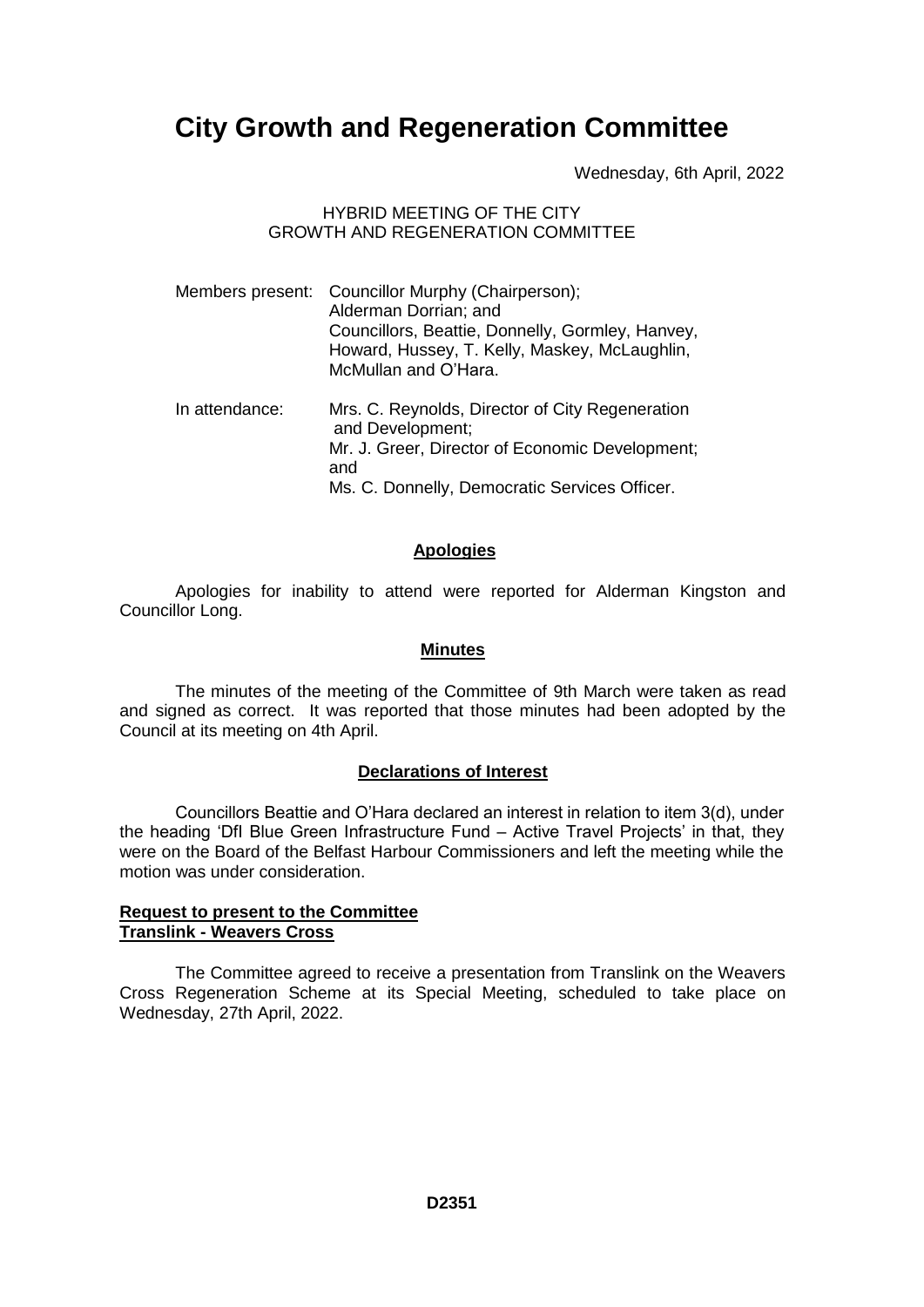## **Regenerating Places and Improving Infrastructure**

## **Future City Centre Programme - Vacant to Vibrant Expression of Interest Update**

The Director of City Regeneration and Development provided the Committee with an update on the programme of work which had been developed in response to the rise in the number of vacant properties across the city centre.

She reported that, given the range of global and local factors, a toolkit approach had been undertaken, which comprised a number of forms of intervention, that included a mix of grant support and Council-led or delivered projects.

She outlined the work which had been undertaken to develop the following strands:

- Data:
- Retail and Leisure Performance Strategy;
- Matchmaking Service:
- Targeted Acquisition; and
- Capital Grant Pilot Programme 'Vacant to Vibrant'.

She explained that the Capital Grant Pilot Programme, 'Vacant to Vibrant', had been focussed within the city centre, to maximise its impact, with limited funding, and that, it had been proposed that property owners, businesses and organisations interested in renovating or repurposing a vacant space could apply for a grant and would be expected to contribute a minimum of ten percent match funding while also demonstrating quality assurance and clear commercial viability, which would be evidenced through a robust three-year business and financial plan.

She informed the Committee that the expression of interest process, which had been undertaken to gauge interest and to help shape the grant scheme and the level of support services which would be required, was still in the review stage and that an initial analysis of the responses received had indicated that the level of interest for the grant was likely to exceed the available funding of £700,000 over the identified two year period.

She summarised the findings from the Expression of Interest and reported that the process had also gathered information with regard to the demand for various forms of support for businesses seeking to occupy a vacant space and work had been ongoing to fully consider the range of support required.

She pointed out that the process had identified that access to capital was the most common challenge to occupying vacant space in the city centre, followed closely by rent and rates She asked the Committee to note that the 'Back in Business' scheme, which had recently been launched by the Minister for Finance, offering a 50% rates discount for up to two years for the occupation of a vacant shop unit, only applied to premises which were or had previously been used for retail purposes.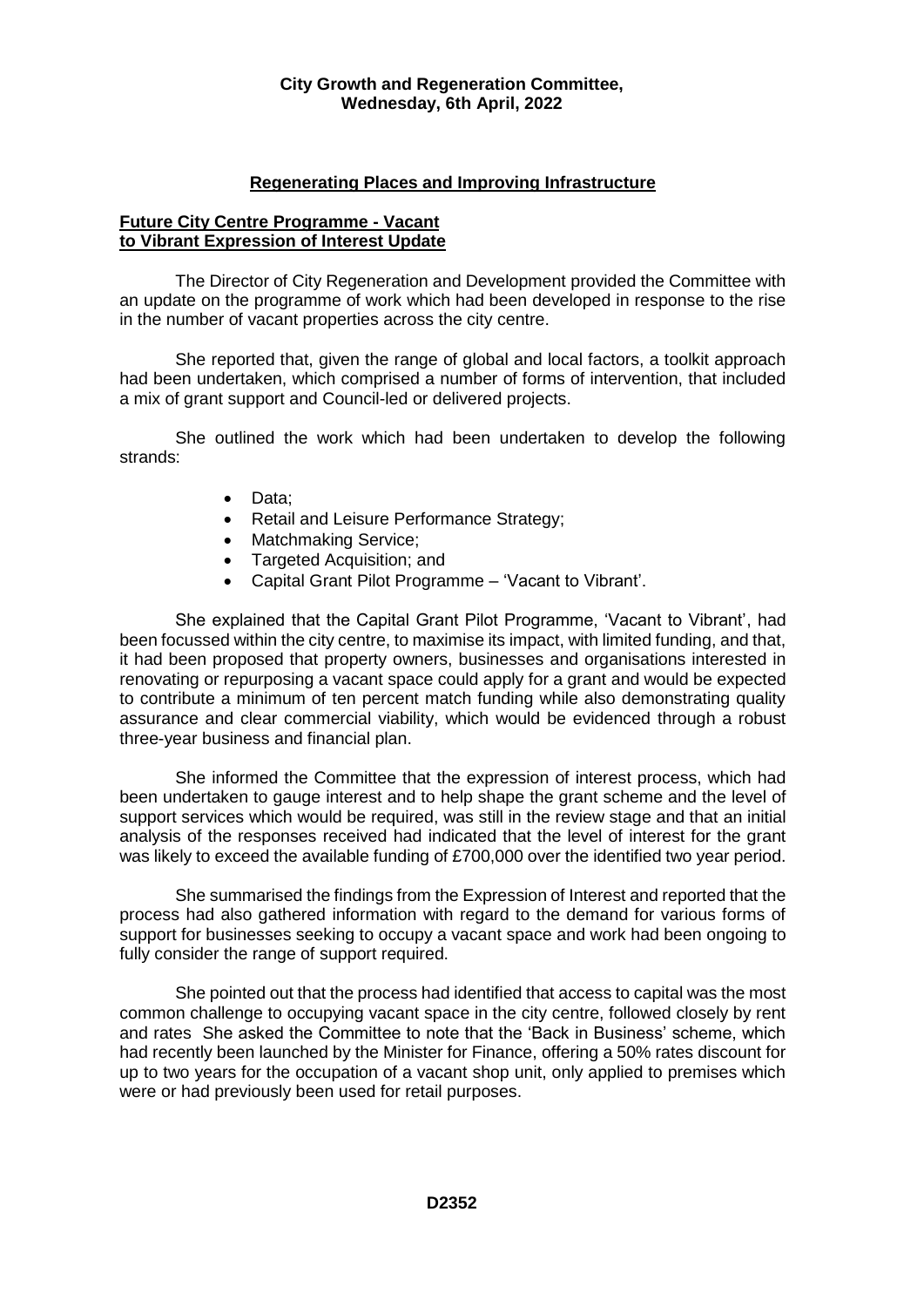The Committee:

- Noted the update in relation to the overall Vacancy Programme, including data; the 'matchmaking' service to assist potential occupiers; a revised Retail & Leisure Performance Strategy; targeted acquisition and the 'Vacant to Vibrant' grant scheme;
- Noted the outcomes of the Expression of Interest regarding the proposed 'Vacant to Vibrant' pilot capital grant scheme, which included the potential demand for both capital funding and wrap around business support services;
- Noted that officers would continue to establish demand for the grant programme and the requirements for wrap around support services (for example, business plan preparation) and that a further report would be brought forward should additional services be required;
- Agreed that the grant application process would open in May / June 2022 and that further updates would be brought back to the Committee;
- Noted that officers would continue to explore other funding opportunities to support the capital grant programme, given the anticipated level of interest; and
- Noted the launch of the Department of Finance's 'Back in Business' scheme offering businesses a 50% rates discount for up to two years if they occupy a vacant shop unit.

## **Future City Centre Programme – Tactical Regeneration Programme and 'Grey to Green' Initiative**

The Committee considered the undernoted report:

## **"1.0 Purpose of Report or Summary of main Issues**

**The purpose of the report is to update Members in relation to a proposed Tactical Regeneration Programme; the Entries Phase 2 scheme; a 5Cs Revitalisation scheme and a 'Grey to Green' initiative for the city centre and linking to surrounding communities.**

## **2.0 Recommendations**

**Members are requested to:**

**(i) Note the initial work to develop a 'Tactical Regeneration Programme' aligned to A Bolder Vision, and approve its further development to**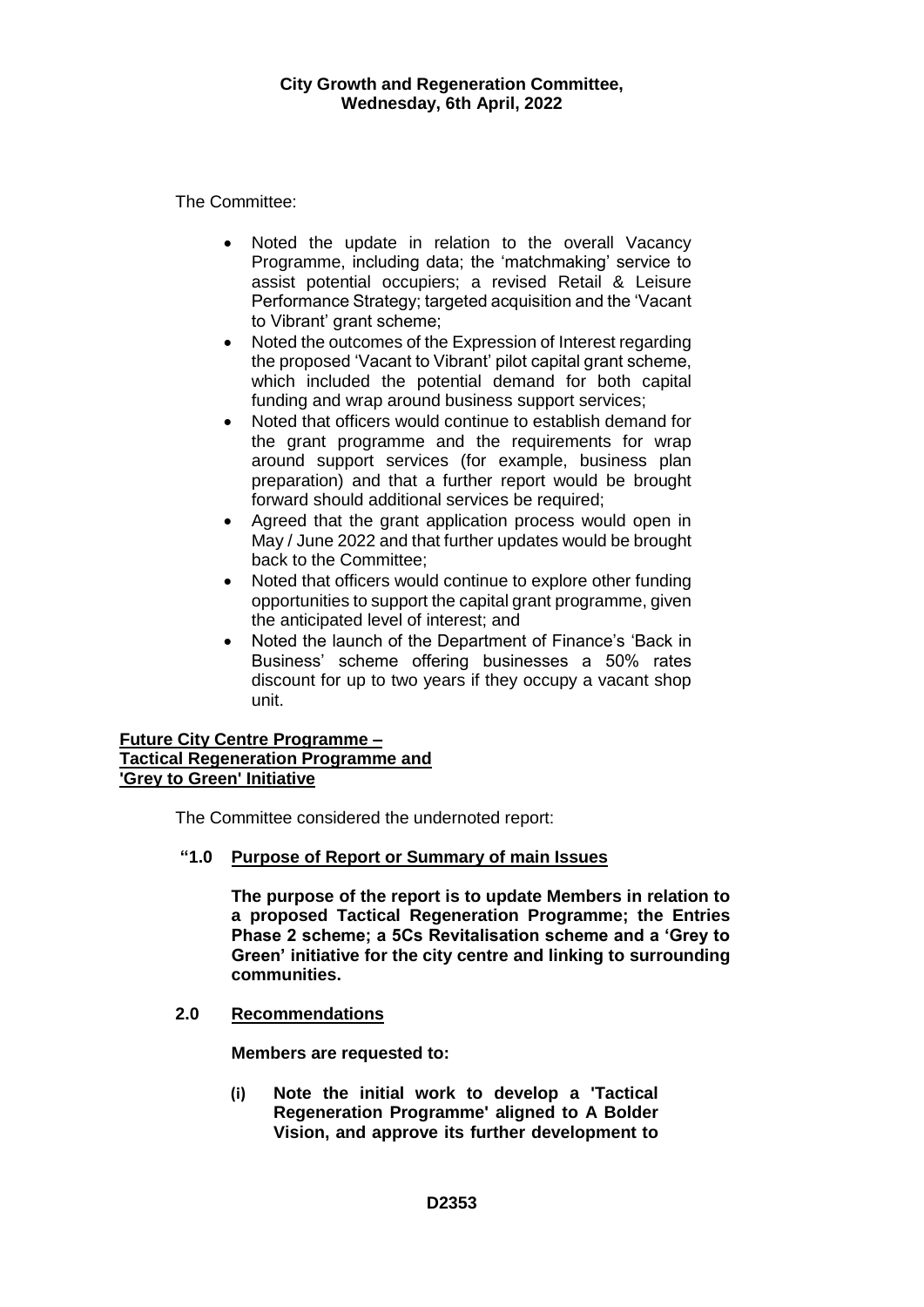**progress feasibility of potential future projects, including an initial focus on the Great Victoria Street area;** 

- **(ii) Note the DfC offer of capital funding to deliver the '5Cs Revitalisation' project, and approve Council support for the project by way of progressing design and delivery; note also the opportunity this presents for Castle Street with a potential further phase of work during 2022/23;**
- **(iii) Note that Council have received and accepted via the Capital Letters of Offer process a LoO from DfC in respect of the Entries Phase 2 project and that work is progressing in line with this to deliver the scope of works included within the Entries Phase 2 scheme;**
- **(iv) Note the opportunity to deliver on a 'Grey to Green' initiative for the city centre and linking to surrounding communities and approve the approach to developing potential future projects and funding applications.**

## **3.0 Main report**

## **Background**

**The Future City Centre (FCC) Programme has been developed in line with the Belfast Agenda, the Inclusive Growth Strategy and the Cultural Strategy and has been informed by the Belfast City Centre Regeneration and Investment Strategy. The FCC Programme sets out a framework to deliver on priorities including diversification of uses, enhanced connectivity, investment, and inclusive economic and cultural growth although it is recognised that it needs to remain agile to deal with the ever-changing challenges of the city centre. The FCC programme has six cross-cutting pillars and includes 'tactical regeneration' as a key area of work that has potential to make a significant contribution, alongside other interventions, in helping to achieve the overall objective of a reimagined city centre.** 

**Tactical Regeneration represents an opportunity to deliver against the principles and objectives of A Bolder Vision, by delivering shorter term improvements that enhance and better connect spaces and places throughout the city centre, while also testing temporary interventions that can shape and inform delivery of permanent public realm, regeneration or infrastructure projects.**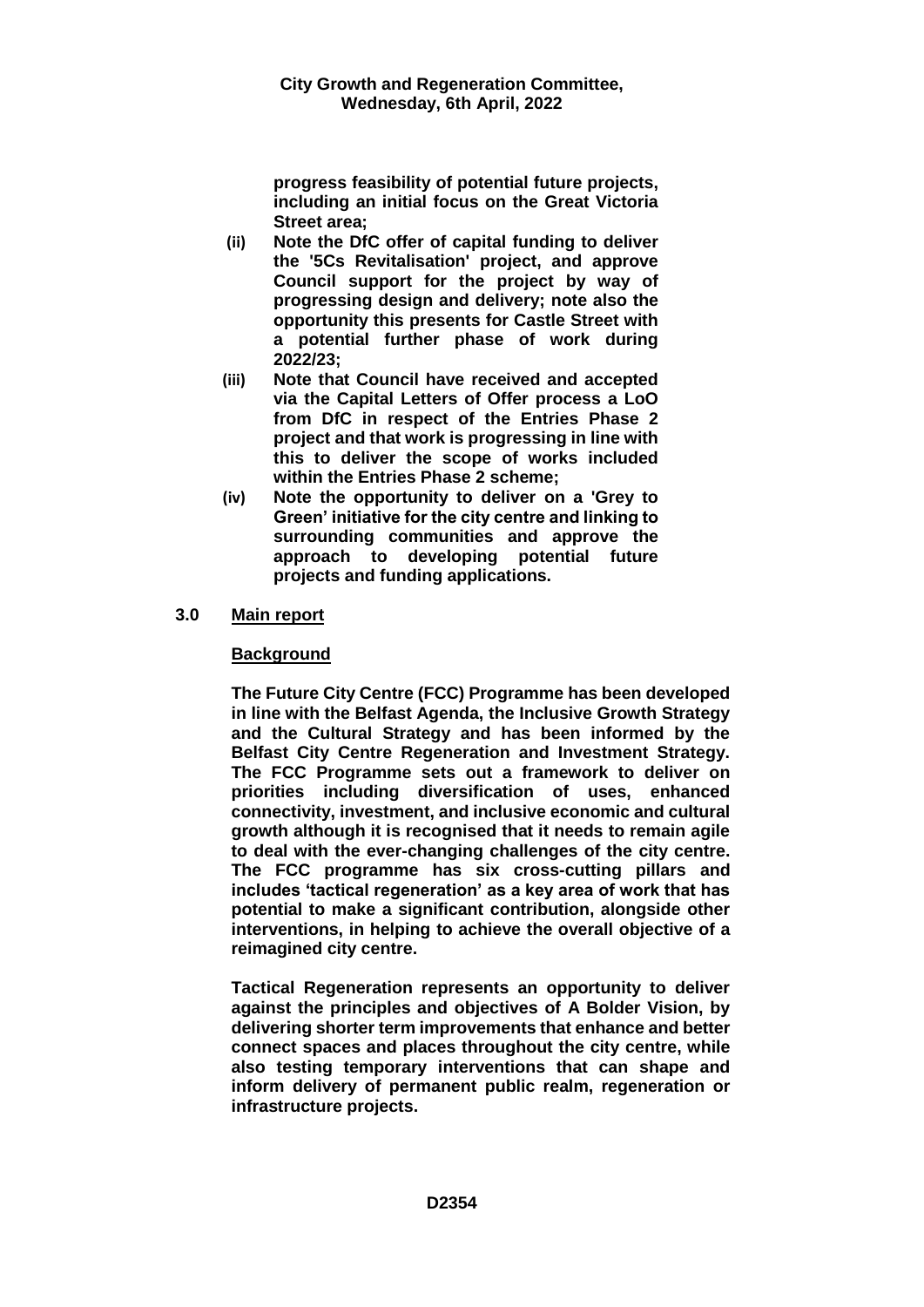## **Tactical Regeneration**

**'Tactical Regeneration' is about being pro-active to deliver simple and creative interventions that are relatively quick and low cost. It is a form of temporary place-making that help address issues of vacancy and dereliction and to test potential interventions that can inform long term change and act as a catalyst for future permanent regeneration projects. It represents an opportunity to deliver against the principles and objectives of A Bolder Vision, by delivering shorter term improvements that enhance and better connect spaces and places, while also testing temporary interventions that can shape and inform delivery of permanent public realm, regeneration or infrastructure projects.** 

**It can also enable better engagement with property owners, agents and others to develop a better understanding of the barriers to delivery and work in partnership to improve specific areas.**

**Tactical Regeneration can work on a number of levels, with a variety of outputs, but with a consistent objective to produce outcomes that are well curated, site sensitive and engaged, with a view to making a site or space a more people friendly place while influencing longer term use. Tactical Regeneration is intended to react quickly to immediate need, and where appropriate, go beyond the traditional concept of 'space' (for example, street or park) and also explore opportunities to utilise vacant sites or units for a range of uses.** 

**There are two main forms of tactical regeneration that Council, working with others can deploy:**

- **i. 'Tried and Tested'- a back to basics, replicable approach which includes deep cleans, general painting, greening, lighting etc.**
- **ii. Opportunity to 'Try and Test'- a site specific approach involving small to medium scale interventions in the public realm, vacant sites, or buildings. These interventions are intended to instigate and encourage positive use, opportunities for civic engagement and participation, for urban prototyping and experimentation. Outputs can include parklets, bespoke site-specific artworks, and features to create destination points, considered and designed venues/locations to facilitate and host**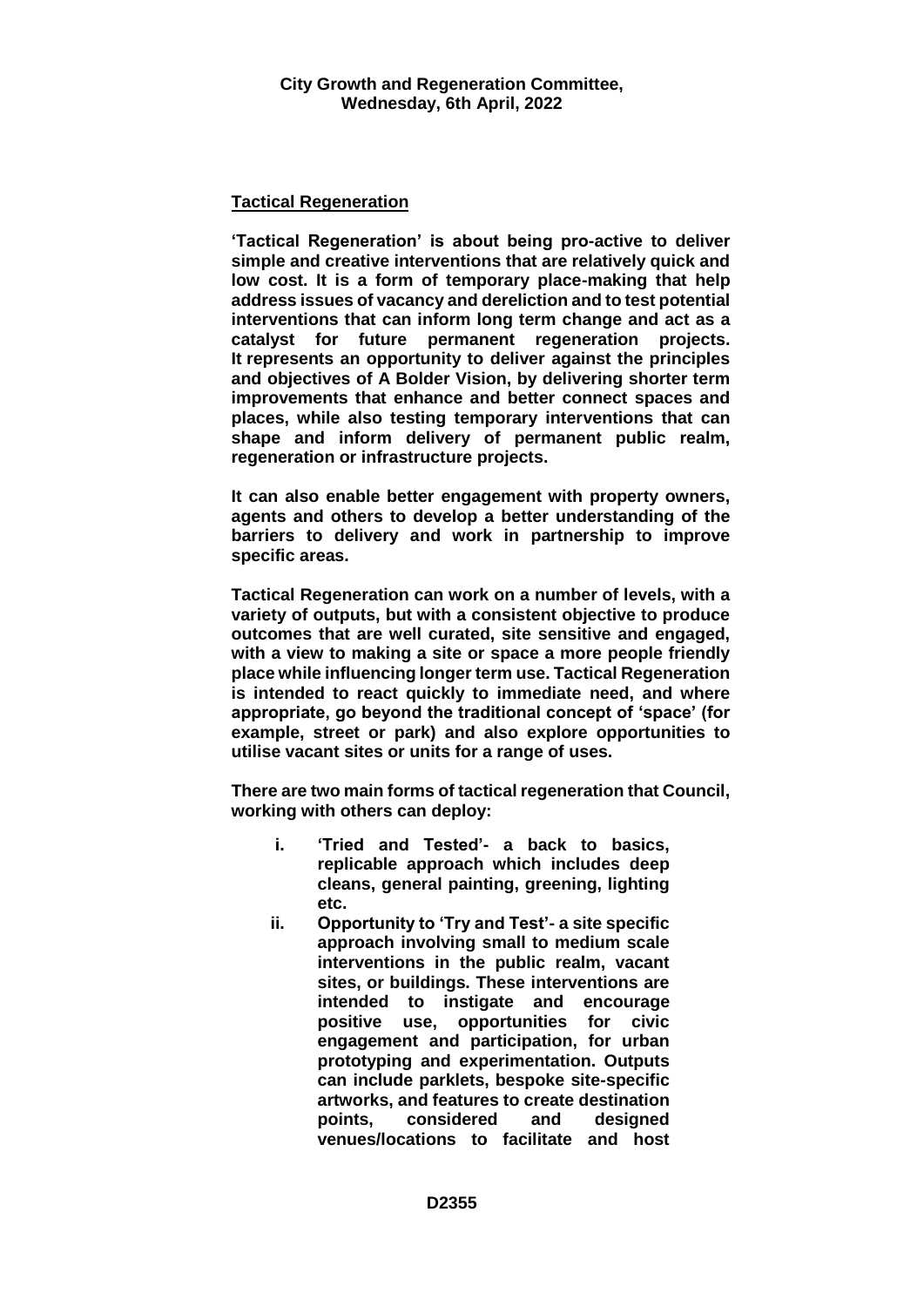**meanwhile social, cultural and economic activities.**

**Working in partnership with multiple stakeholders, Council have delivered a number of recent initiatives that have included elements of Tactical Regeneration.**

## **Belfast Entries Project**

**While this project includes large and complex interventions intended to be in place for several years, such as bespoke feature lighting, it also involved the curation of a number of smaller scale elements, that collectively have significant impact within individual entries, and across the scheme as a whole. Through a general refresh of the area, coupled with bold artworks and lighting schemes, the Entries Programme has added interest and contributed to wayfinding through the city centre, while promoting the heritage and culture of the entries themselves and have acted as destinations in their own right. Members may also recall that the Entries project won an award in the public-private partnership category at the all-Ireland Urban Land Institute and CBRE Excellence in Placemaking Awards for 2021.**

## **Marquis Street and Other Examples**

**Officers worked with local traders, designers, and craftspeople to complete an upgrade to Marquis Street, a key connection from Castle Street into the city centre. Works included general painting, cut and clear of overgrowth, festoon lighting, interpretive panel (to tie in with the Entries and Lanes initiative) and a site-specific artwork. Local businesses have also sought to utilise the enhanced environment, including by securing pavement café licences to enable active use of outdoor space.**

**There are other examples of schemes of varying scale and complexity which have been delivered by Council, including a building wrap around vacant properties pending development at Lower Garfield St; a shutter painting scheme in Fountain St; interactive lighting of properties in Castle St and Brunswick St and the temporary lighting installation at the former Bank of Ireland building on Royal Avenue. While generally involving larger scale interventions, the DfC Covid-19 Revitalisation programme has also included elements of tactical regeneration, such as, Union St, Adelaide St, Brunswick St, the Linenhall parklets and the Business Cluster & Community Grant projects.**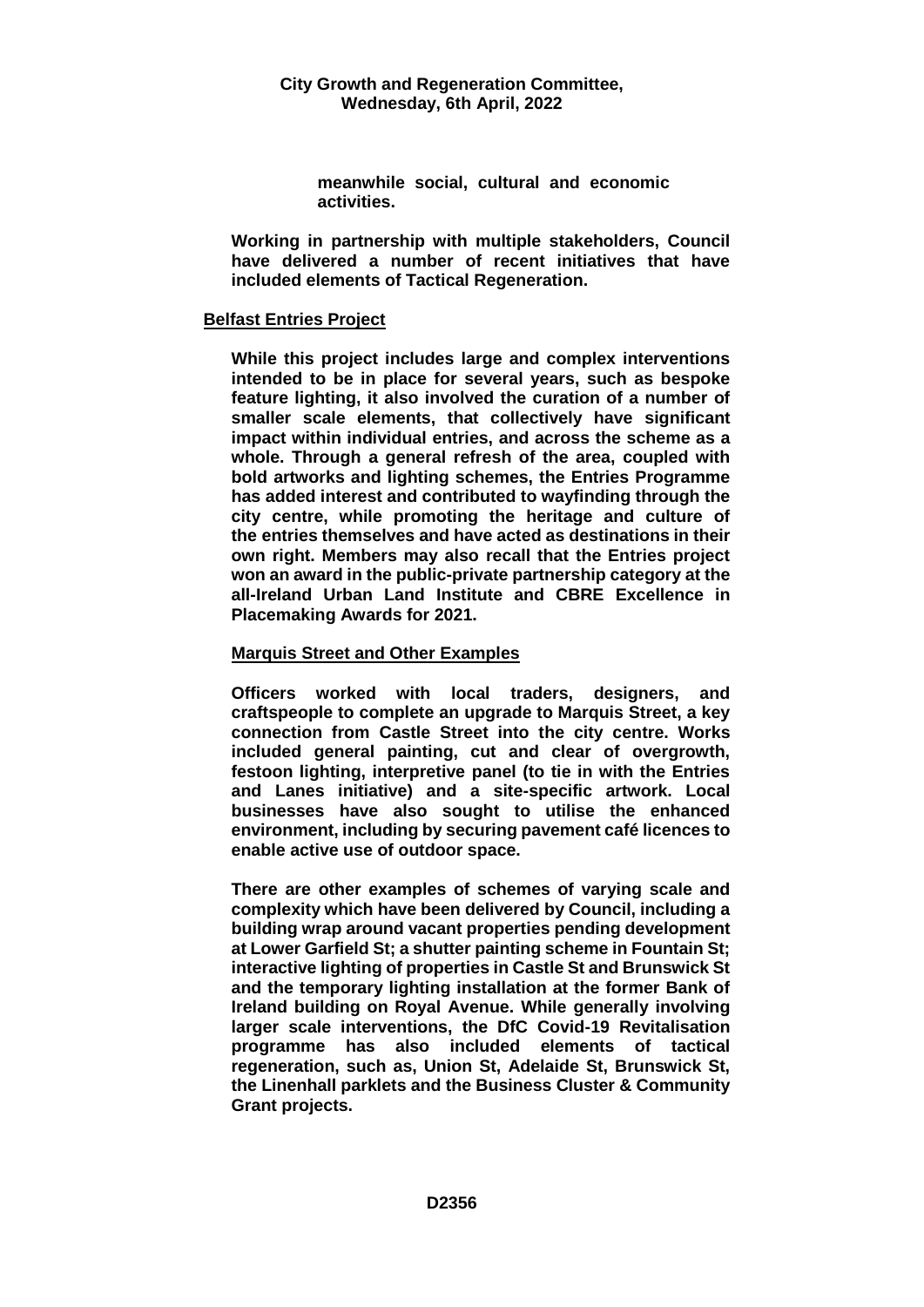## **Tactical Regeneration Programme**

**Officers propose to develop a Tactical Regeneration Programme that will enable a more strategic approach to be taken to the prioritisation and development of individual projects as part of a wider body of work. This approach would support the development of a 'pipeline' of projects tailored to specific locations and circumstances, but, curated and delivered to a consistently high standard that reflects and supports other initiatives and wider city development objectives.** 

**By working up individual schemes in this context Council would be better placed to capitalise on funding opportunities that often arise at short notice and with limited timescales for delivery, often requiring delivery in line with 'in year' funding requirements from central government. The approach proposed would enable Council to respond quickly with projects that have been developed (for example, outline design / business case where applicable).** 

**In relation to the proposed development of a tactical regeneration programme, there are a number of emerging project opportunities as below and identified in Appendix B:** 

#### **5C's Revitalisation Scheme**

**Through Developer Contributions Council are working with DfC to develop this public realm scheme across a number of city centre streets - Chichester Street (including sections of Montgomery St & Upper Arthur St), Callender Street, College Street and College Court. Officers have also worked with DfC to identify potential short-term interventions that could be delivered within the project area in advance of the main scheme, and which would address issues outside the scope of a traditional public realm scheme, including treatment of dead frontages, interpretation and wayfinding, feature lighting and additional greening. The interventions would bring shortterm benefit to these streets, ahead of the delivery of larger scale permanent works, such as, footway realignment and resurfacing (Appendix B).** 

**DfC have identified an opportunity to support this initiative with capital funding and, pending receipt of a Letter of Offer, approval is sought to support design and delivery of this scheme.**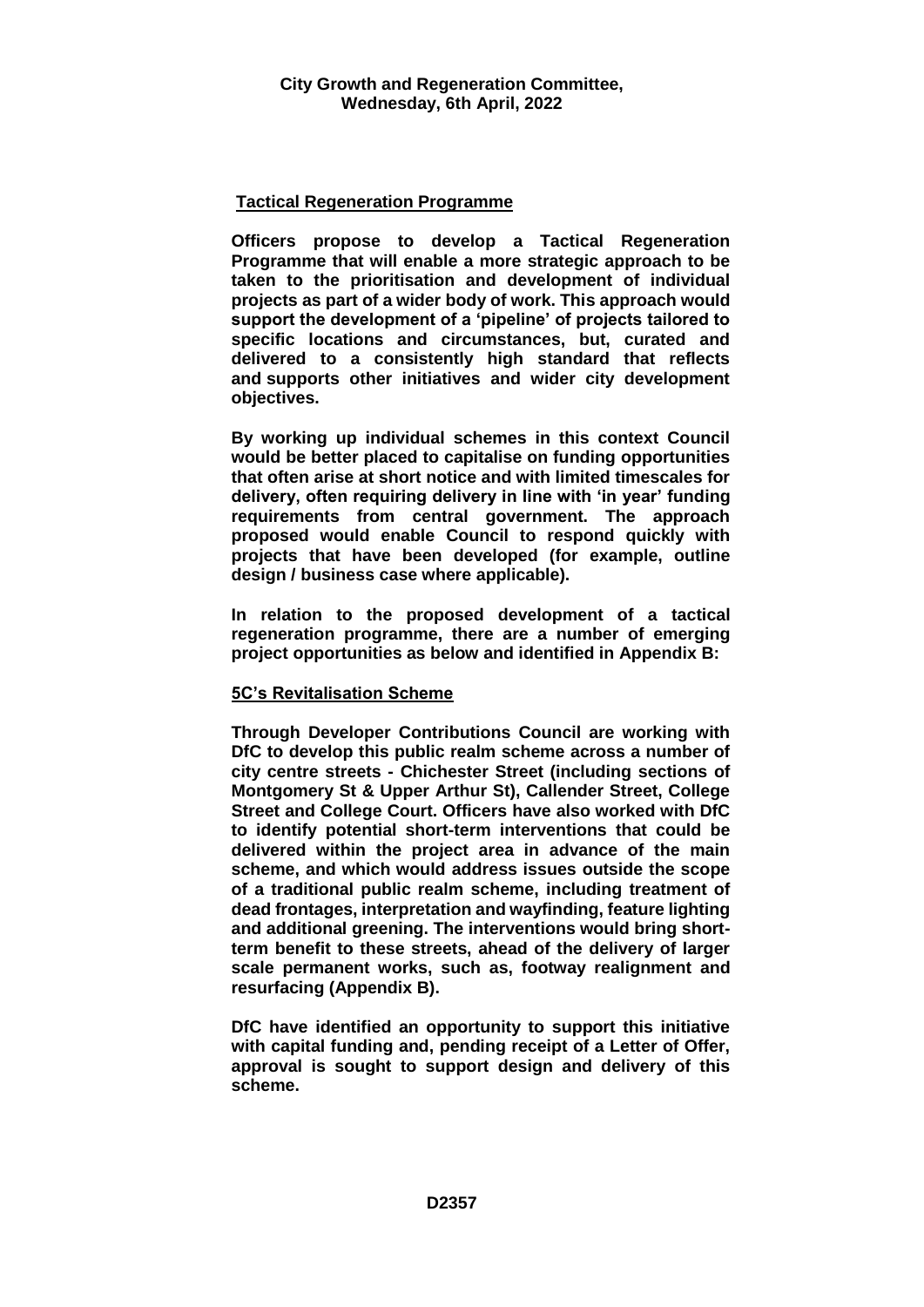**As the 5Cs project area is immediately adjacent to Castle Street, there is also an opportunity for Council to consider extending a wider programme of improvements to take in Castle St and to deliver as a further phase of work during 2022/23 as part of the wider proposed Tactical Regeneration Programme.** 

#### **Great Victoria Street /Shaftsbury Square**

**The decline in this area has been raised by this Committee and a number of other Stakeholders on a number of occasions, referencing the period of decline in recent years, with a number of prominent vacant and derelict properties alongside a poor quality of public realm, particularly on Great Victoria Street. Whilst certain businesses have sustained a presence in the area and continue to make a positive contribution in terms of well-maintained active frontages, there are a number of vacancies and the wider area is in need of significant intervention. It should be noted that there are several development proposals progressing through the planning process in the wider area, and major public sector placemaking and infrastructure projects like Belfast Streets Ahead 5 and BRT 2 also have the potential to have a transformative impact.** 

**However, the timescales associated with emerging or committed public and private projects in this area are lengthy, and in some cases uncertain, and there is a growing consensus among local stakeholders that there is a need for shorter term action. DfC had convened a Shaftesbury Square Masterplan Group, while a further group comprising a mix of private sector business and other interests, including Council officers, Translink, NIHE, DfC and DfI has more recently formed by way of a 'South West Quarter Stakeholder Group' in relation to issues and opportunities across the wider 'South West Quarter' area, which takes in Great Victoria Street, Shaftesbury Square, Dublin Road and Sandy Row. Both of these groups acknowledge the longer-term opportunities in the area but have expressed support for Council, working with other partners, to bring forward tactical regeneration proposals to enhance the area in the short term.** 

**Officers are proposing that a tactical regeneration scheme is worked up for part of this area initially and whilst the detail needs to be developed it could include a combination of minor works to building frontages, while also taking advantage of generous footway widths along Great Victoria Street through measures, such as, removal of street clutter and introduction of soft landscaping and greening opportunities where**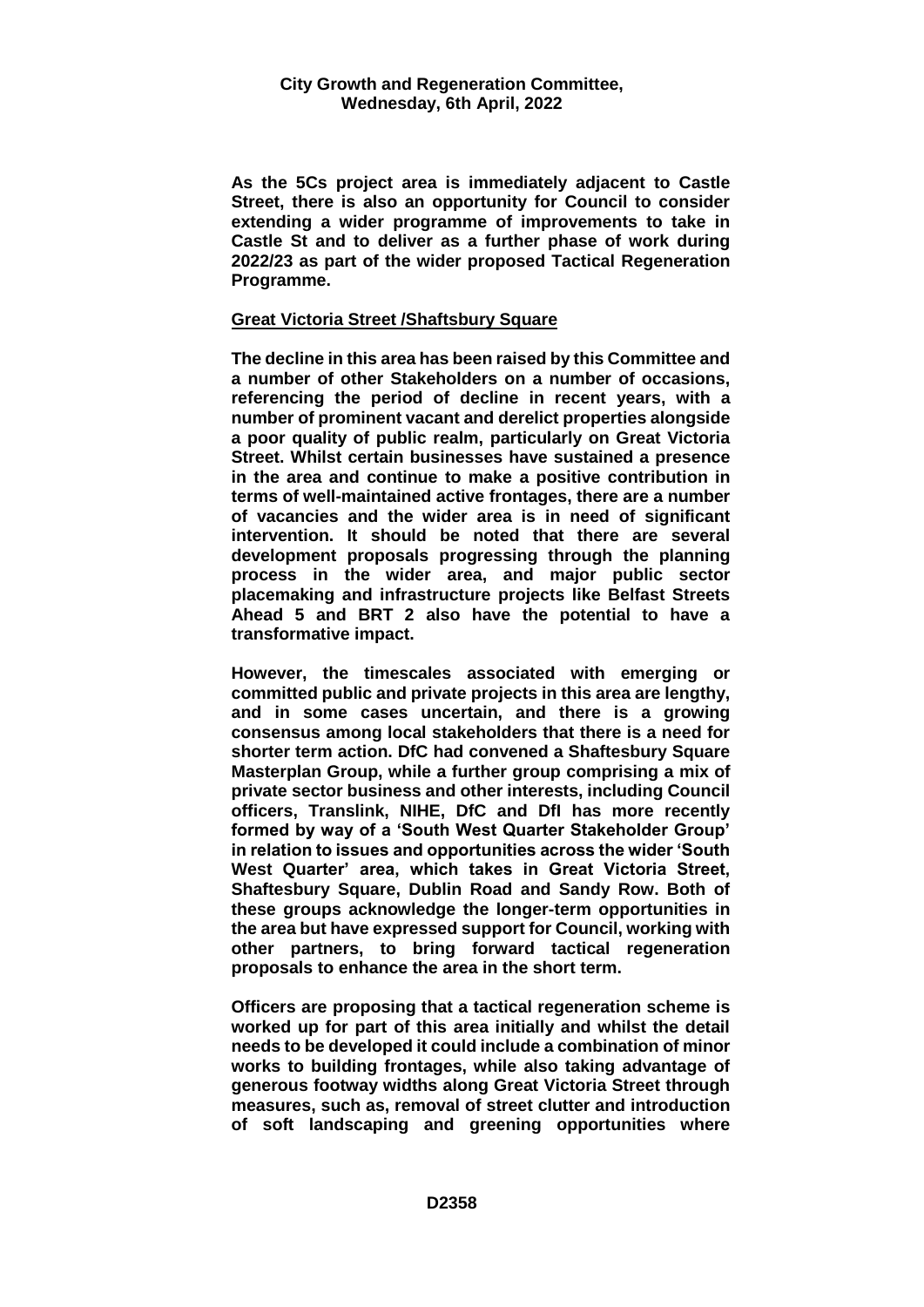**possible (Appendix B). It is proposed that a scheme be developed that focuses on Great Victoria Street (east and west sides, from Bruce St to Donegall Rd), as a priority given the condition of this area. Potential interventions for other parts of Shaftesbury Square will be identified alongside this work, informed by the potential for funding. DfC have indicated that funding may be available in the 22/23 financial period if projects can be developed up into a business case status. There is also potential for funding from other stakeholders within this South West Quarter Stakeholders Group. The scale and timeframe of funding is yet to be determined however it is proposed to develop a suite of potential interventions within this area that can be tailored to suit the available funding.** 

**The approach to these interventions will reflect and test the placemaking objectives of the 'Civic Spine' as set out by A Bolder Vision, which is currently being considered in part through Belfast Streets Ahead 5 and Belfast Streets Ahead 3. The BSA 5 team have engaged in recent Bolder Vision workshops, and are currently developing traffic modelling scenarios within the project area, including for Bedford Street, Dublin Road and Great Victoria Street. This modelling will inform further concept design work for BSA 5 and future updates will be brought into this Committee as the plans are developed.**

**This report is seeking approval to further develop the feasibility of a Tactical Regeneration Programme, which would include progressing outline designs for the Great Victoria St and Castle Street areas. Officers will continue to identify further areas that would benefit from similar types of intervention, for example, Royal Ave.** 

**Further reports will be brought to this committee and SP&R as appropriate as projects are identified and developed, and as funding opportunities for the capital delivery of these emerge.** 

#### **Entries Phase 2**

**Based on the success of the first phase, alongside significant support from city stakeholders, Phase 2 of Belfast Entries was included within the Belfast City Recovery Revitalisation Programme. The reopening of Sugarhouse Entry is a core element of this work, and DfC propose to fund the main works in this location, in addition to in-kind contributions committed by NI Water and the private sector. Phase 2 of the Entries will also include a refresh to Pattersons Place, College St Mews, Exchange Place, Wellington St and High St Court (Appendix C).**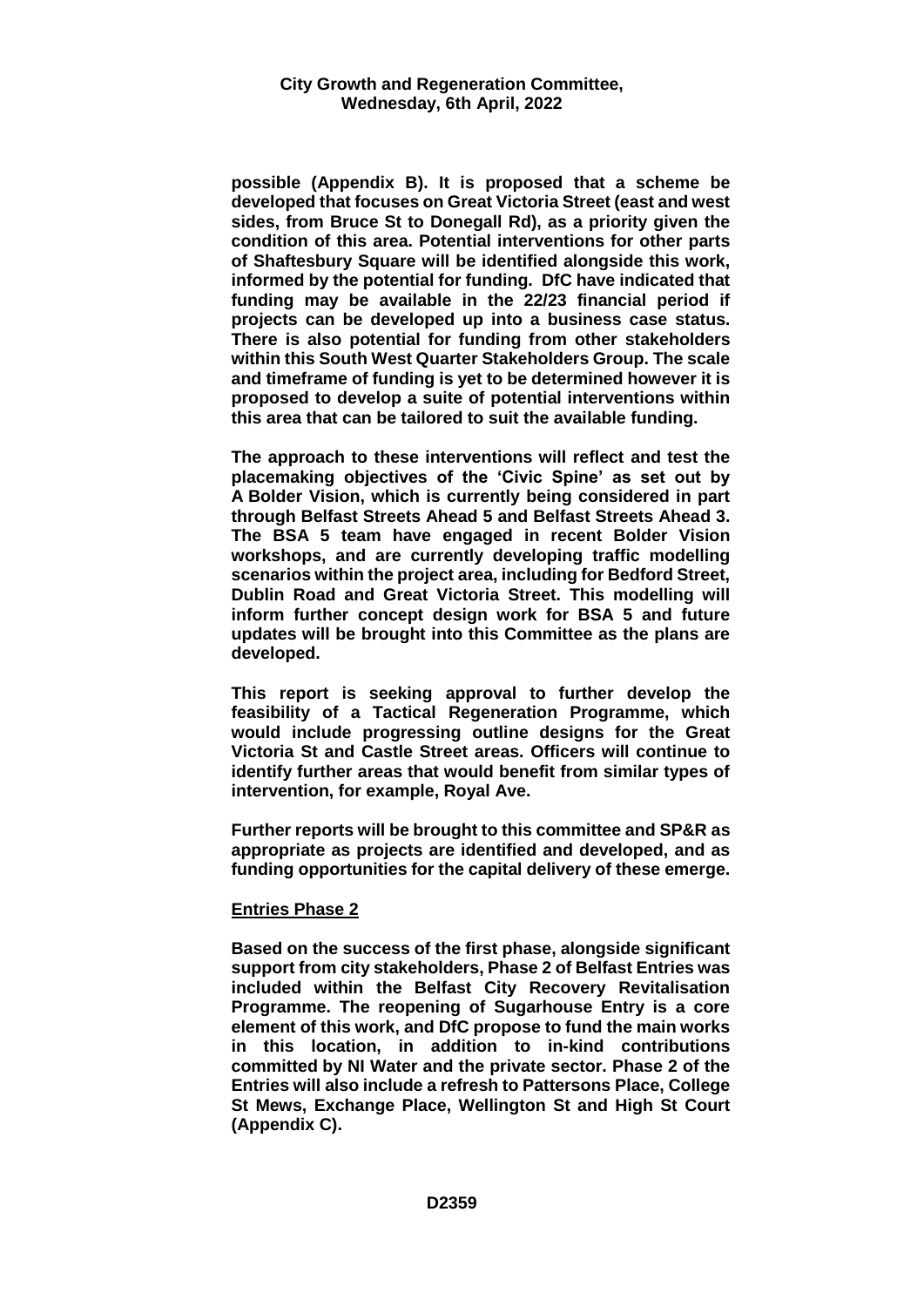**Reopening Sugarhouse Entry will provide an alternative connection between the retail core, via Pottinger's Entry, to the Cathedral Quarter via Waring Street, and will complement the forthcoming High Street public realm and cycle scheme. The scheme will deliver on the Belfast City Centre Regeneration & Investment Strategy priorities by improving connectivity and the city living experience, driving regeneration and creating a welcoming, safe and vibrant centre, and supports the aims of A Bolder Vision. Works in this location will be subject to approval from DfI in relation to re-opening this entry.** 

**In addition to the funding provided through the Covid-19 Revitalisation Programme and, working in collaboration with DfC, Officers have submitted a business case and received a Letter of offer for additional capital funding to deliver the scope of works included within the Entries Phase 2 scheme.** 

## **'Grey to Green'**

**Further to the report on 'City Centre Open Spaces' brought to Committee in August 2021 which updated members on a number of strands of city greening work, officers have undertaken a review of open space and other 'greening' opportunities within the city centre linking to surrounding communities. This work identifies opportunities for improvements to existing, or creation of new, green spaces, with a particular focus on connecting routes with adjoining communities. While in some instances these 'grey to green' improvements can be delivered as a component of larger scale capital projects, or as standalone schemes themselves, there is also an opportunity to bring short term benefit and pilot innovative approaches through tactical regeneration projects such as those referred to in this report.** 

**It is proposed that the incorporation of soft landscaping / city greening forms a key component of the Tactical Regeneration Programme that could include a range of responses to different typologies of space across the city, from an underutilised space in the primary retail core, to an edge of city centre residential area. The delivery route for these types of improvements will vary and will often involve close coworking with other public, private and community partners. There is an opportunity, through the Tactical Regeneration Programme and more specifically as part of a 'Grey to Green' initiative to develop this area of work with a view to identifying a range of potential interventions and exploring deliverability with other stakeholders and funders.**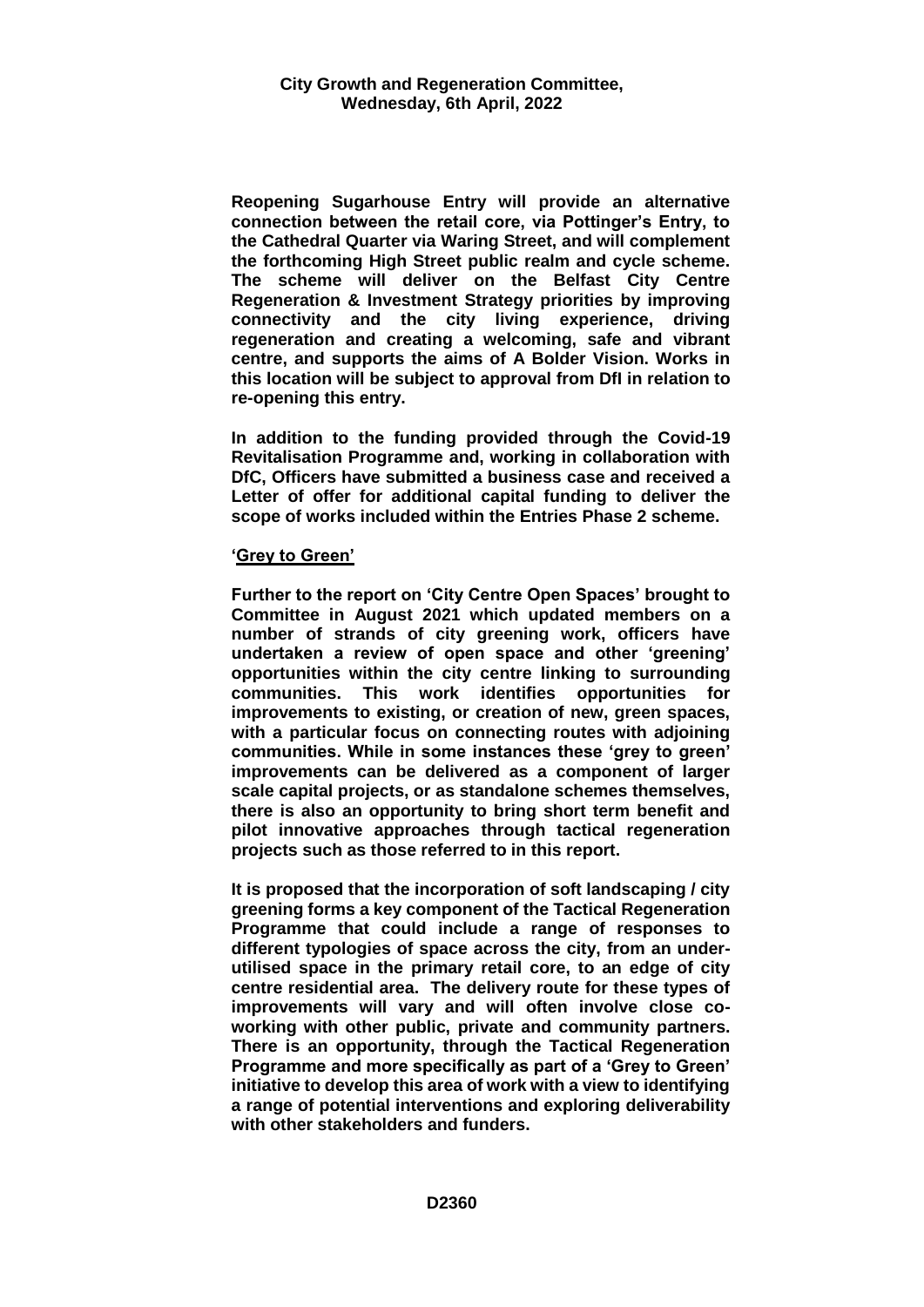**There are opportunities within the city centre to work with the private sector and BIDs and to work with community stakeholders through initiatives like the 'Garden Grid' which has involved a number of community organisations working together to co-design green solutions for a network of sites in the inner north area. Led by Ashton, this project proposes to bring multiple small sites into use and link them into a 'grid' of spaces under a common land management organisation as a social enterprise plant nursery. The proposal includes use of 'pop-up' containers and mobile planting techniques to allow for a variety of sites to be adapted quickly with minimal capital. As well as making productive use of spaces, the project aims to work with residents on issues of health and well-being, street safety and food growing initiatives. Officers have been engaging with Ashton and others in relation to this initiative and will bring a further report back to Committee in the near future.** 

**Co-working across a number of Council departments will also be required to ensure alignment of workstreams including 'Clean, Green, Inclusive & Safe', the Resilience Strategy, the Cultural Strategy, the Belfast Open Space Strategy, the One Million Trees and 'Urban Forest' initiatives.** 

**While officers have carried out an initial analysis to identify potential sites where greening 'Grey to Green' interventions could be brought forward, there is a need to further assess feasibility and deliverability in order to develop a series of priority projects which could then be designed and costed. Funding options and future delivery and management models could then be considered against these more detailed project proposals, and further reports brought to CG&R and SP&R as appropriate. Approval is therefore sought to develop the 'Grey to Green' programme to business case status with an objective to apply for funding from a number of sources, including DfC and DfI.** 

#### **Financial & Resource Implications**

**Tactical Regeneration Programme - £100,000 will be met from approved City Regeneration and Development Budget for 22/23 (Future City Centre Programme budget line).**

**5Cs Revitalisation Project – DfC offer of capital funding of £162,000. £20,000 will be met from approved City Regeneration and Development Budget for 22/23 (Future City Centre Programme budget line).**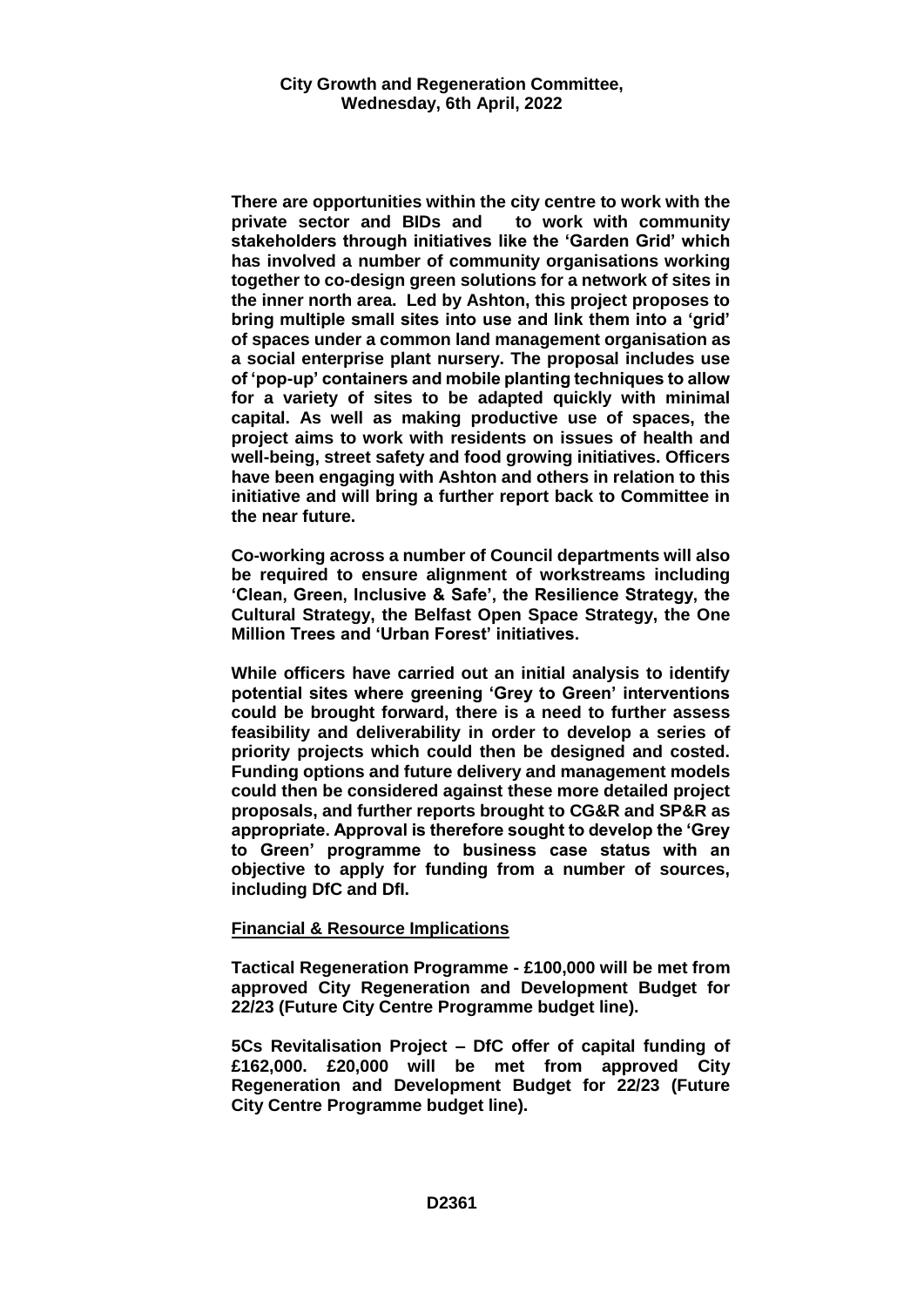**Entries Phase 2 – DfC capital funding of £150,000.**

**Grey to Green Programme - £30,000 will be met from approved City Regeneration and Development Budget for 22/23 (Future City Centre Programme budget line).**

## **Equality or Good Relations Implications/Rural Needs Assessment**

**The Future City Centre Programme is a high-level regeneration plan. The significant projects taken forward within the plan will be screened in their own right by the lead delivery division.** 

**Where appropriate, emerging work strands will be individually screened for Equality and Good Relations Implications/Rural Needs Assessment.**

The Committee:

- Noted the initial work to develop a 'Tactical Regeneration Programme' aligned to A Bolder Vision and approved its further development to progress feasibility of potential future projects, which included an initial focus on the Great Victoria Street area;
- Noted the DfC offer of capital funding to deliver the '5Cs Revitalisation' project and approved Council support for the project by way of progressing design and delivery;
- noted the opportunity presented for Castle Street, with a potential further phase of work during 2022/23;
- Noted that the Council had received and accepted, via the Capital Letters of Offer process a Letter of Offer from DfC, in respect of the Entries Phase 2 project and that work had been progressing to deliver the scope of works included within the Entries Phase 2 scheme; and
- Noted the opportunity to deliver on a 'Grey to Green' initiative for the city centre and linking to surrounding communities and approved the approach to developing potential future projects and funding applications.

## **DfI Inconsiderate Pavement Parking – Options Paper: Draft Response**

The Committee considered the undernoted report:

## **"1.0 Purpose of Report or Summary of main Issues**

**The purpose of this report is to update Members on the draft submission to the DFI Inconsiderate Pavement Parking**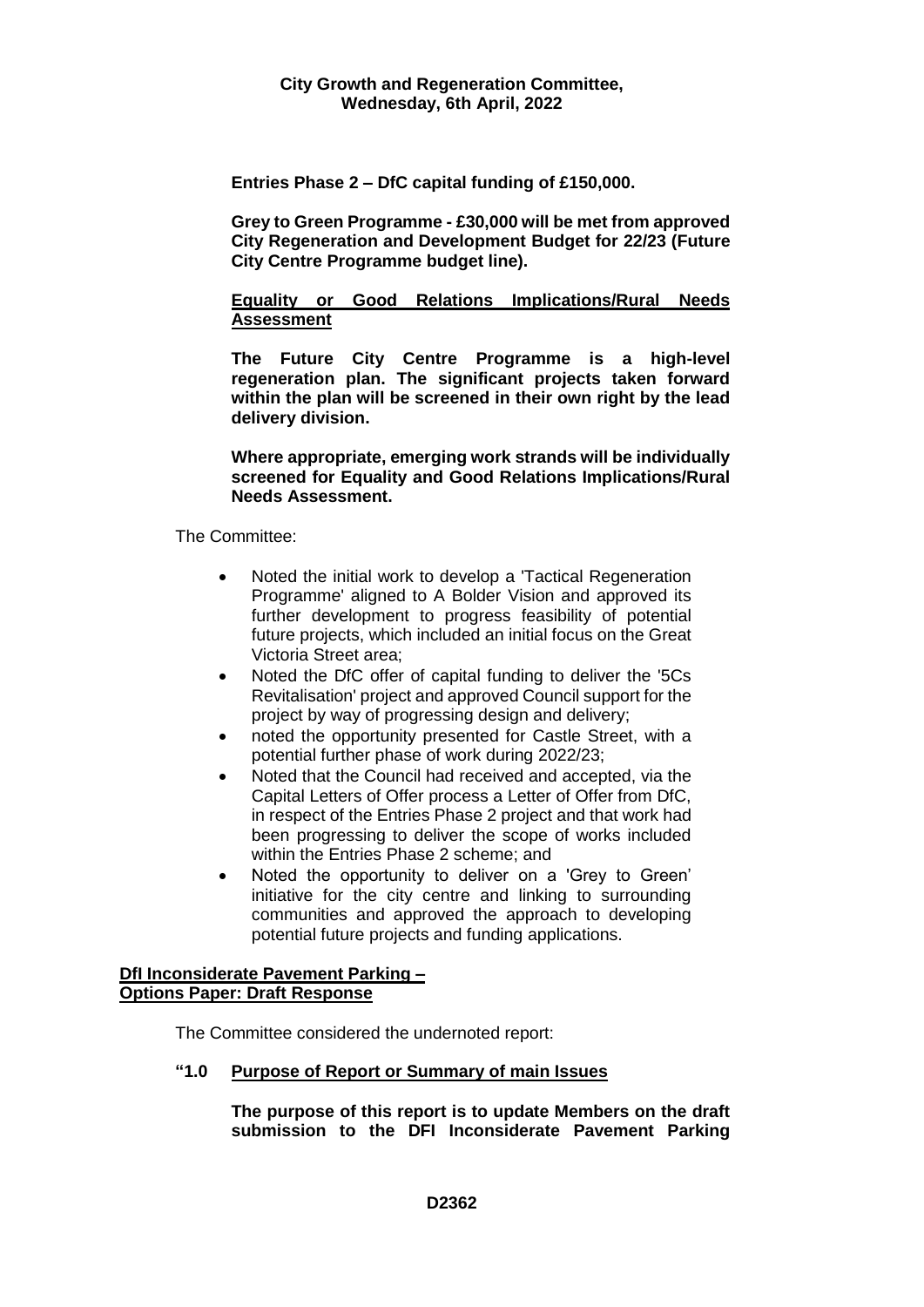**consultation that closed on 18th March 2022. A draft response was submitted on behalf of Belfast City Council on the basis that it remains subject to agreement by this committee, and subsequent Council ratification in May.**

#### **2.0 Recommendations**

**The Committee is asked to:** 

**Approve the Council's draft response submission to the DFI Inconsiderate Pavement Parking consultation enclosed with this report at Appendix 2. Members are asked to note that a draft response was submitted by the closing date of 18 March 2022 on the basis that it remains subject to the approval of this Committee and subsequent Council ratification in May.**

## **3.0 Main report**

## **Background**

**The Department for Infrastructure is seeking a resolution to the difficulties caused by inconsiderate parking on the pavement. Initial exploratory work undertaken by the Department is presented in the document Inconsiderate Pavement Parking – An options paper (Appendix 1). The paper provides background on the issue, looks at the position elsewhere in the UK and Ireland and sets out some associated considerations before setting out what the Department considers would be the most practical options for dealing with the issue.**

#### **Context**

**There is currently no legislation in place to stop vehicles from inconsiderate or obstructive pavement parking and it is clear that this presents dangers to pedestrians, especially people with disabilities and parents or carers with prams and young children. While drivers often think they are doing the right thing by keeping the road clear for other motorists they fail to recognise that this blocks the pavement for those who walk, wheel or cycle. It can also force these people onto the road placing them at a high risk of harm.** 

**The options being considered by the Department and which the consultation sought views on, are the following:** 

**Option 1: introduce individual bans using the Department's existing powers.**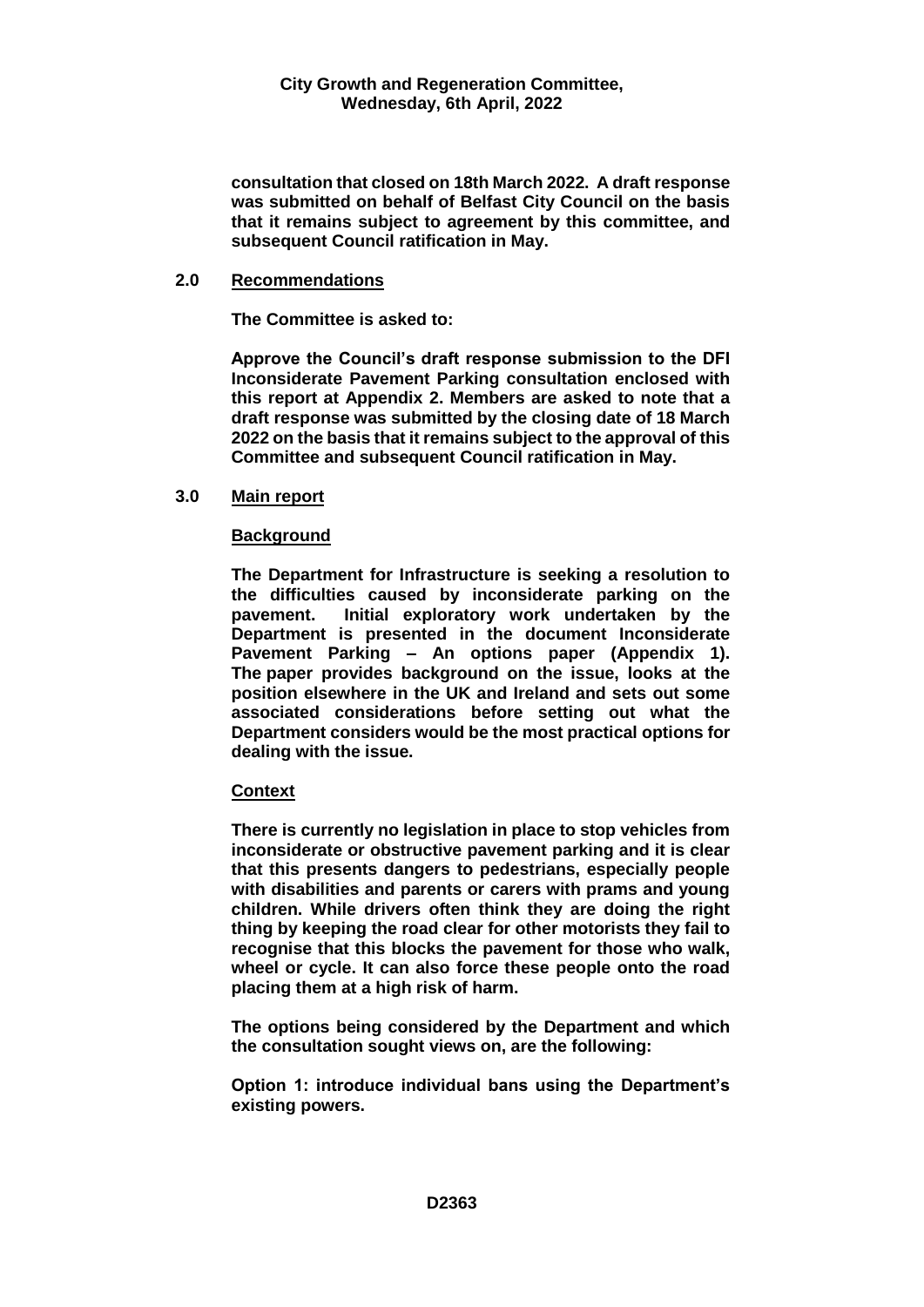**Option 2: introduce an outright ban on pavement parking possibly with some exceptions.**

**Option 3: introduce powers that would allow the Department's Traffic Attendants to enforce against vehicles found to be parked on the pavement and causing an obstruction.**

**The Department also sought views on how to deal with vehicles parked across dropped kerbs which have been lowered specifically to help people cross the road.**

## **Belfast City Council Draft Consultation Response**

**Members are asked to approve the Council's draft consultation response submission to the DFI Inconsiderate Pavement Parking – Options Paper, as included within Appendix 2 of this report. Given the tight timeframes for the submission to the consultation this response was submitted in line with the timeframes outlined within the Consultation, however, included a caveat that the response remains subject to agreement by the City Growth and Regeneration Committee, and subsequent Council ratification in May. Officers will advise the consultation team of any further comments or amendment requests following this Committee meeting and the Council meeting in May.** 

**The draft response sets out the Council preference for Option 2 - introduce an outright ban on pavement parking, possibly with some exceptions out of the three options presented within the Department's options paper. This option most closely aligns with the Council's Car Parking Strategy. It is also supported by the visioning principles of A Bolder Vision for Belfast, particularly principles two and three which seek to prioritise active travel, end car dominance, and promote safer streets for those who walk, wheel or cycle.** 

**The response also notes that there can be no one-size-fits-all resolution to the issue of inconsiderate pavement parking or obstruction of blocked kerbs and that proper and meaningful consultation will be required. Clearly Disability and Inclusive Mobility Advisory groups such as IMTAC should be consulted to provide expertise and insights prior to a final decision being made. However, it is felt that it would be beneficial for everyone, not just people with disabilities, for an outright ban on pavement parking to be introduced, with the only exceptions being emergency situations.**

**The draft consultation response also highlighted the issue of inconsiderate parking within the inner-city residential areas**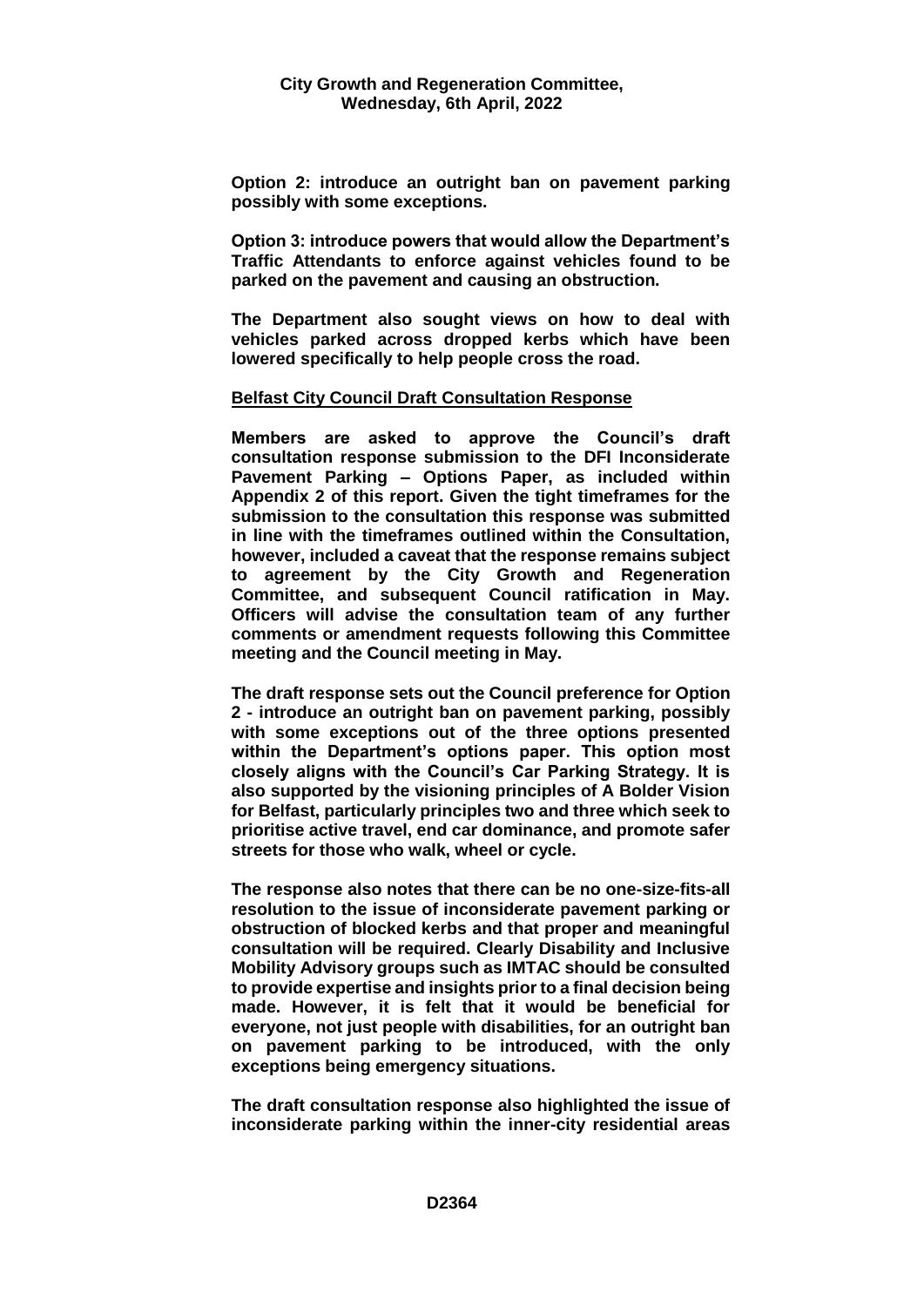**where parking availability is particularly constrained. We propose that there is improved management and regulation measures in city residential areas proportionate to location specific layout and viability, in recognition that many streets are not designed to accommodate current volumes of traffic and vehicle numbers.**

#### **Financial & Resource Implications**

**None associated with this report.**

**Equality or Good Relations Implications/Rural Needs Assessment**

**The implications of the Equality or Goods Relations Implications and Rural Needs Assessments will need to be undertaken forward by the Department for Infrastructure in line with their own policy positions and prior to undertaking an implementation."**

In response to a request from a Member, the Director of City Regeneration and Development agreed that she would include a request to address inconsiderate parking within cycle lanes in the response submission.

The Committee approved the Council's draft response submission to the DFI Inconsiderate Pavement Parking consultation, including the aforementioned inclusion, and noted that a draft response had been submitted by the closing date of 18 March 2022, on the basis that, it remained subject to the approval of the Committee and subsequent Council ratification in May.

## **DfI Blue Green Infrastructure Fund – Active Travel Projects**

The Director of City Regeneration and Development provided the Committee with an update on the Department for Infrastructure's Blue Green Infrastructure Funding related to Active Travel Projects.

She informed the Members that the Letter of Offer in respect of the project proposal for Active Travel Enablers had been signed and returned to the Department with progress having been made against delivery, in terms of scoping and procurement.

She reported that a series of discussions between Council officers and the Department for Infrastructure had taken place regarding the funding proposal around the development of designs for the Greater Clarendon North South Spine. She added that, following submission of the business case to the Department for Infrastructure, the funding had not been awarded but that there had been an indication from the Department that an offer of around 50% funding could possibly be made and that, with further development of the proposal, with a cost plan and initial designs, there could be a possibility of further funding in future years to support delivery and construction.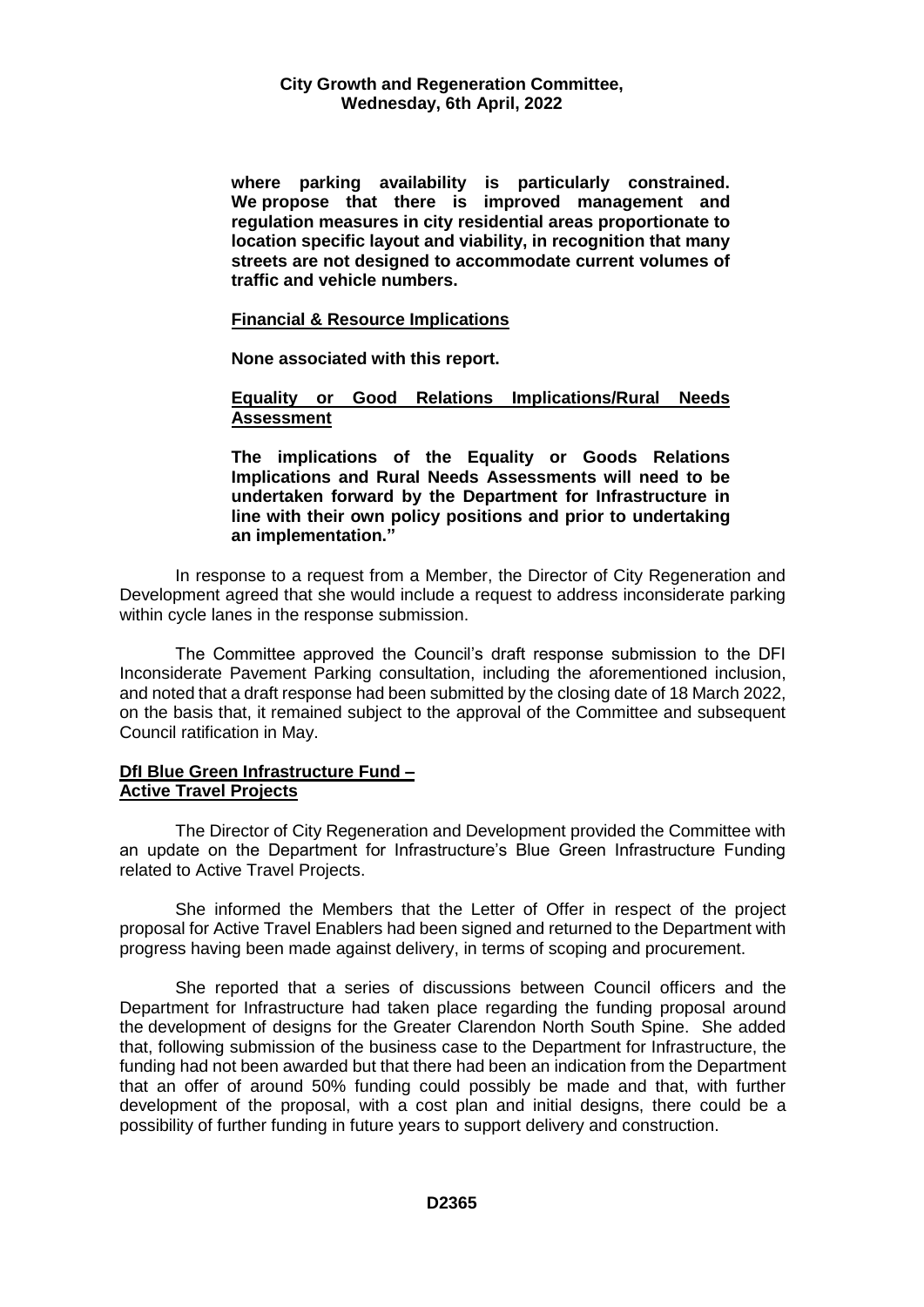She pointed out that the proposal aligned with the principles of A Bolder Vision and would help connect the communities in Sailortown with the city centre and might include enhanced pedestrian crossings, dedicated cycle lanes, soft landscaping, lighting, resurfacing, open space and street furniture.

The Director stated that discussions which had taken place with Belfast Harbour Commissioners had resulted in a proposal that the feasibility work for the North South Spine Scheme could be co-funded and co-delivered by the Council and the Harbour Commissioners up to RIBA Stage 3 and would be brought forward under the existing Memorandum of Understanding, with a view to preparing the scheme to a position that could attract project delivery partner funding in future years.

The Committee:

- Noted that the Letter of Offer from the Department for Infrastructure, for capital funding to deliver Active Travel Enabling projects, had been signed and that officers were working to deliver the secure cycle units, covered cycle units and cycle repair stands under the Letter of Offer; and
- Agreed to progress the proposal to develop the designs for the Greater Clarendon North South Spine connectivity project, in conjunction with Belfast Harbour Commissioners, with a view to attracting further capital funding for delivery.

## **Growing Business and the Economy**

#### **Make Yourself at Home – Planning for the future of Tourism**

The Committee considered the undernoted report:

**"1.0 Purpose of Report or Summary of main Issues**

**At a meeting of City Growth and Regeneration Committee in September 2021, it was agreed that the draft tourism plan for Belfast,** *Make Yourself at Home* **would complete a 12-week public consultation. The purpose of this report is to provide Members with an overview of feedback and present the final plan for approval.** 

**2.0 Recommendations**

**Members are asked to:** 

- **Note the contents of this report and feedback received as part of the public consultation.**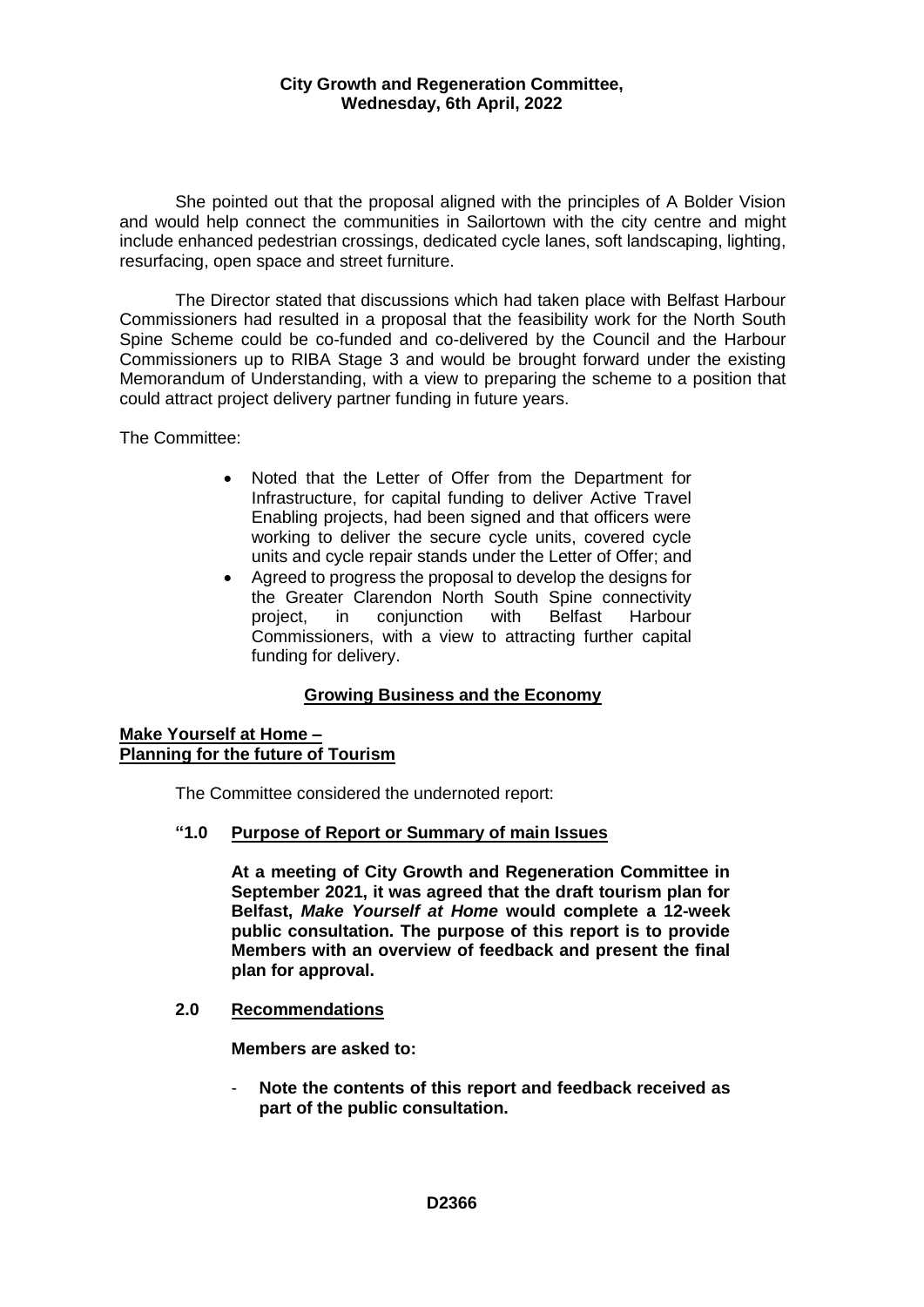- **Agree the final plan,** *Make Yourself at Home* **including the priorities as set out at appendix 2 for year one and associated budgets.** 

#### **3.0 Main report**

**Members will be aware that at a meeting of City Growth and Regeneration Committee in September 2021 it was agreed that the** *draft* **tourism plan,** *Make Yourself at Home* **would complete a 12-week public consultation. The purpose of this plan is to:**

- Deliver on the tourism priorities set out in the *Belfast Agenda* **recognising the importance of tourism to** *Growing the economy* **and** *City Development***.**
- **Align to the ten-year cultural strategy,** *A City Imagining,* **in order to ensure that tourism development supports cultural development and is based upon an authentic and sustainable Belfast offer.**
- **Support economic and social recovery in the context of COVID-19 including stabilisation, recovery and growth with the opportunity to build back better.**
- **Provide strategic context to the Belfast Region City Deal that sets out wider city priorities to ensure Belfast's appeal internationally and ability to attract out of state visitors.**

#### **Tourism Growth Pre Covid-19**

**Despite significant growth and the success of flagship projects such as Titanic Belfast there is still a gap in scale and maturity of the local industry when compared with other regions. Notably, Northern Ireland lags behind UK regions and Republic of Ireland with respect to tourism as a driver for job growth. However, the positive trajectory in place before Covid-19 had identified tourism growth as both feasible and a necessary part of inclusive economic growth. The challenge of any tourism development plan will be to create a sustainable model that continues to support the growth that is essential for city success and the creation of jobs.** 

**Belfast's tourism and hospitality sectors directly support 19,300 jobs, one third of the sector in Northern Ireland. Key tourism sectors such as Accommodation & Food Services, Arts, Entertainment & Recreation and Transportation have been impacted by COVID-19 however if Belfast's recovery from the pandemic is managed then the growth potential remains high. The hospitality sector is an employment-**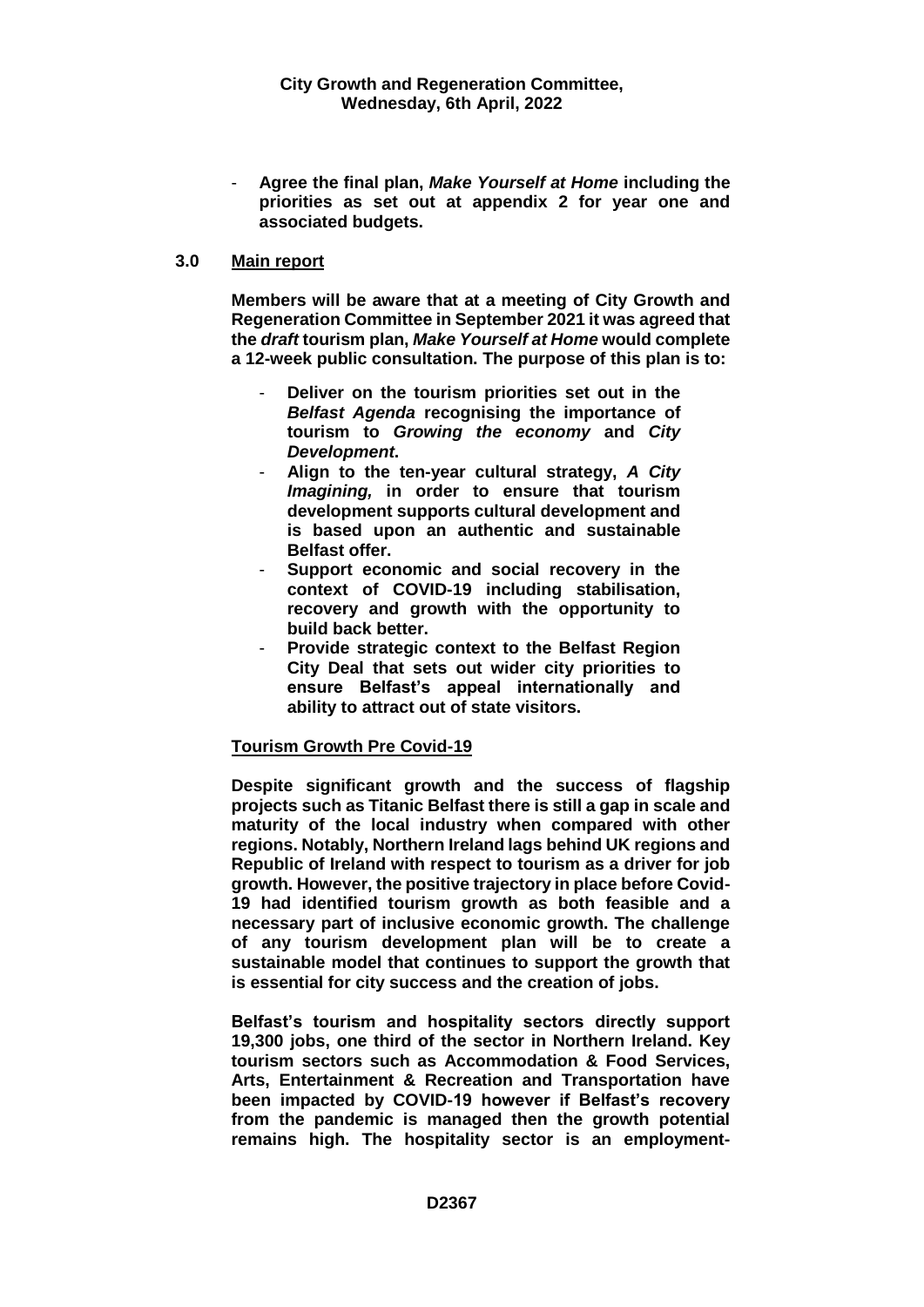**intensive one, supporting a disproportionate number of jobs compared with the average sectoral GVA: jobs ratio. Between 2013 and 2019 employment in Accommodation and Food Services in Belfast increased by 18.2 percent, compared with 8.5 percent growth in the city's total employment.**

**It was in this context that Tourism NI set the ambitious target of doubling the value of the tourism industry to £2 billion by 2030. A key element of this opportunity further reinforced by ambitions of the Belfast Region City Deal was getting a bigger share of the international visitors coming to the island of Ireland to travel to Belfast and the Belfast region.** 

#### **Impact of Covid-19**

**While the full impact of Covid-19 is as yet unknown what is clear is that recovery will require new and innovative approaches in an increasingly competitive market. As the regional driver, Belfast will be hugely significant to this growth ambition, both in terms of visitor spend and the creation of new jobs. It is therefore imperative that our city break destination is developed in a strategic way which maximises the economic benefits that can be derived from tourism for local industries, businesses and communities, as well as increasing visitor numbers and spend and improving overall satisfaction levels.** 

#### **Developing a ten-year plan**

**The** *Make Yourself at Home* **tourism plan sets out a vision for the future of tourism in the city that is centred on a peoplebased and sustainable model of development with a focus on:**

- **Increasing the coherency of the Belfast experience**
- **Supporting quality authentic products**
- **Developing skills**
- **Strengthening the city's position through marketing and communications**

#### **The approach**

**The past two decades have given rise to a number of trends within tourism development. This has included the popularity of approaches such as cultural tourism, green tourism or local tourism. What each of these approaches and associated models have in common is an increasing awareness that sustainable forms of tourism must respect the local context and support the economic, social, environmental and cultural values of a place.** 

**In the context of Belfast, even before COVID-19, this is a complex proposition. The city requires further growth with**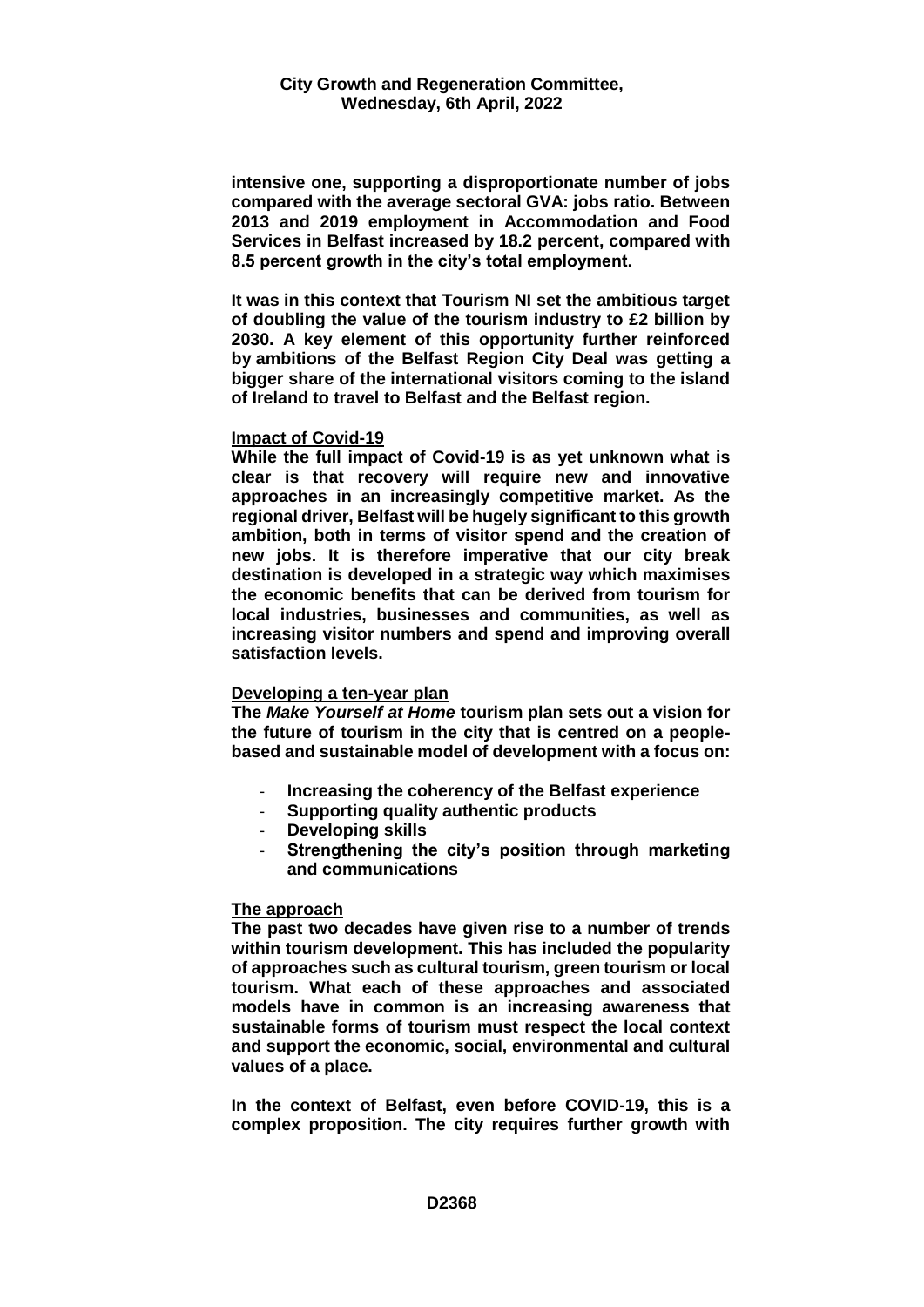**a clear international agenda and need to continue to attract and grow out of state visitors. The new tourism plan seeks to set out how this growth can be achieved in a responsible and inclusive way recognising that the city's greatest asset is its people.** 

**The plan sets out a shared vison for tourism in the city and is supported by 4 strategic themes and three of catalyst projects. The strategic themes are:**

- **Grow Belfast**
- **Experience Belfast**
- **Position Belfast**
- **Sustainable Belfast**

**Each theme is supported by an evidence-based body of work and research.**

#### **Public Consultation**

**Following approval by City Growth and Regeneration Committee, the** *draft Make Yourself at Home – A vision for the future of tourism* **completed a 12-week public consultation. As part of this process Council engaged directly with over 330 stakeholders including:**

- **Online citizens and stakeholder engagement: The council carried out an online 12-week consultation via the Council's YourSay engagement platform to gather information, and this provided an opportunity for residents and stakeholders to review proposals, provide feedback and help shape the final plan. Results indicated 123 visitors and 30 full responses to the survey.**
- **Workshops and Presentations - nearly 200 attended these workshops tailored around the themes of the plan including a dedicated session on Belfast Stories. Attendance included a wide range of community tourism organisations, tourism businesses, partners and cultural organisations.**
- **Council's Section 75 consultee list: The council issued the consultation to our Section 75 list and provided representative groups with an opportunity to respond. Presentations were delivered to the Council's Equality Consultative Forum and Disability Advisory Panel.**
- **Response to requests for one-to-one meetings and presentations with a variety of stakeholders across the city, gave the opportunity for focused and in-depth**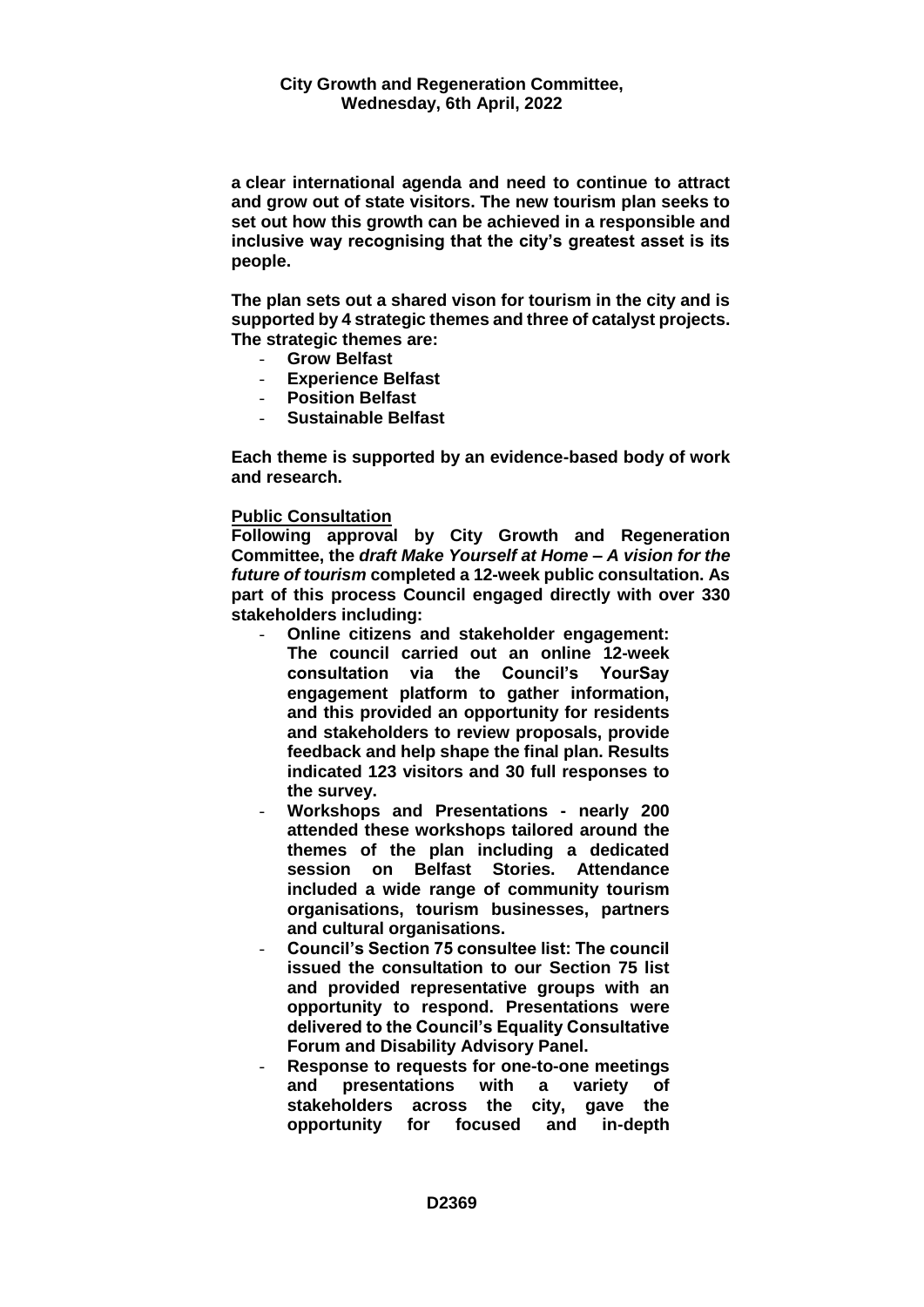**engagement with stakeholders. This helped to foster a greater understanding of how the draft Tourism Plan can feed into their field of work, as well as identifying opportunities for city wide partnership working and collaboration.**

- **Presentation of the draft Tourism Plan as an integral part of recent Belfast Stories engagement.**
- **Council's stakeholder list: The council issued the consultation to a wide range of organisations including: Tourism Ireland, Tourism NI, Visit Belfast (500 tourism business partners), Community Tourism projects via Fáilte Feirste Thair, Eastside Partnership, Shankill Partnership and South Belfast Partnership, Belfast Hills Partnership and Colin Glen Trust and National Trust, tourism sector businesses, visitor attraction representatives, tour guides, individual artists and organisations within the cultural sector and trade representative organisations.**

**The overall feedback on the plan was very positive with the principles of being people-centred, responsible and sustainable strongly welcomed. General areas of feedback included:** 

- **Support for an inclusive approach that recognises need for investment in neighbourhoods and creates opportunities for co-design with local communities. There is a need for long-term investment and capacity building to allow for engagement, development and delivery. This should be tailored to recognise that not all parts of the city or communities are at the same stage of development.**
- **Importance of Council's leadership role as well as direct delivery especially in relation to the principle of responsibility.**
- **Importance of an all encompassing approach to sustainability that includes an economic and social dimension as well as environmental.**
- **Affordability – need to minimise negative impact of tourism on locals and maximise positive impacts.**
- **Importance of alignment with climate and resilience programmes.**
- **Inclusivity is important and this should consider thematic as well as geographic**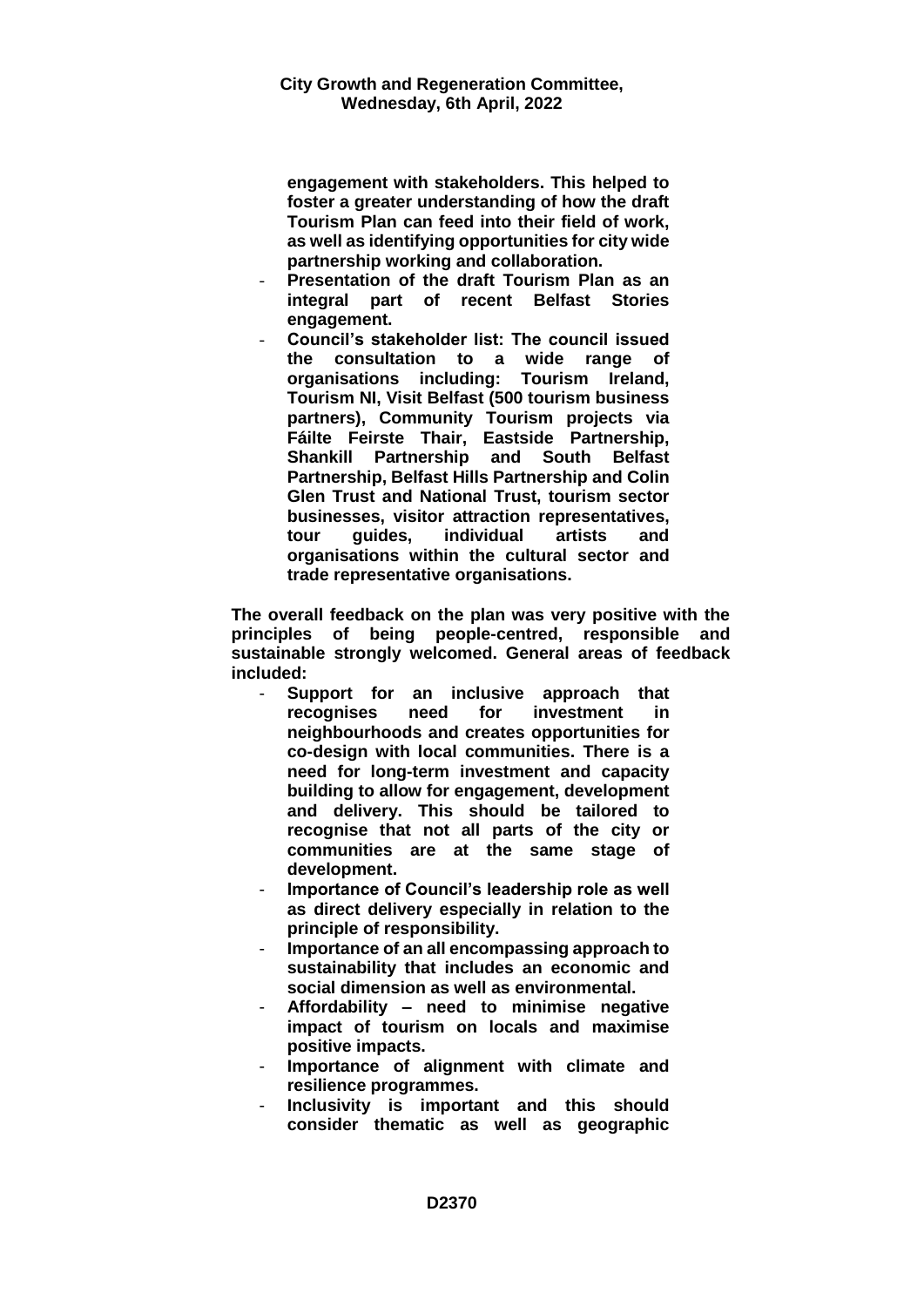**alignment to reflect diversity within the city. Organisations that don't fit into neighbourhoods also need to be afforded opportunity to avail of funding and the governance structure should reflect this.** 

- **Importance of measuring benefits to local communities beyond economic impact. The plan sets out a comprehensive approach to measuring success that includes economic and social benefits.**
- **Opportunity to position innovation in tourism using our digital and creative industries to come up with new ways to enhance experiences and improve connectivity.**
- **As well as new developments Council should commit to building on city's existing asset base and address challenges such as infrastructure to improve access.**

## **Strategic Themes**

*Strategic theme 1: Grow Belfast* **(supported by EY Recovery report)**

**This theme focuses on the role of tourism in city recovery including the need for stabilsation of the tourism sector and the requirement for further growth in Belfast. This includes:**

- **Strategic context and evidence-based proposition that Belfast acts as a catalyst for the region.**
- **Measurement of the attractiveness of the city as a destination and how this plays a key role in maximising the economic impact of each visitor by increasing average length of stay and daily spending levels.**
- **Priority areas for investment e.g. catalyst projects.**
- **Introducing social, cultural and environmental measures to better understand and advocate for the true value of responsible tourism growth.**

**Specific areas for feedback to be addressed in implementation plans and alignment to**  *Bolder Vision* **and** *A City Imagining***:**

- **Need to ensure that there is investment in existing assets**
- **Important to recognise and support key elements of Belfast's existing offer and wider Belfast stories such as maritime, music, culture and arts**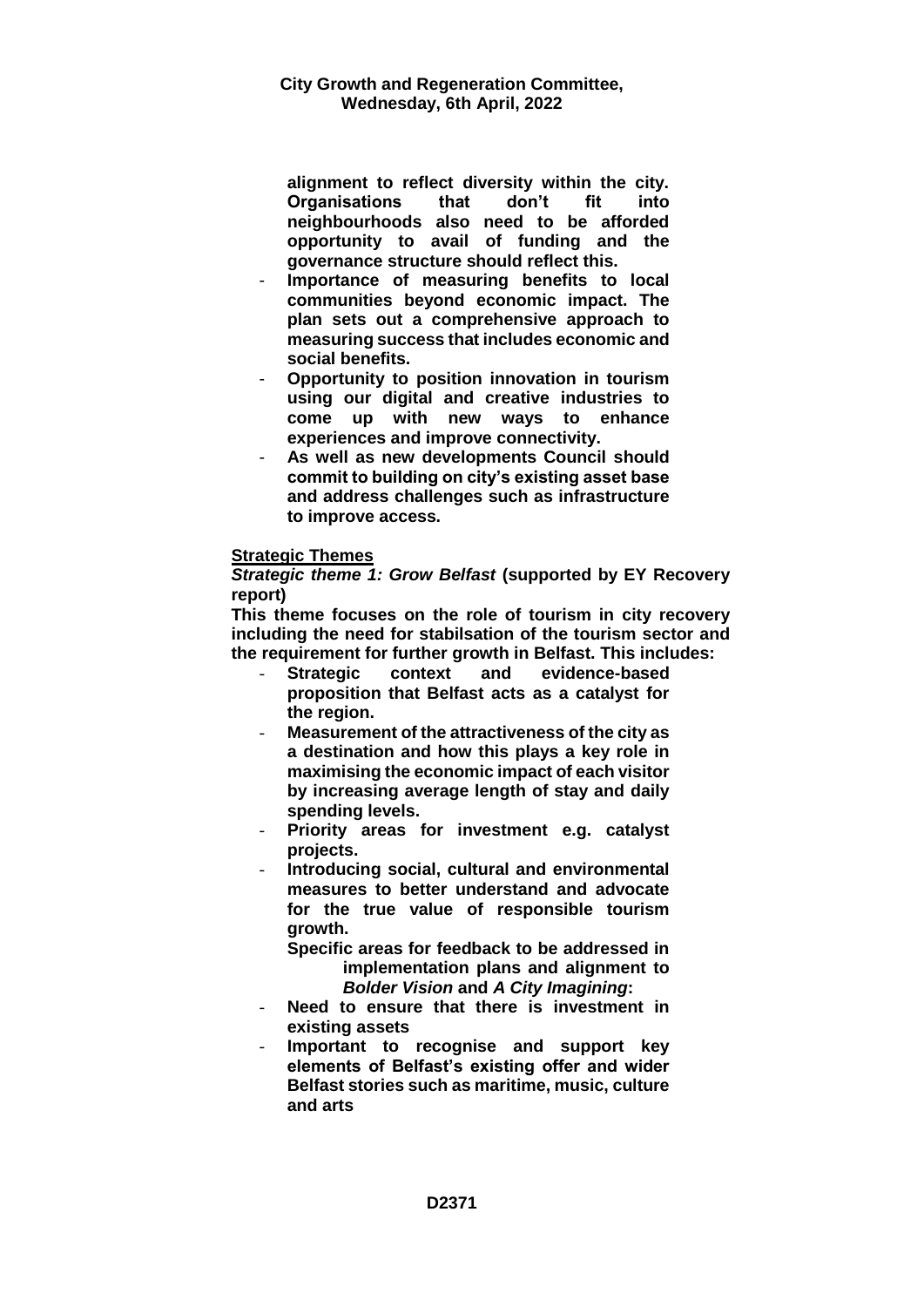- **Relationship between regeneration and tourism including need to improve access to tourism assets through better connectivity – addressing areas of low footfall, dereliction etc.** 

*Strategic Theme 2: Position Belfast* **(supported by a Positioning Review completed by Blue Sail Consulting).**

**A critical dimension to any tourism development plan is understanding the market and how the brand operates in this space. In order to develop an effective strategy there also needs to be consideration of the brand architecture for the city and the region. The result should be clarity of roles and responsibilities for agencies working in this field including Council's own role and city partners such as Visit Belfast and Tourism NI.** *Make Yourself at Home* **sets out a dynamic model for city positioning that strengthens Belfast's role as the gateway to the region in a way that responds to key markets including:**

- **Business Tourism and sub-sectors within this group.**
- **Leisure tourism target markets including - geographic considerations and the visitor journey.**

**This theme takes forward a new approach that pushes beyond traditional marketing methods towards enabling the people creating the Belfast experience to tell their story. Therefore, the approach is narrative driven and the new plan sets out areas of support on:**

- **How do we tell Belfast stories? How do we enable people to tell their Belfast story?**
- **How do we create an emotional connection with visitors?**
- **How do we make local stories resonate internationally?**
	- **The theme brings forward actions that support an effective way of working and will be particularly dependent on successful establishment of governance and leadership support mechanisms that will be strengthened to support the overall delivery of the plan.**

**Specific areas for feedback to be addressed in implementation plans and through work with Visit Belfast, Tourism NI and Tourism Ireland:**

- **Need to ensure that as well as a Gateway to Northern Ireland that Belfast is positioned as a must-see urban destination on the island of Ireland by capturing GB and ROI city break market and attracting greater share of Out of State visitors to Ireland.**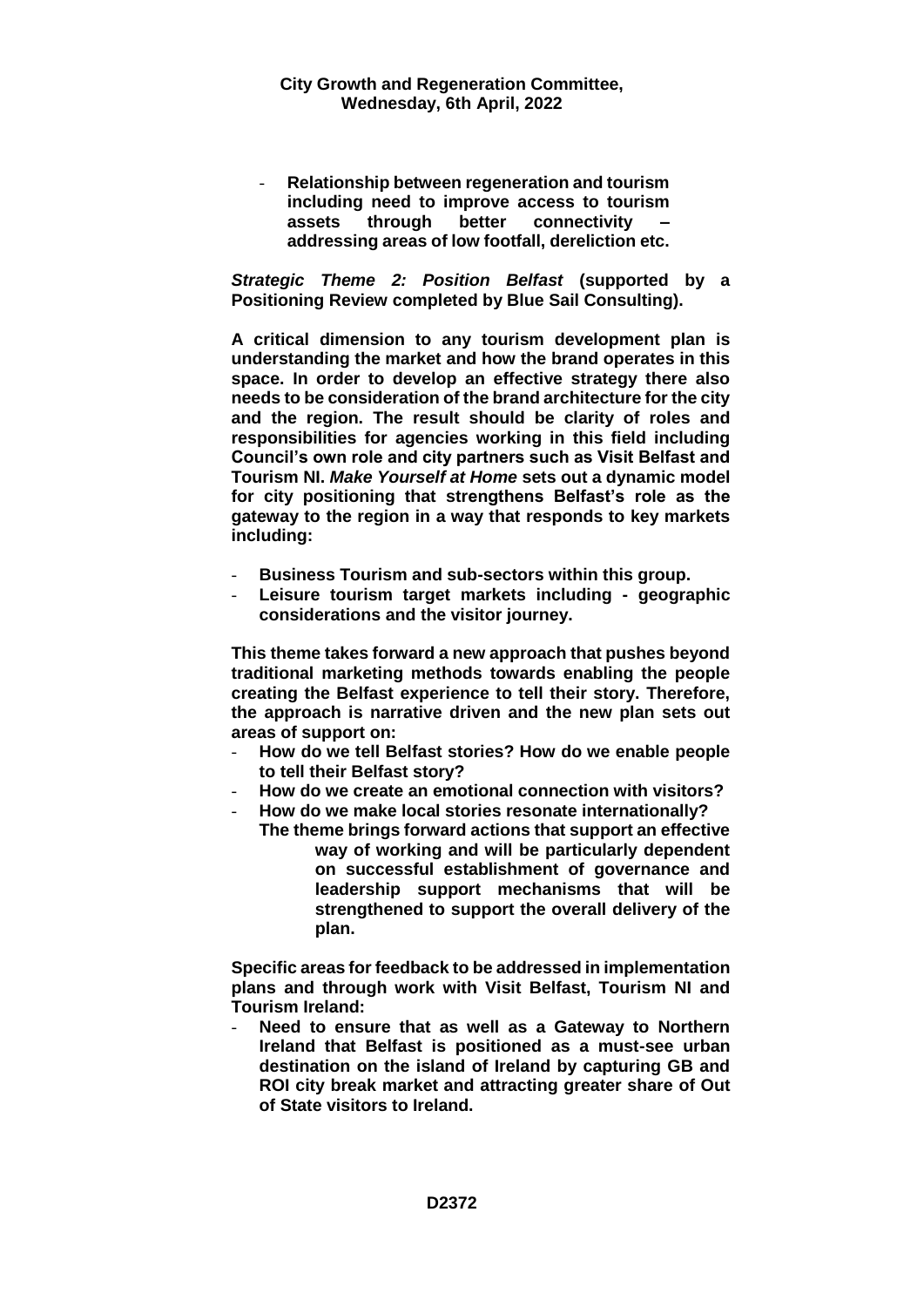- **Belfast Stories needs to extend beyond city centre proposal to strengthen and support organisations already telly stories across the city.** 

*Strategic theme 3: Experience Belfast* **(supported by Visitor Experience Framework developed with CHL Consulting)**

**The plan provides a summary of key actions to strengthen the coherency of Belfast's overall visitor experience. The plan contains strategic priorities that:** 

- include experiences that can be brought to life **through the development of an optimal mix of 'anchor' and ancillary products that get people into an area and keep them there**
- **focuses on encouraging international visitors to immerse themselves actively in the locale, interacting with people, engaging the senses and learning the history and stories of the places.**
- **prioritises delivering immersive moments that inspire tourists not only to share their experience with others but also make them want to return to the city.**

**This theme is critical to the overall success of the plan due to:**

- **the role of Belfast City Council in developing the Belfast experience through the development of Council assets.**
- **Support for local initiatives and development plans through geographic or thematic based community development.**

**In developing this theme, a number of pieces of foundational work have been completed including:** 

- **A mapping exercise which maps our existing tourism assets against the city's 'Belfast brand' and Tourism NI' 'Embrace the Giant Spirit' brand.**
- **Assessment of the quality, market fit and sustainability of existing products.**
- **Development of a proposed combination of thematic and geographical clustering.**
- **Undertaken a gap analysis of potential experiencebased products. The gap analysis reviewed what was missing from the tourism offer taking into consideration issues such as seasonality, immersive experiences, events and festival**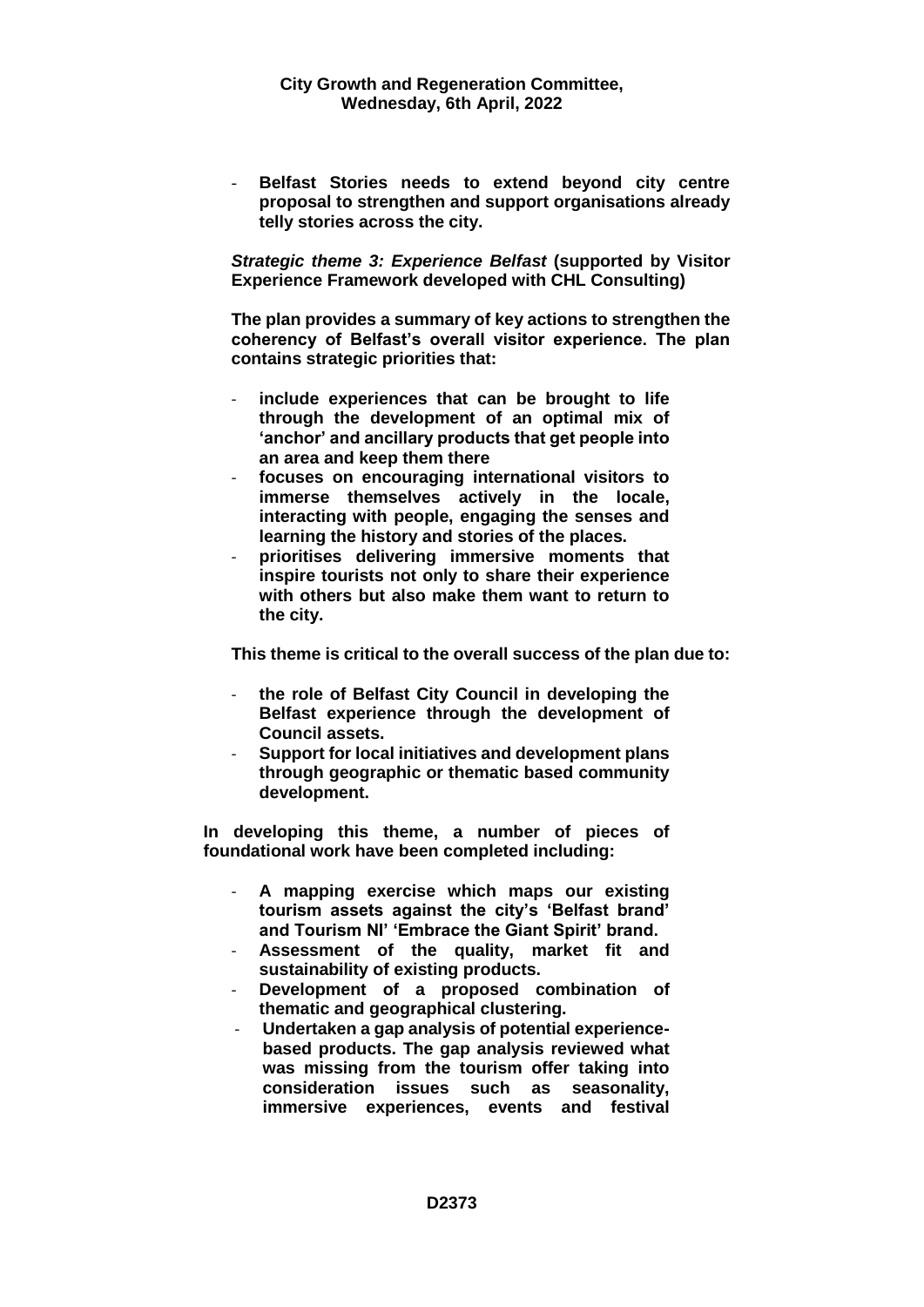**animation, and opportunities to meet local people for instance.**

- **Consideration pf investment and evaluation criteria for longer term priorities and programmes of support incorporating social, environmental and economic factors.**

**Specific areas for feedback to be addressed in implementation plans include:** 

- **Importance of investing in local tourism is recognised however this has to take a thematic approach as well as being geographic or placebased. There is an opportunity to develop clusters that helps to increase visibility of existing assets.**
- **The overall visitor experience will only be delivered if there are also improvements in connectivity and accessibility.**

*Strategic theme 4: Sustain Belfast* **(supported by benchmarking of Belfast as part of Global Destination Sustainability Index)**

**This theme is shaped by recommendations emerging from the benchmarking completed as part of Global Destination Sustainability Index. Members will be aware that Belfast signed up to this benchmarking following Committee approval in August 2020. The Global Destination Sustainability Index is the world's leading benchmarking and performance Index for cities, their events and their visitor economy. Its purpose is to engage, enable and inspire cities to become more sustainable places to visit, meet and thrive in. In addition to benchmarking a city's environmental strategy and social sustainability performance, the GDS-Index assess criteria that are industry specific: industry supplier support (restaurants, hotels, conference centres) and convention bureau strategy and initiatives. Alongside benchmarking it helps destination management organisations, convention bureaus, key industry associations suppliers and clients to develop effective strategies and practices in support of sustainability goals.**

**Since 2019, over 60 cities have started the process of benchmarking and assessment. The goal is to have 300 cities collaborating by 2023. The Index is based on 69 Indicators broken down into four categories:**

- **City Environmental Performance**
- **City Social Performance**
- **Supplier Performance**
- **Destination Management Performance**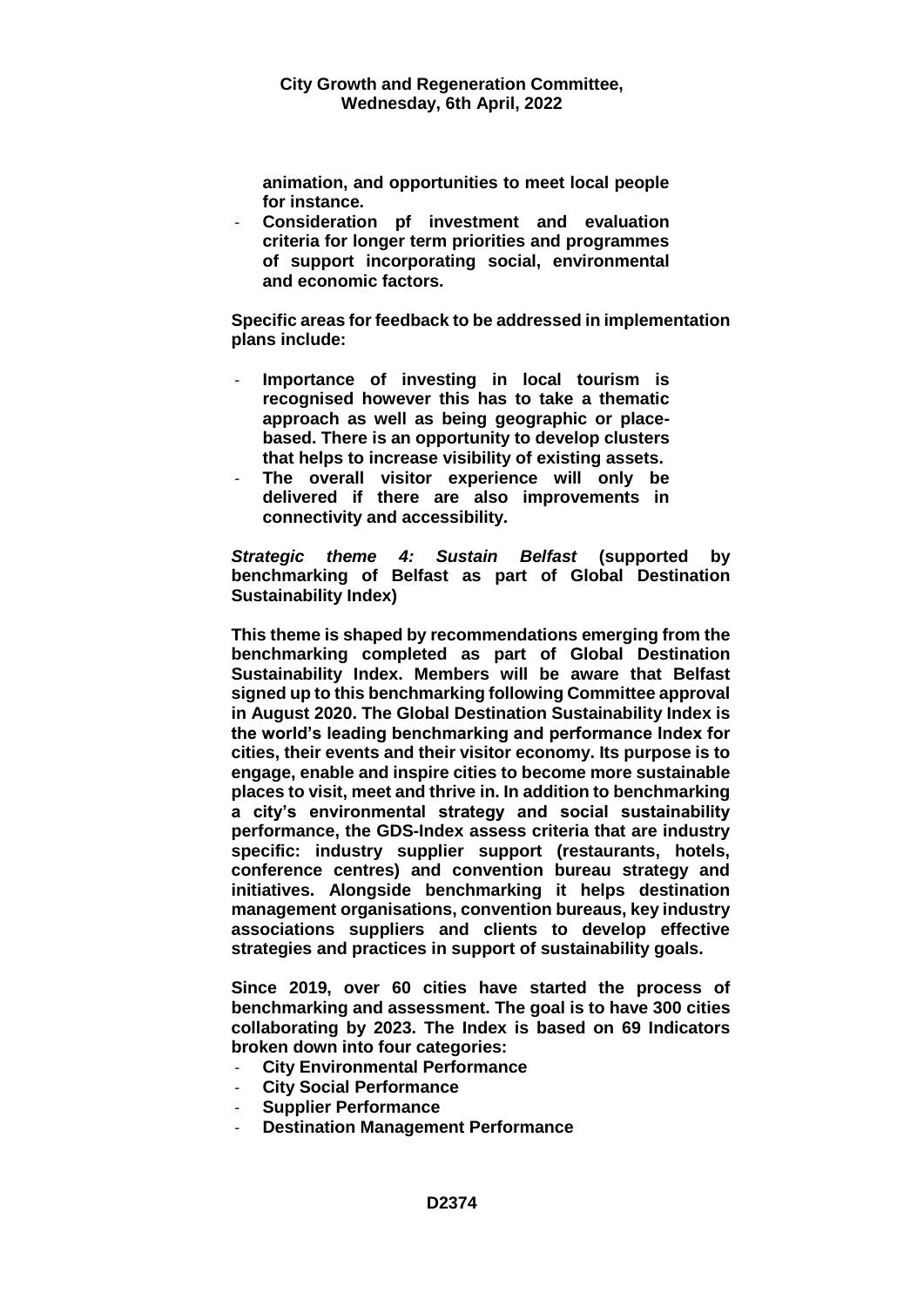**Belfast has now completed a second year of benchmarking resulting in significant improvement taking our place within top 20 cities. A series of related recommendations are included in** *Make Yourself at Home.* **A number of these relate to Visit Belfast's role as the Destination Management Organisation (DMO) and Visit Belfast have already made significant progress in implementing these as part of their current funding agreement with a commitment to build on this on a multi-annual basis. However, Council also has a direct role and recommendations within the plan include the establishment of a taskforce and a sustainability lab for tourism in Belfast. Further action is also set out in relation to improving Council owned assets and supporting the supply chain.** 

**Specific areas for feedback to be addressed in implementation plans and as part of ongoing work with Visit Belfast on Global Sustainability Index and Tourism NI on regenerative tourism:**

- **There is a market imperative to support this area of work based on consumer attitudes as well as a social responsibility.**
- **It is important for Belfast to maintain ranking on GDSI to ensure that we are striving to meet international standards.**
- **As well as overarching sustainability principles there should also be support for develop sustainable tourism products.**

## **Catalyst Projects**

**All four of these strategic themes are underpinned by the need to support inclusive economic growth and to differentiate the Belfast offer in an increasingly competitive global marketplace. A fifth strand to the plan considers key strategic opportunities that could bolster investment in the sector in order to support recovery and future growth. These are catalyst or accelerator projects and are outlined below.**

#### **Catalyst Project 1: Our Place – support for local tourism**

**Adopting a place-based approach to the development of our neighbourhoods through local tourism investment that supports product development, jobs creation and destination management including the design and delivery of a Belfast Experience Development Fund to support product development. There are also opportunities to support capital development through alignment with existing programmes such as the Neighbourhood Regeneration Fund.**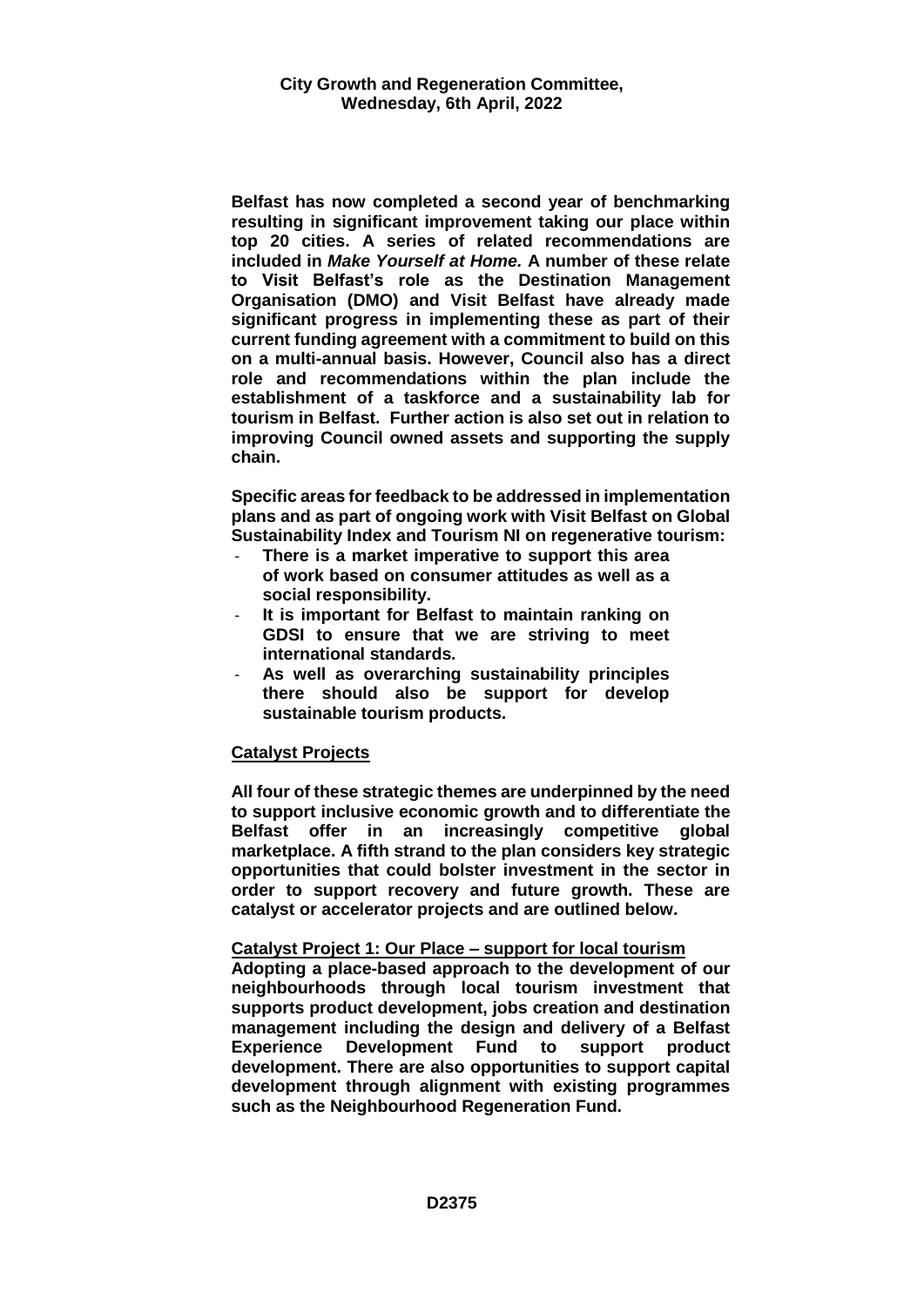#### **Catalyst 2: Make Yourself at Home**

**This is a renewed commitment to long-term initiatives contained in the cultural strategy including signature Belfast events, International Year of Culture and UNESCO City of Music. The global summit of One Young World has been secured for 2023. A plan will be developed to bid for other major events that support the ambitions set out in the plan. Members will be aware that Belfast had planned to host a year of culture in 2023 in line with the original European Capital of Culture bid. However, the ongoing impact of COVID-19 at a city level in terms of the capacity of our local sector to deliver something of this scale in 18 months and the trajectory for the full return of international markets increasing makes this challenging. Therefore, it is now proposed that a multi-annual approach is taken forward focussing initially on the period 2022-24. Building on the cultural strategy, we have positioned events as one of the catalyst programmes for tourism to help contribute to the city's long term growth (visitor numbers, dwell time, spend and brand positioning) and in particular act as a key motivator for GB and Ireland visitors as part of the next phase of recovery. Over this initial period this would include at least 2 flagship events each with a critical mass of homegrown activity in 2024.** 

#### **Catalyst Project 3: Our Stories**

**Delivering the Belfast Stories as part of the tourism pillar of the Belfast Regional City Deal must be part of an overall integrated approach to tourism development and inclusive economic growth for the city. Belfast Stories will connect to local tourism product development and infrastructure through a hub and spoke model. Importantly the Hub will be an exemplar for responsible and sustainable tourism demonstrating the principles set out in the ten-year plan. Through the focus on Belfast Stories, the project will also be transformative for the positioning of the city. The development programme for this project as part of BRCD is fully aligned to this tourism plan with cross-cutting priorities and synergies.** 

#### **Implementation**

**The success of the plan will require ongoing review and delivery. To support this a number of key early actions have been identified including:**

- **Setting up of proposed governance and partnership model to drive the implementation of Make Yourself at Home**
- **Scoping short and long-term investment priorities and financing strategy**
- **Tailored action plans to address areas of priority.**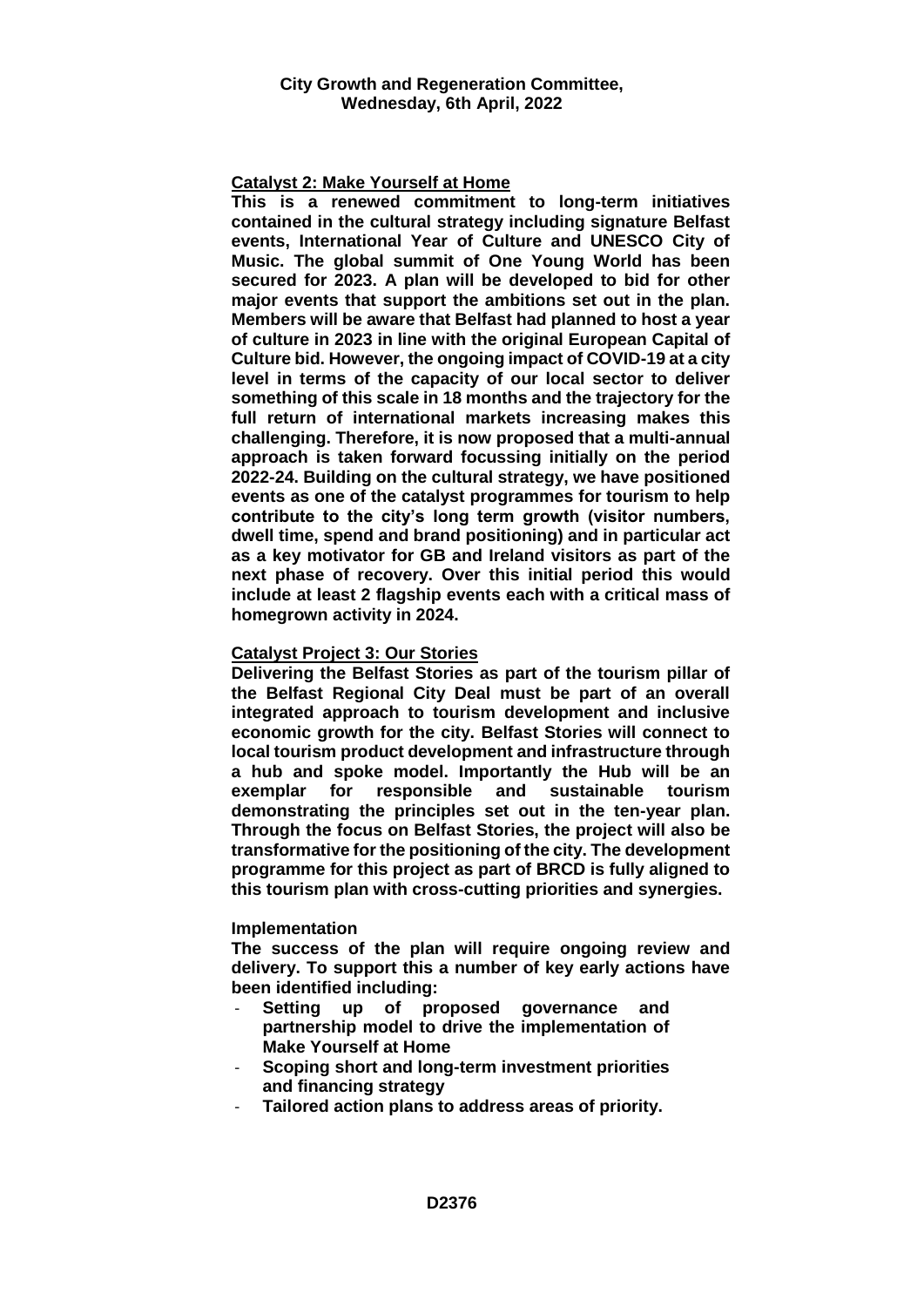**Appendix 2 sets out priority actions for Year 1 of the new plan. This includes the development of a new investment programme for local tourism. The detail of this fund will be presented to Committee in due course setting out proposed process, criteria and timeframes.** 

**Members will be aware that Council has supported local tourism conduits Fáilte Feirste Thiar and Eastside Tourism for a number of years under the City Connections Programme. This has included working in partnership to increase connectivity across the city, conducting consumer research and developing local partnerships. It is proposed that this programme is replaced by the new investment programme however in order to support transition and given that the new programme will not be operational until later in the year it is proposed that £25,000 is allocated (25% of previous annual investment) to these organisations.** 

**As part of implementation and in response to consultation feedback, a number key areas of development are identified for Council to lead including:**

- **A detailed accessible (inclusive) programme to include working with tourism sector to review communications, train staff and improve facilities.**
- **A detailed sustainable tourism programme to address key weaknesses as identified by Global Sustainability Index (GDSI).**
- **A detailed food tourism programme to support hospitality and food businesses focused on local produce.**

#### **City Events**

**Members will be aware that significant work has taken place in recent years to realign City Events with Council's wider cultural and tourism ambitions. This has included a renewed focus on working in partnership and developing programmes that support the local cultural sector and represent an authentic Belfast Experience. Included in Appendix 2 are the proposed events for 2022/23. Further detail on approach and programmes will be presented to Committee at relevant points throughout the year. Members will note that there are currently no plans to deliver Hallowe'en in 2022. It is proposed that this event is reviewed in line with the development work that has taken place on other events. This should include options for city events to represent greater cultural diversity within the city and how a partnership model could be developed. An update will be presented in due course.**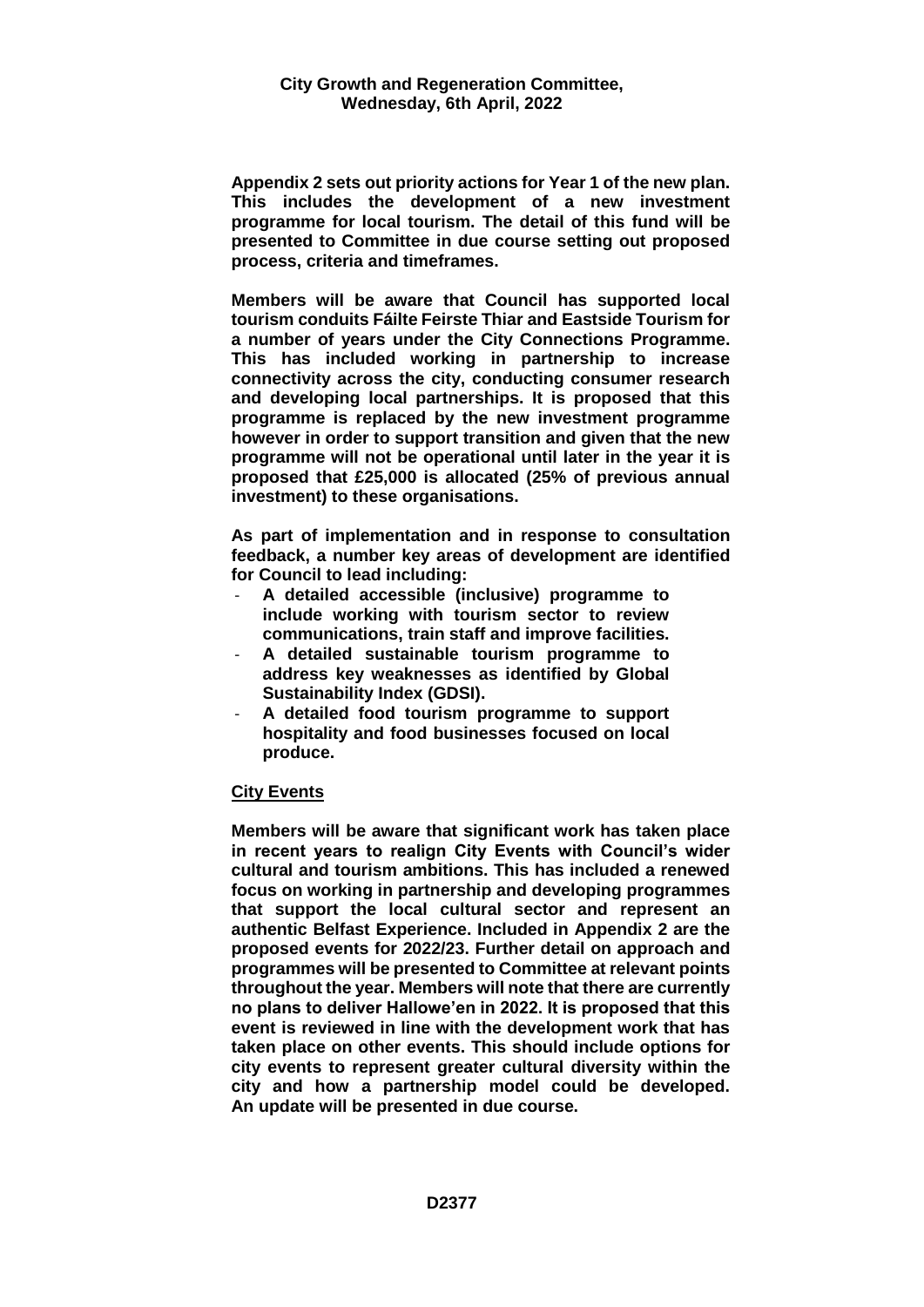# **Financial & Resource Implications**

**There are currently no immediate new financial implications to this report. Appendix 2 sets out a breakdown of budget against programmes of work to be allocated from existing departmental budgets. Further detail on proposals for investment in local tourism will be presented to Committee in due course.** 

## **Equality or Good Relations Implications/Rural Needs Assessment**

**The cultural strategy,** *A City Imagining* **is subject to an Equality Impact Assessment (EQIA) and a Rural Needs Assessment (RNA). A specific screening has been carried out on this associated tourism plan and was included as part of the consultation exercise. Mitigating actions have been considered as part of the implementation plans. Catalyst projects such as Belfast Stories will be subject to a separate Equality Impact Assessment. It is also anticipated that should any investment programmes emerge from this plan these will be subject to further equality screening."**

The Committee

- Noted the contents of the report and the feedback received as part of the public consultation; and
- Agreed the final plan, *Make Yourself at Home,* which included the priorities for year one and associated budgets.

## **Employability and Skills - Update and Workplan**

The Director of Economic Development reported that, following the series of lockdowns and restrictions in 2020 and 2021, there had been significant volatility within the labour market. He pointed out that the Council's employment academies had been designed in conjunction with employers to address the existing job vacancies and, since April, 2021, 816 people had been brought through the Employment Academies with and into-work rate of 75% for those who successfully completed the scheme.

He informed the Committee that, for 2022/23, it had been expected that the Employment Academies would engage around 540 participants with at least 70% expected to gain employment in sectors such as construction, manufacturing, care and customer service.

He pointed out that a number of initiatives were in place for young people, both in the formal education setting and outside of the school environment, focussed on improving educational attainment and helping young people at risk to find positive employment and training outcomes. He then summarised the following initiatives: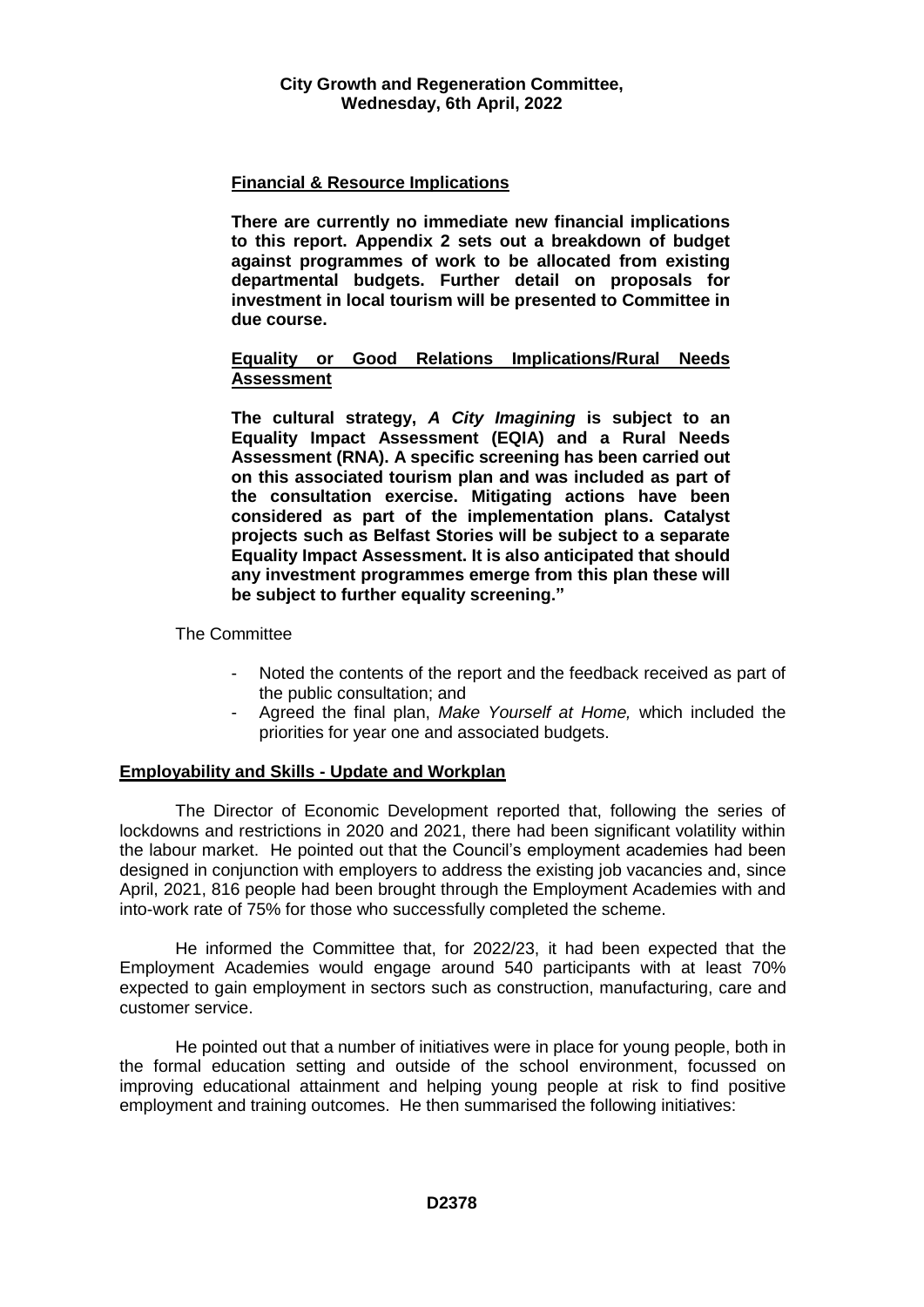- GCSE Support Programme;
- Youth Support Programme; and
- A new initiative that was being developed based on the Boston Summer Scheme model.

He outlined the priority areas of focus for the Labour Market Partnership and reported that the resources from the partnership enabled the Council to significantly increase the volume of activity and subsequent job outcomes. The Partnership also created a platform for engagement with government departments.

He stated that the Department for the Economy had allocated 90% of the requested match funding for European Social Fund projects, with the intention of releasing the remaining 10% within the 2022/23 financial year.

In response to a question from a Member regarding issues with applications for taxi licenses, the Director stated that he would bring a report back to a future meeting of the Committee.

The Committee:

- Noted the work that had been undertaken in the financial year to date, and the positive employability and jobs outcomes associated with the work; and
- Approved the priority interventions for the 2022/2023 financial year.

## **Supporting Business Start Up and Growth in Belfast**

The Director of Economic Development provided the Committee with an update on activity which had taken place to support the development of new and existing businesses across the city through the Enterprise and Business Growth Team.

He pointed out that the activities which had taken place in 2021/22 had been developed in partnership with a range of organisations which included Invest NI, Catalyse and Local Enterprise Agencies and highlighted the following areas of activity:

- Enterprise awareness activity: engaged 760 individuals through a range of activities. Some specialist support work undertaken with female entrepreneurs and student startups;
- Start a business activity: 279 new jobs created through the Go for It support, with 75 businesses receiving additional follow-on mentoring and financial support;
- Support for Social Enterprise and Co-operatives: 56 organisations had been supported with one-to-one mentoring, advice and guidance, including six new cooperatives;
- Business growth supports: 327 businesses had engaged in a range of business support workshops and 357 had been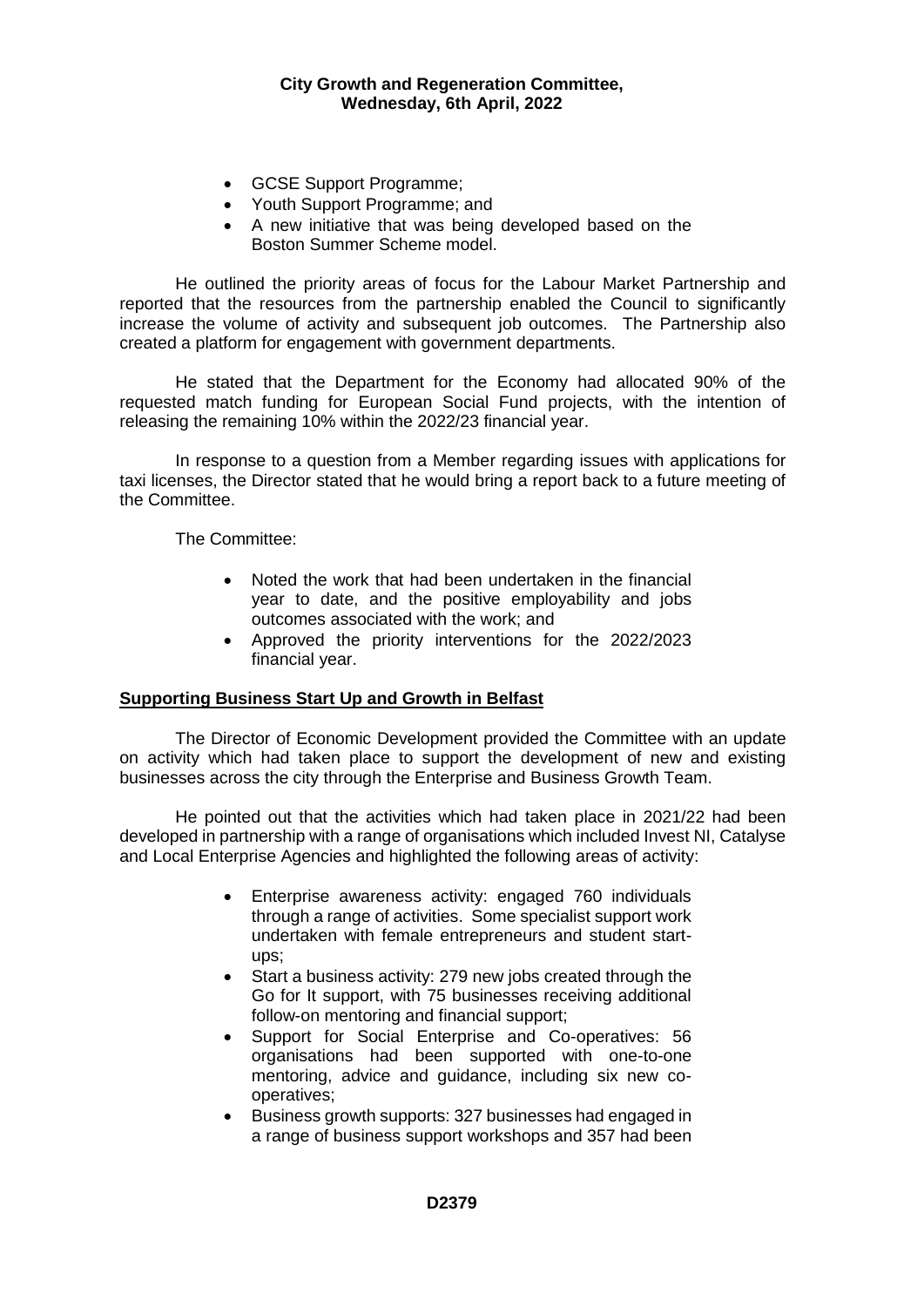supported through one-to-one engagement to help them to implement growth strategies and become more resilient;

- Innovation Factory: was at 70% occupancy, the operator had ambitious plans to increase those numbers in 2022/23. The centre had seen a high level of interest from new firms in sectors including TV/film, digital, engineering and green tech. Over the previous year, 84 businesses had engaged in masterclasses at the centre and, as part of their social and economic regeneration activity, over 30 work placements had been facilitated by IF customers over recent months, a series of school engagement activities had taken place and 10 local people had been trained as Digital Champions:
- Scaling and growth: in partnership with Catalyst and Invest NI, the Way to Scale programme supported 60 individuals to participate on a series of bootcamps to transform their businesses and support them to scale and grow to turnover of more than £3million. 10 were supported to participate in a one week residential at MIT and access a peer-to-peer workshop series with Catalyst and a Go to Market residential in Boston which focused on go to market strategies and tactics;
- City Vibrancy: In January 2002, the Vibrant Business Destinations programme had been launched, in partnership with DfC. To date, there had been 17 enquiries in relation to the programme and officers had been engaging with businesses to support them with the expression of interest process; and
- Investment had been undertaken in technology solutions to enable tracking of the impact of investment and carry out regular evaluations of programmes in order to measure their effectiveness. A bi-annual Belfast Business Survey had been relaunched, in conjunction with Belfast Chamber and responses from over 400 businesses were being analysed, the insights of which, would be shared with partners to build a collective understanding of the needs of businesses in the city and agree on priority interventions to address those needs.

He reported that work had been underway to develop an Economic Strategy to support sustainable and inclusive growth in Belfast from 2022 to 2030 and that it would clearly articulate the role of Belfast in the regional economy and would identify a series of key propositions to build on areas of competitive advantage in a rapidly changing global business context. He added that it would align with the ambitions of the 10X Economic Vision, as it would focus on how the return on investment could be maximised to secure transformational change that can benefit all residents.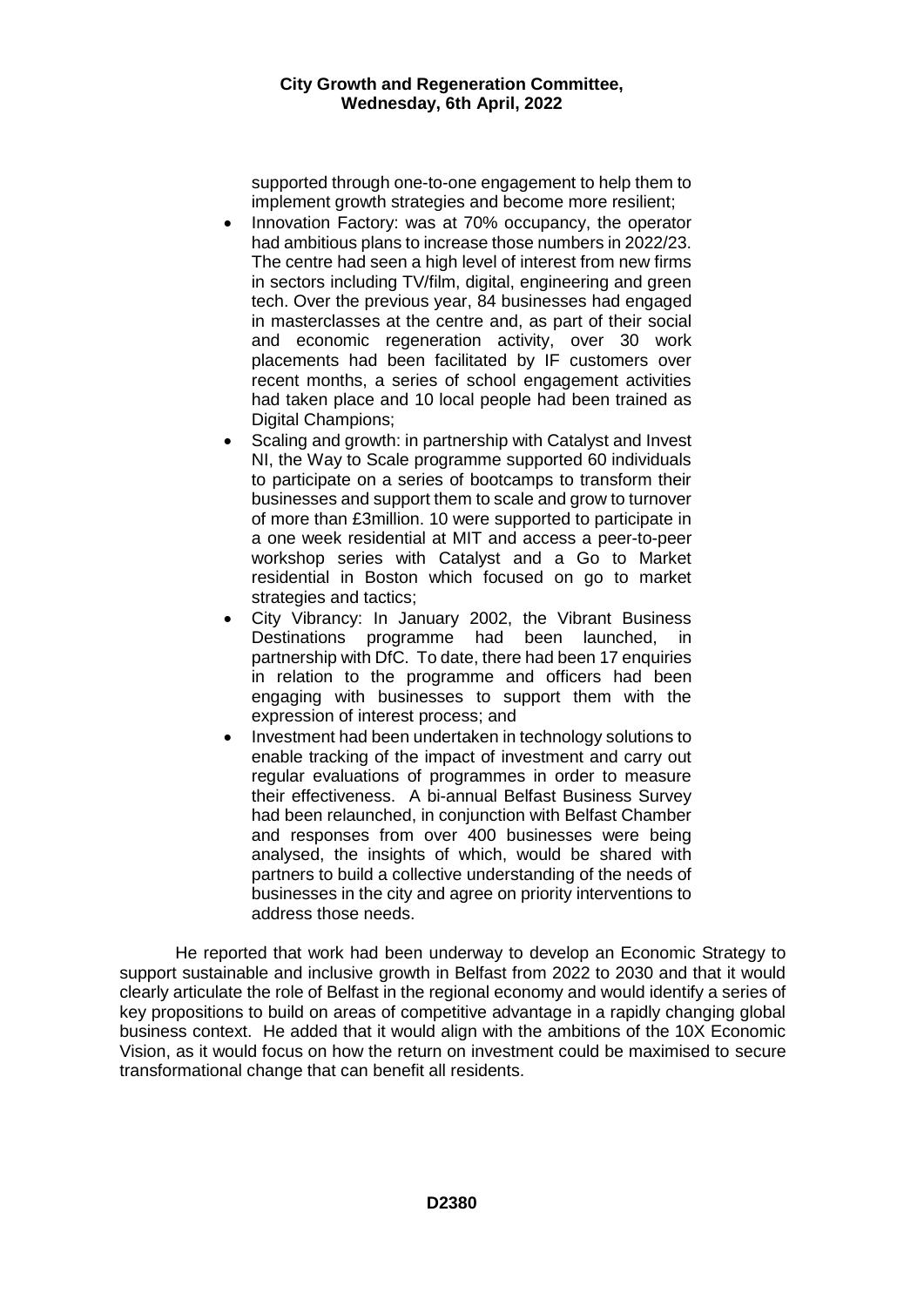The Director of Economic Development outlined to the Members, the proposed activity for 2022/23 and that there would be a focus on a number of new areas of programme development and delivery, which included:

- Starting a Business: Working with the other councils across the region, Invest NI and DfE to bring forward plans to revamp the approach to business start-up post-2023;
- Social Enterprise and Co-operative Development: In 2022/23, to refresh the social economy action plan based on ongoing research that had been taking place with the sector;
- Growing a Business: Responding to both the opportunities and challenges generated as a result of climate change, close engagement would be undertaken with the Climate and Waste teams, in order to identify opportunities to help businesses to become more environmentally sustainable;
- Support to Scale and Grow: Working with the City Innovation team to pilot interventions in order to access future opportunities through Challenge Funds, particularly for those businesses in growth sectors; and
- Investing in Belfast: Focus would be on refreshing the City Investment Service to ensure that it provides the right support to new and potential investors in the city and complement the work of partners such as Innovation City Belfast.

He reported that, in June each year, over the past decade, the New York New Belfast Conference had taken place which showcased the best of Belfast business, education, tourism and cultural offer to a wide audience of New York and US influencers and decision makers, and that, in 2022, the event would take place on 23rd and 24th June.

He stated that it had been expected that the event would attract up to 150 US based delegates and would be hosted by the Mayor of New York City, Mr. Eric Adams and that there would be a series of presentations from Belfast based business organisations, with a number of side meetings with relevant political and business representatives.

He reported that an invitation had been received for the Lord Mayor to co-host the event and that, given the significant progress in the city since the last New York New Belfast in-person events, it had been proposed that the Council agrees to the attendance of the Lord Mayor, Chief Executive and the Director of Economic Development, or their nominees, in order to articulate the focused investment narrative.

The Committee:

 Noted the Council's performance and contribution to delivering against Belfast Agenda ambitions to grow the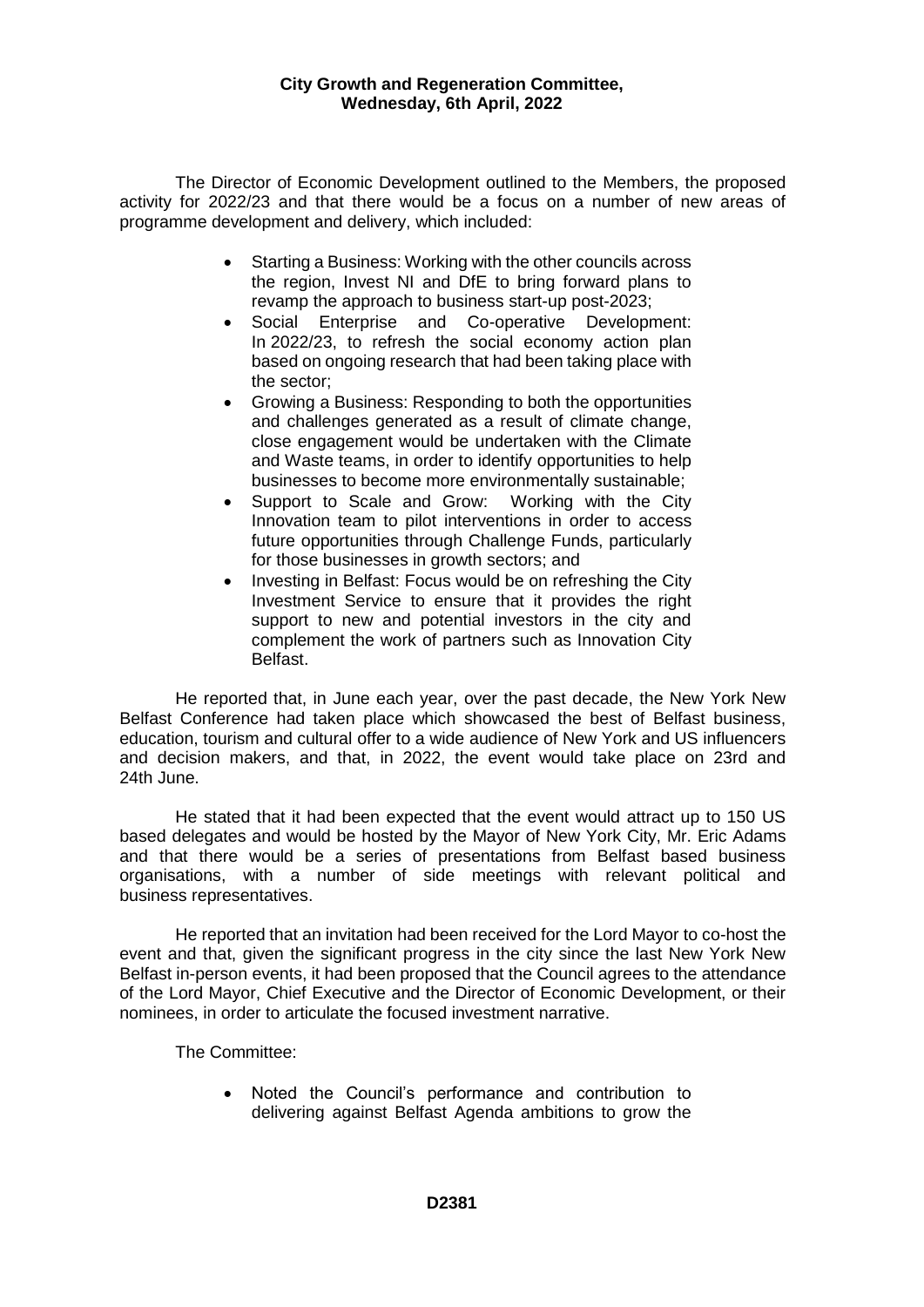Belfast economy, which had focussed on the support for Business Start-up and Growth;

- Noted the ongoing work on the Belfast Economic Strategy and agreed to receive future updates on this work in the new electoral term;
- Noted and agreed the priority work areas for the 2022/23 financial year; and
- Agreed attendance by the Lord Mayor, Chief Executive and Director of Economic Development, or their nominees, at the New York New Belfast Conference in June 2022 and approved the associated budget allocation of £6,000 from existing resources.

## **PWC Good Growth for Cities 2022 Report: Taking Action on Levelling Up**

The Committee considered the undernoted report:

## **"1.0 Purpose of Report or Summary of main Issues**

**The purpose of this report is to:**

**Update Members on PwC's Good Growth for Cities 2022 report: Taking Action on Levelling Up**

#### **2.0 Recommendations**

**The Committee is asked to:** 

**Note the update on - PwC's Good Growth for Cities 2022: Taking Action on Levelling Up report which measures the performance of cities and regions across the UK as indicators of 'Good Growth' and ranked Belfast as the highest-ranking city from the devolved nation.**

#### **3.0 Main report**

## **Background**

**The Demos-PwC Good Growth for Cities Index is an annual report which looks at broad measures of economic performance alongside well-being indicators to develop a metric for 'Good Growth' of cities. Specifically, the report ranks 50 of the UK's largest cities based on people's assessment of 12 key economic wellbeing factors, including jobs, health, income and skills, as well as work-life balance, house affordability, travel-to-work times, income equality, environment and business start-ups. This year's report also includes two new indicators covering safety and vibrancy of**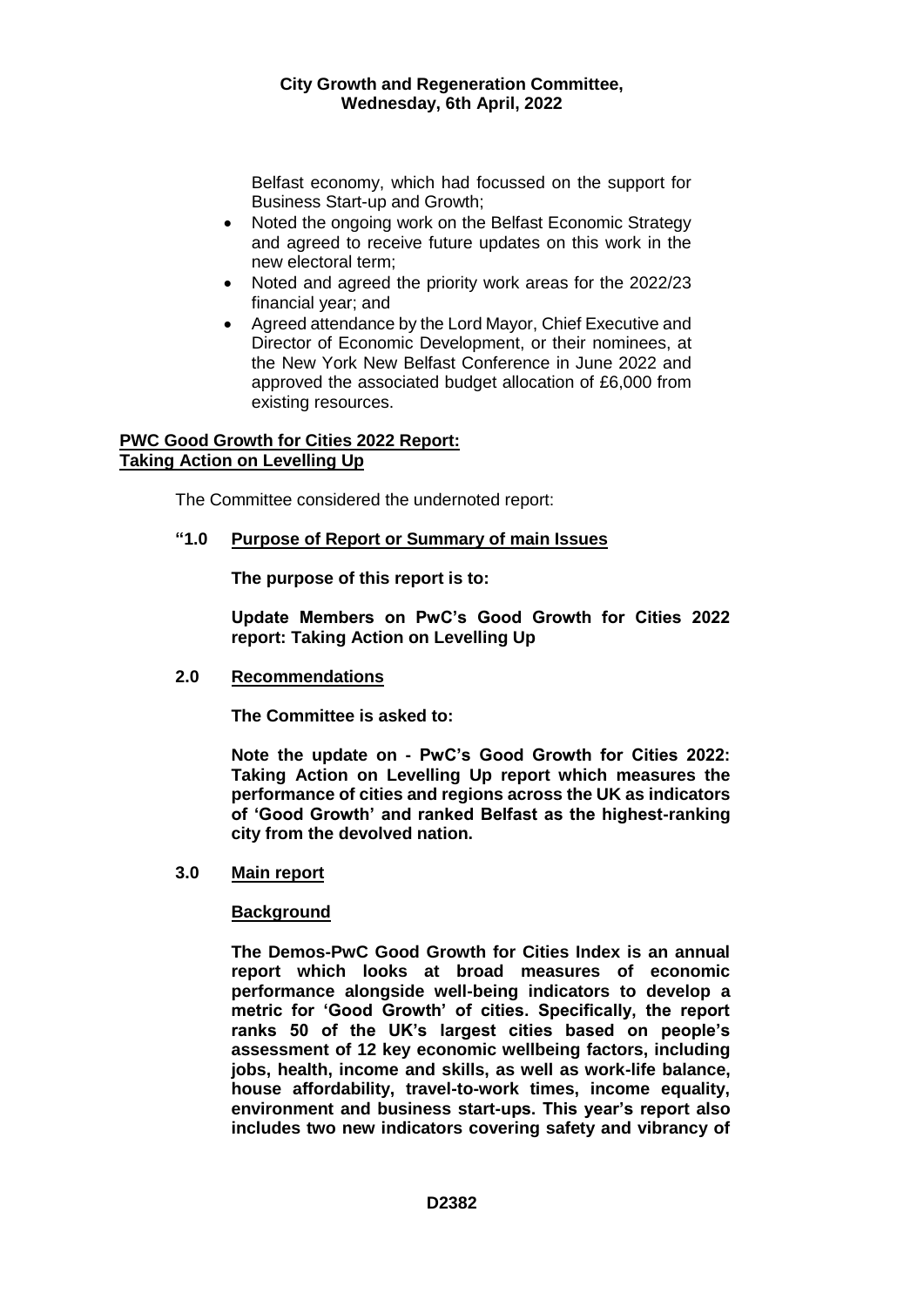**local high streets. Indicators within the report align to the Council's strategic objectives and of this Committee, as set out within the CG&R Committee Plan, the Belfast Agenda, Corporate Plan, BRCD. Belfast City Centre and Regeneration Strategy (BCCRIS), Bolder Vision for Belfast and the Reset for Growth report, as well as a number of other strategies and programmes.**

**Using these 'Good Growth' indicators, the report ranked Belfast in eighth place, and highest ranked city from the devolved nations. Other cities in the top 10 include London, Manchester, Birmingham, Glasgow, Newcastle, Liverpool, Leicester, Sheffield and Bristol. Members will be aware of the projects and programmes Council are delivering aimed at job creation, regeneration and place making, vibrancy and making Belfast a city a great place to live, work, visit and invest. The recent findings from this report are a positive sense check in terms of our direction and focused priorities, and also highlighting the need to ensure that we continue to work to position the city to compete both nationally and globally.**

**Contained within the report are case studies of best practice at how investment in townscapes, support in community cohesion, efforts to foster local pride and attract new types of businesses are being used to boost growth. Belfast was selected as a case study for inclusion within the report, referencing a balanced and deliberately interventionist approach to regeneration. Work being undertaken by the city to invest in place-making, open and green spaces, community infrastructure, connectivity and cultural and tourism offerings in order to create a more attractive, accessible, and vibrant city centre which connects to surrounding communities are highlighted as best practice. It also referred to city investment plans including a citywide commitment to investing in neighbourhoods, leisure and community facilities and to strategies that integrate physical regeneration with cultural, social and environmental regeneration. It highlighted the Bolder Vision for Belfast as being key to a stronger and more resilient city core and acting as a call to action for the council, civic partners, local businesses and the wider local community. It also highlighted how Belfast is working to establish itself as a cultural centre in order to realise it's global cultural and economic ambitions, referencing the 10-year cultural programme, UNESCO City of Music and the Belfast Stories development plans. The city's innovation and inclusive economic growth plans, supported by the BRCD investment and Belfast's position as the number one city for FinTech investments were referenced and that further investment in digital connectivity and supporting centres of**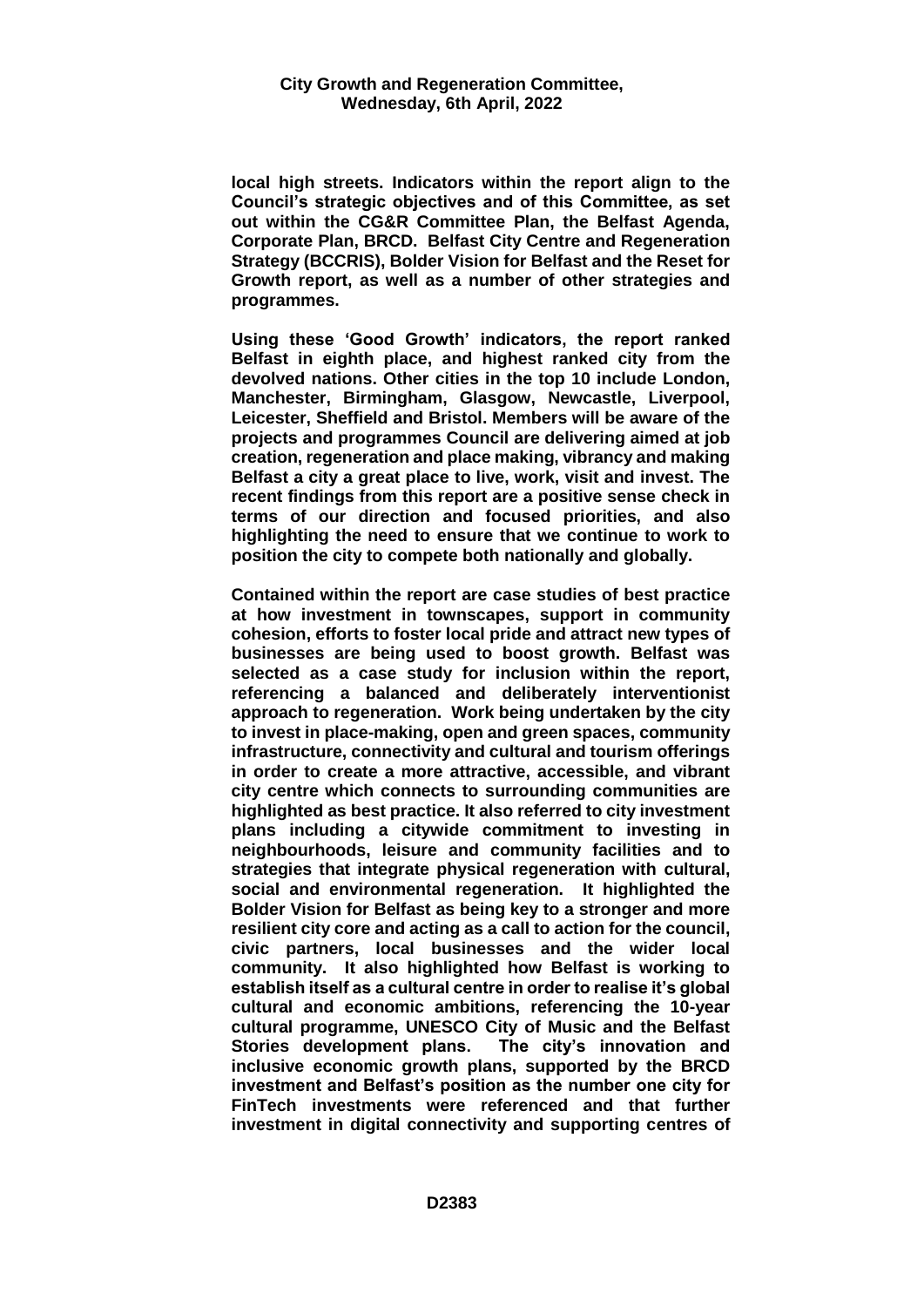**excellence would drive Belfast forward as a global digital and scientific centre and globally significant destination for innovation**

**While the report welcomes the Levelling Up White Paper, analysis within the report demonstrates that Government, public and private sectors need to continue to work collaboratively to address regional inequalities and capitalise on the once in a generation opportunity to create successful places and deliver good growth. Members will be aware that the Council is working collaboratively with public, private, community and key anchor institution partners across a number of partnerships including Innovation City Belfast, Dublin Belfast Economic Corridor, Belfast Region City Deal and the Climate Commission and to deliver strategic programmes of work including A Bolder Vision, a Future City Centre Programme and neighbourhood regeneration aimed at delivering our shared collective ambitions as outlined within the Belfast Agenda.** 

**The report notes that in general cities which performed well in this year's index had strong local economies, and strong environmental and safety credentials. It also notes that the pandemic has caused a shift in public priorities, with people wanting to be more connected with their local communities and to live in greener, fairer places. Members will be aware of the effects of the pandemic in Belfast, and efforts by the Council to address the impact on our communities and businesses, including the delivery of the DfC Covid Recovery Revitalisation Programme and via Belfast: Our Recovery plan. The report has found that the shift in public priorities has also altered the growth prospects of cities and regions as people change how and where they want to work and live, with small and provincial cities benefitting more in the context of the levelling up agenda. This provides an opportunity for Belfast in terms of its desire to attract and retain residents in the city to deliver on our Belfast Agenda ambitions including to attract 66,000 new residents by 2035.** 

**The report tracks regional and city recovery across different demographic and societal groups including young workers, ethnic groups, and women, however it does not publish the breakdown per city and region.** 

**The report also proposed four key areas for cities and regions to consider as they develop Levelling Up plans and continue to address economic recovery. In order to secure a fairer economic recovery and build sustainable growth it highlights**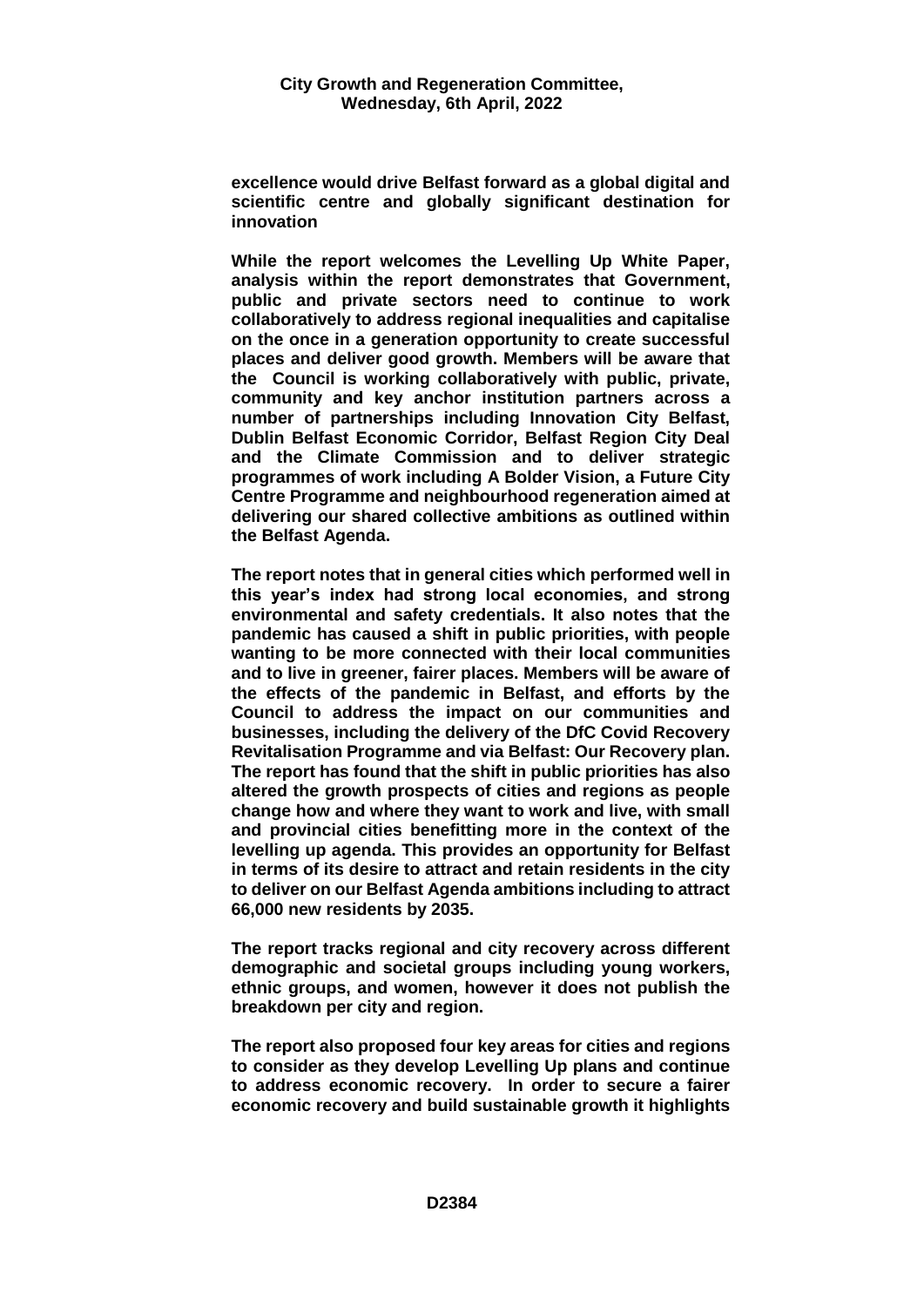**that local and central government and the private sector should focus on the following:** 

- **1. Levelling up and the reality of regional inequality**
- **2. Capitalising on growth outside the larger metropolitan cities**
- **3. Driving social mobility and addressing intergenerational inequality**
- **4. Green growth to provide the basis for all future action**

**There are various actions that sit below these priority areas for central and local government and businesses relating to investment in relationships across the public, private and third sectors to develop place strategies for place based transformation; investment in high streets; sector focused employment investment; reskilling and apprenticeships; local economic strategies; housing education; improved transportation links; circular economy and green growth; net zero and sustainability.** 

**These action areas align to Belfast's strategic ambitions as outlined in the Belfast Agenda, and propositions outlined within the Innovation & Growth Commission 'Reset for Growth' report aimed at amplifying the city and region's future success focused around priorities on being more globally relevant; immediate action on climate change and turning this into an economic opportunity; housing development; developing a stronger core city and delivery of a Bolder Vision and a focus on building world-renowned business clusters.** 

## **Financial & Resource Implications**

**None associated with this report.**

## **Equality or Good Relations Implications/Rural Needs Assessment**

## **None associated with this report.**

The Committee noted the update on PwC's Good Growth for Cities 2022: Taking Action on Levelling Up report.

## **Strategic and Operational Issues**

## **Community Planning Update: Belfast Agenda Review, City Development and Jobs, Skills and Education Delivery Boards**

The Committee considered the undernoted report: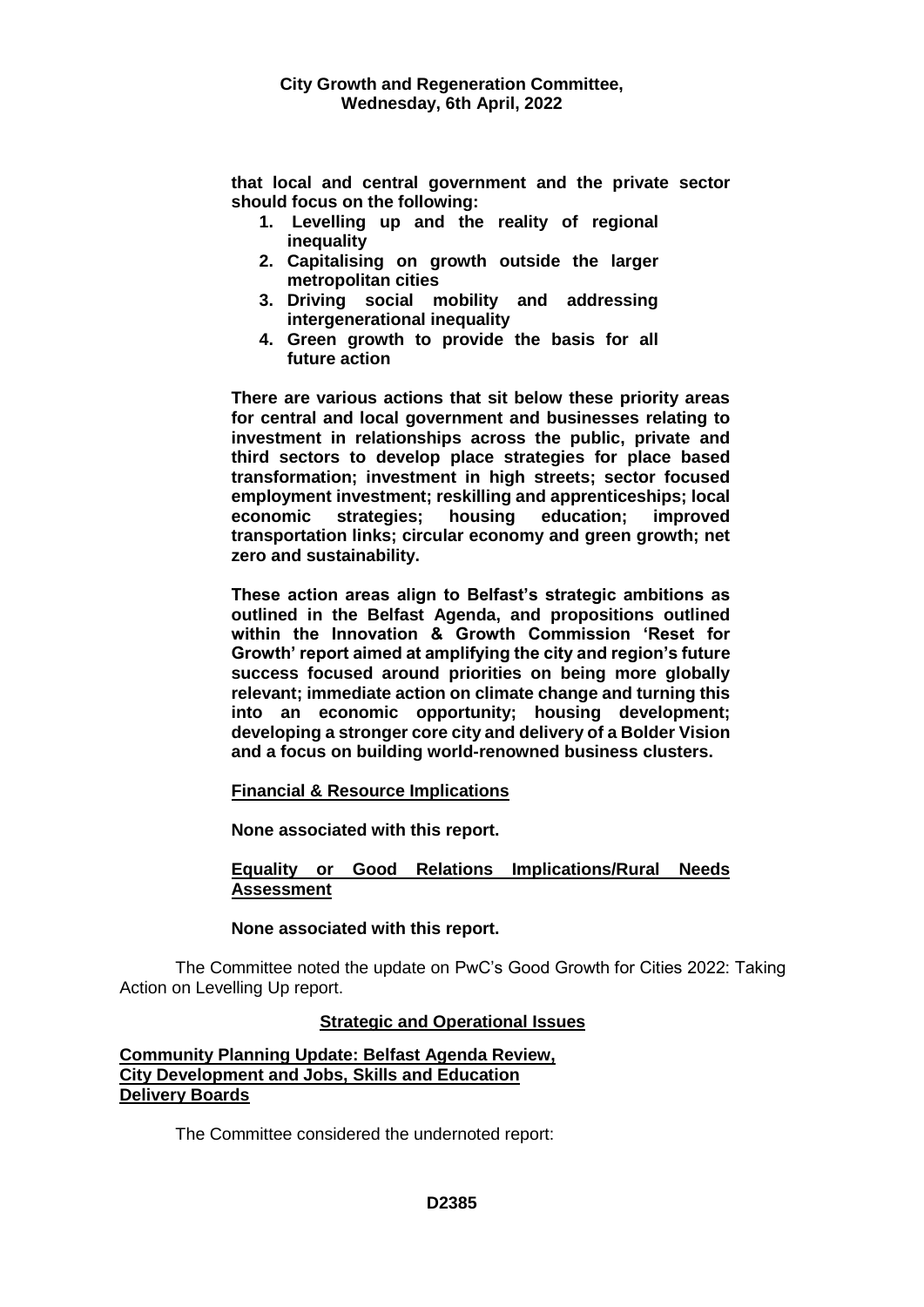## **"1.0 Purpose of Report or Summary of main Issues**

**The purpose of the report is to provide Members with an update on the progress of the Belfast Agenda Review, including the action planning phase, with a specific focus on the work being taken forward by the City Development and Jobs, Skills and Education delivery Boards.**

## **2.0 Recommendations**

**The Committee is asked to:** 

- **i. Note that a report was presented to the March SP&R Committee outlining the progress of the development of the refreshed Belfast Agenda Strategy document and supporting four-year Delivery Action Plans.**
- **ii. Note the progress for the City Development and Jobs, Skills and Education Boards as set out in this report.**
- **iii. Consider and provide comments on the emerging strategic intents and measures of success (stretch goals) as set out in slides 12-22 in Appendix 1.**
- **iv. Note the proposed next steps and timeline as set out in slide 33 in Appendix 1.**
- **v. Note the plans for continued elected member engagement, detailed in section 3.5.**

## **3.0 Main report**

#### **Background**

**Members will be aware of the Belfast Agenda: Continuing the Conversation engagement that commenced in June 2021 to inform the refreshed Belfast Agenda for the period 2022-26. During this engagement there was broad agreement that the existing long-term vision and outcomes of the Belfast Agenda remain relevant, and the proposed priorities of focus were the things that stakeholders and communities believed community planning could help address over the next 4-year period. As a result of feedback received some minor changes have been made to the framing of priority areas such as changing 'Economic Recovery' to 'Sustainable & Inclusive Economic Growth' and the creation of a specific priority for City Development. A summary of the current Belfast Agenda priority framework is attached at Appendix 1**

#### **Bringing focus and commitment to delivery**

**Members will recall that in order to ensure that the vision and ambitions set out within the Belfast Agenda translates into**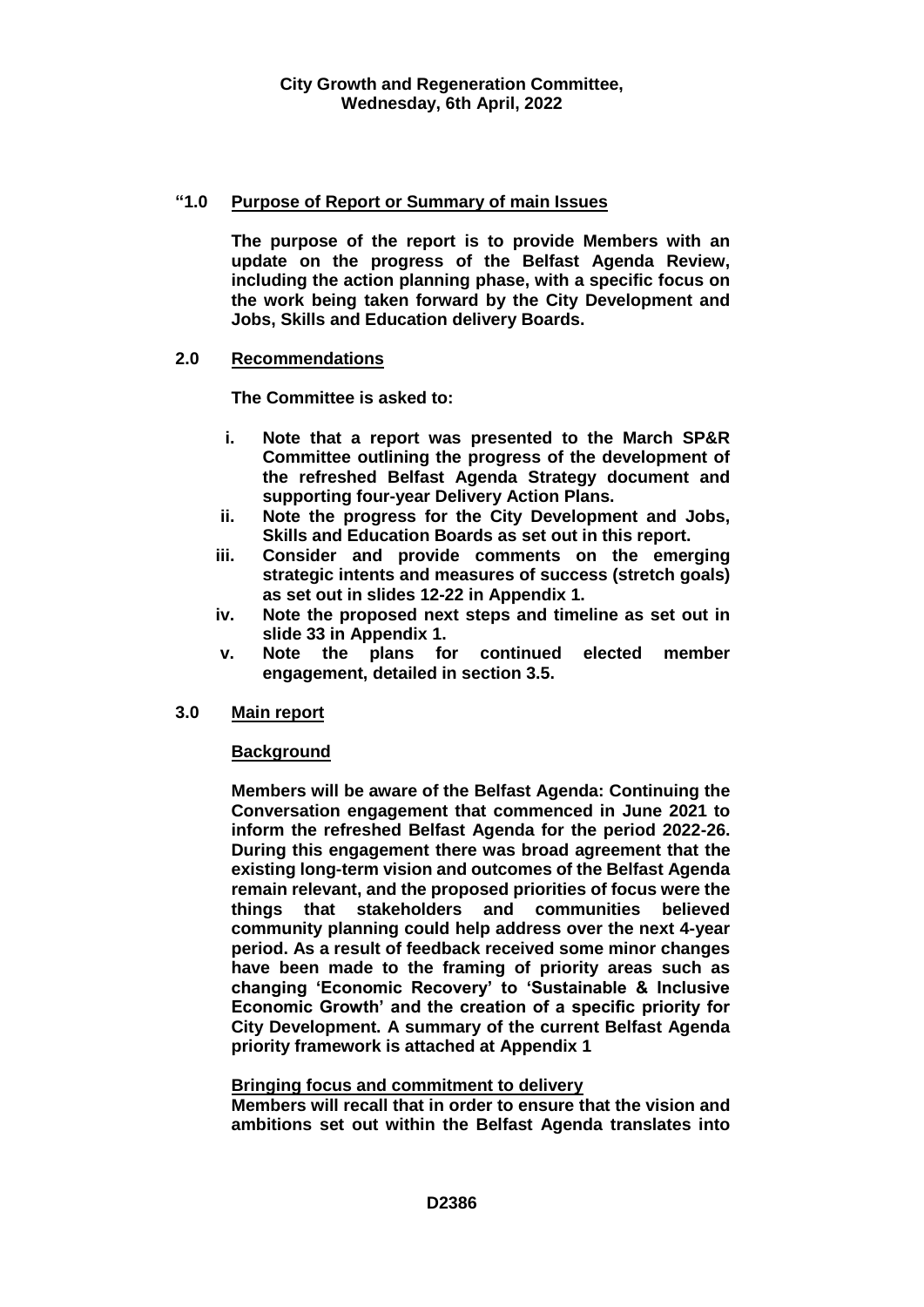**delivery, four cross-sectoral Boards have been formed (City Development | Jobs, Skills and Education | Living Here | Resilience and Sustainability) under the auspices of the Community Planning Partnership.** 

**Building on the recommendations and consensus reached through Phase 1, the Community Planning Partnership, Delivery Boards and Council have committed to co-design specific and measurable action plans which underpin the priority areas of focus. This has been the focus of each of the respective delivery boards, who have designated small groups of core partners to develop the co-design approach for each priority area. This has involved analysing the range of outputs from the phase 1 engagement process; assessing relevant strategies, plans and local intelligence; feedback from community focus groups & surveys; feedback from Delivery Board workshops and legacy actions contained within previous action plans.** 

**Based on this initial analysis, partners prepared a strategic framework to help bring focus to the emerging co-designed action plans consisting of:**

- **1. What are we trying to achieve over the next 4 years (strategic intent)**
- **2. How will we measure success (stretch goals); and**
- **3. How will we realise such success (SMART Action Plan(s).**

**Sections 3.3 & 3.4 outlines how a structured and informed approach is being taken forward with respect to the City Development Board & Jobs, Skills & Education Board priority areas, ambitions, measures of success and importantly the focus for collaborative action.**

#### **City Development Update**

**Members will recall that in January 2022, an update was presented on the City Development Board workshop which took place in November 2021. Since the workshop, significant work has been undertaken with partners to co-design action plans. Some specific points we would highlight for Members include:**

#### **Housing-Led Regeneration**

**A Housing-Led Regeneration Group, chaired by the NIHE Chief Executive with representation from BCC, DfC, and LPS has been established to drive forward collaborative action**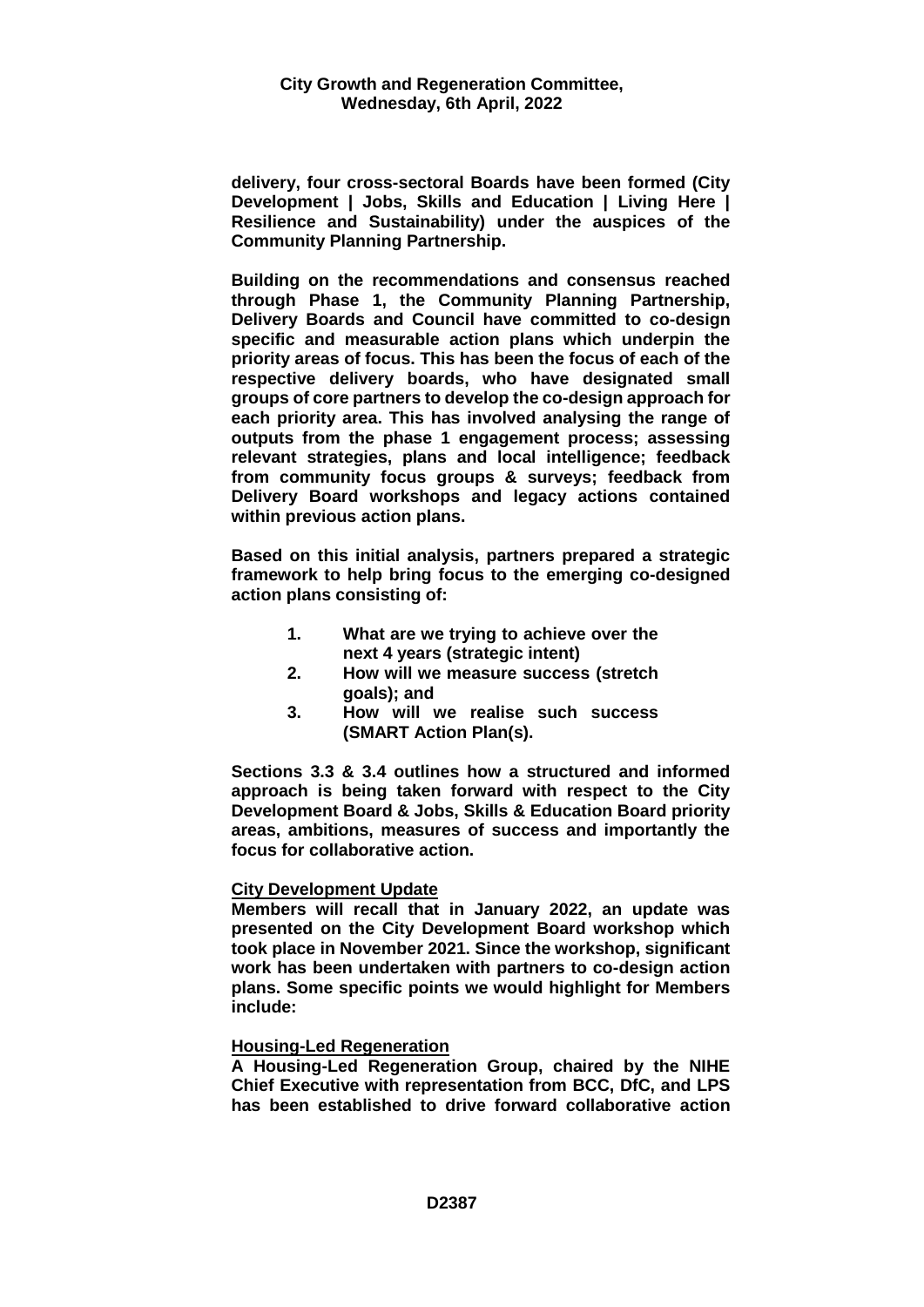**through community planning. planning. The following draft strategic intents have been defined:**

- **1. Increase housing supply across all tenures in the Belfast City Council area (including a strategic sites assessment exercise of all public sector assets).**
- **2. Increase the city centre residential population**
- **3. Address dereliction in local areas**
- **4. Adopt a placeshaping approach to local development**
- **5. Identify housing stock which requires retrofit to reduce fuel poverty and improve energy efficiency**

**Connectivity, Active and Sustainable Travel**

**Work is underway with partners from DfI, Translink, Sustrans, Council and community partners to establish the right mechanism to deliver on this priority. The following draft strategic intents have been defined:**

- **1. Reduce private car use to improve individual, community, environmental and economic well-being**
- **2. Enable connections to and from the city centre, enhancing permeability with neighbourhoods by improving active travel and sustainable travel routes across Belfast**

# **City Regeneration and Investment**

**Work is underway with partners from SIB, Council, the private sector and community representatives to establish the right mechanism to deliver on the City Regeneration and Investment priority with recognition that this priority must have citywide impact. To date, the following draft strategic intents have been defined:**

- **1. Working collaboratively to maximise social, environmental and economic benefits of citywide regeneration schemes**
- **2. Woking collaboratively to unlock barriers to driving forward major regeneration schemes**
- **3. Working in partnership to address dereliction and maximise placemaking and regeneration opportunities across the city and neighbourhoods**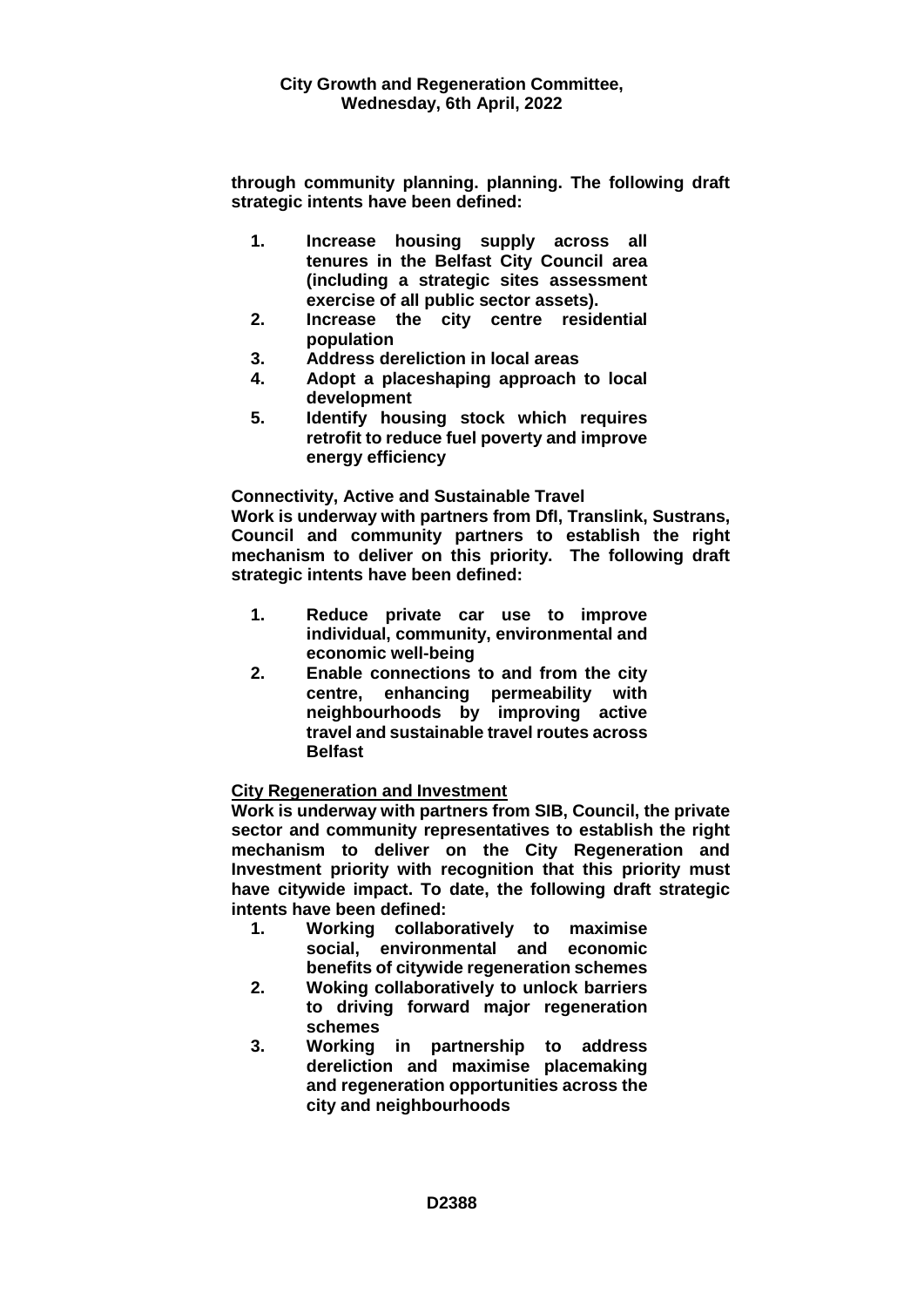- **4. To create a vibrant, thriving city centre which positions the city to compete**
- **5. Developing opportunities in line with strengths to position the city to compete globally**

## **Future City Centre Programme**

**Members will also recall that in January 2022 it was agreed that a City Centre Delivery Group would be established to focus on the city centre. Particular areas of focus include regeneration, city centre living, connectivity, investment, vibrancy, cultural and tourism offering and digital innovation. On-going work is currently being undertaken via City & Neighbourhoods Services in relation to a Clean Green, Safe and Inclusive Action Plan based on a multi-agency approach. Discussions are underway with various partners to bring focus to the Future City Centre priority including accelerating some areas of work which have been identified in A Bolder Vision. To date, the following draft strategic intents have been identified:**

- **1. Drive the physical, cultural and tourism regeneration of the city centre**
- **2. Create a thriving city core through diversifying and enhancing the city centre offer**
- **3. To build the foundations and establish Belfast as a globally significant destination for innovation**
- **4. Facilitate a clean, green, safe and inclusive city centre**

**We will continue to work with partners and communities, including a recent City Development Board meeting held on 11 March 2022, to co-design delivery plans over the forthcoming weeks and months. This represents an ongoing and complex process, which requires participation and involvement across public and private sectors and communities at multiple levels, which has resulted in some priorities being more developed than others. It was also agreed at the recent meeting of the Board that there be VCSE / community representation on emerging sub structures. The emerging frameworks for each of the priorities are attached as part of the presentation attached at Appendix 1 (slides 12 to 22) which had been discussed with the All-Party Working group on Community Planning when it met on 23 February 2022. The strategic intents and stretch goals have subsequently been further developed, particularly the City Development elements following the Board meeting on Friday**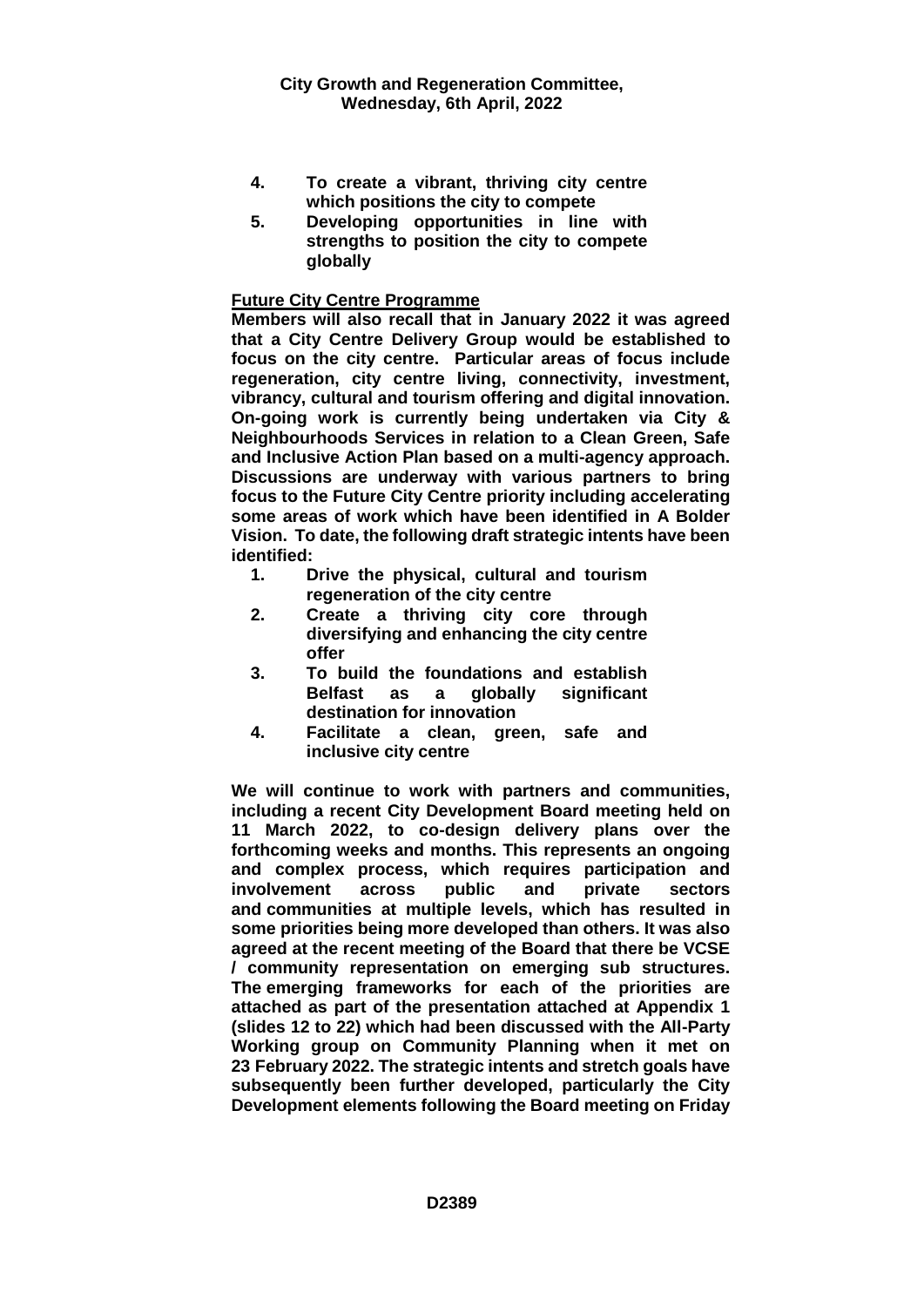**11 March. This reflects the dynamic nature of the co-design process which remains a work in progress.**

## **Jobs, Skills and Education Update**

**The Jobs, Skills & Education Board met on 7th March 2022 and agreed on the following strategic framework for its three priority areas of focus, to be considered further at the next meeting of the Community Planning Partnership and through wider consultation and engagement.**

## **Educational Inequalities**

**Community planning partners have committed to ensuring that everyone in Belfast fulfils their potential, which means that upon leaving school young people will be supported into a positive destination of their choosing where they enjoy active participation in all areas of life. Educational attainment has a strong impact on individual wellbeing and the opportunities that people have to fulfil their potential. A specific task group comprised of community planning partners has been established to drive activity in this area, aligned with the Department of Education's A Fair Start Report & Action Plan.**

## **Strategic Intent:**

**1. Every child and young person is supported in their wellbeing and learning so that they develop the skills and capabilities to fulfil their potential and progress to a positive destination.**

**Targets to be achieved by 2026:**

- **• All schools, family and community placebased partnerships will devise and implement a whole community approach to the learning and development of children and young people; this will be evidenced in School Development Plans, relevant action plans and community partnership plans;**
- **• Increase the percentage of school leavers progressing into positive destinations from 93% to 96%;**
- **• Support children in their early years in disadvantaged areas in a seamless journey from antenatal, to pre-school, school and beyond;**
- **• Reduce the proportion of pupils with less than 85% attendance from 12% to 8%.**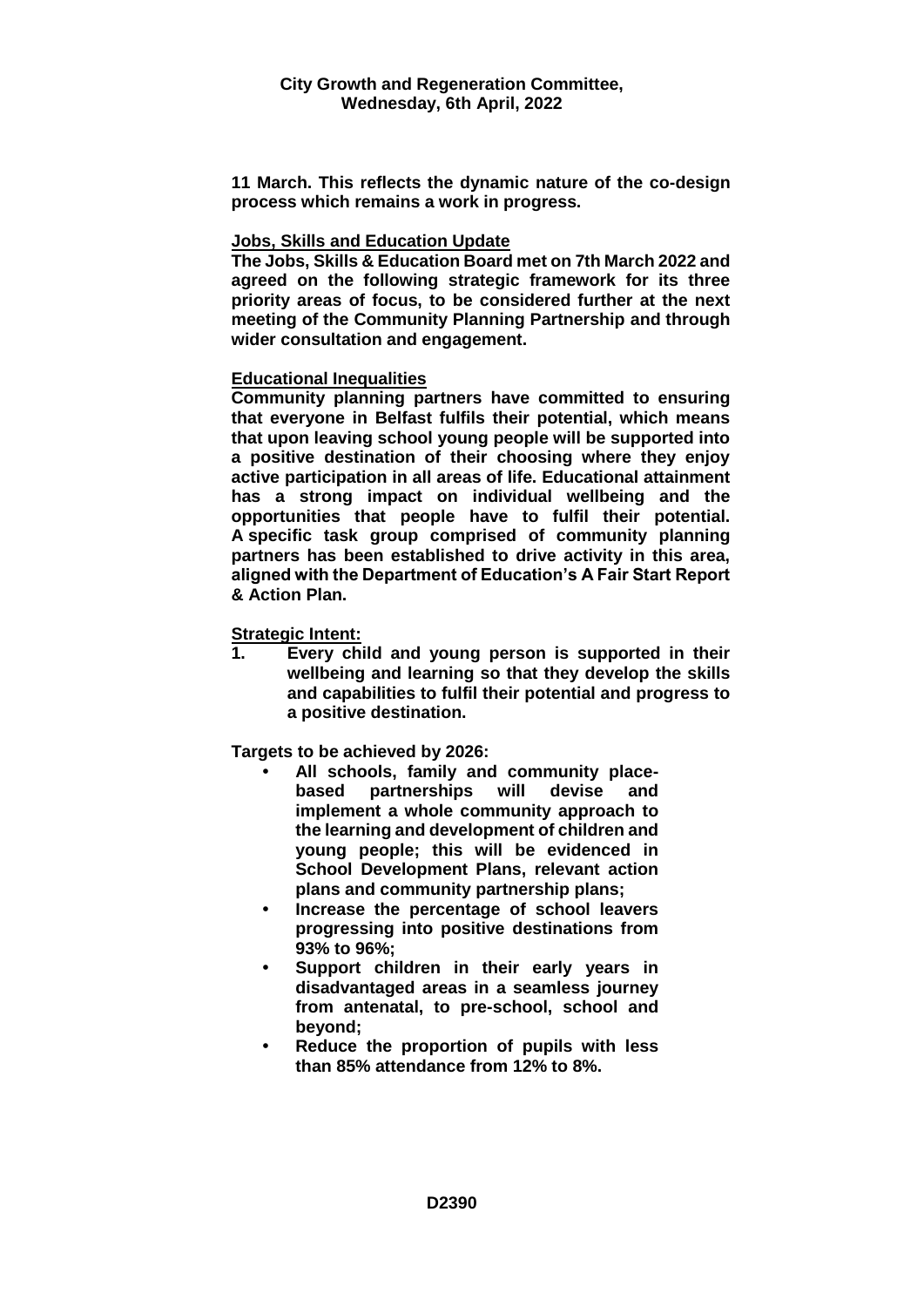## **Employability & Skills**

**Having a good job is important to people in Belfast and is key to ensuring we deliver inclusive growth for all our residents. The labour market in Belfast is complex and changing and there are many challenges regarding the skill levels of the city's resident. In order to make Belfast a city where everyone benefits from a thriving and prosperous economy and fulfils their potential, it is imperative that we work collectively to increase skills attainment while also matching people and skills to opportunities. Within this context we have worked with the Department for Communities and community planning partners to establish a labour market partnership that will seek to achieve the following:**

**Strategic Intents:**

- **1. Quickly back to work – mitigate the economic impact of Covid-19 on the labour market by supporting those who have been or are at-risk of being made unemployed.**
- **2. Increase opportunities – empower those furthest from the labour market to succeed and progress in employment.**
- **3. No-one left behind – target disadvantaged groups through the delivery of an integrated, comprehensive, inclusive, holistic and local employability approach.**
- **4. Catching-up – support access to careers paths, reskilling and upskilling for those who are out of work and those on low incomes.**

**Targets to be achieved by 2026:**

- **• Decrease the proportion of residents who are unemployed, yet actively seeking employment, to 1.5%.**
- **• Cut the proportion of working-age population with no qualifications to 12.0%.**
- **• Reduce the working-age economic inactivity rate (excluding students) within the city from a baseline of 23.5% to 18%.**
- **• Increase to the working-age population who have attained Level 4 or above qualifications to 56.0%.**

**Sustainable & Inclusive Economic Growth: A thriving and prosperous economy is the engine of change for our city and the critical contributor to all the outcomes that**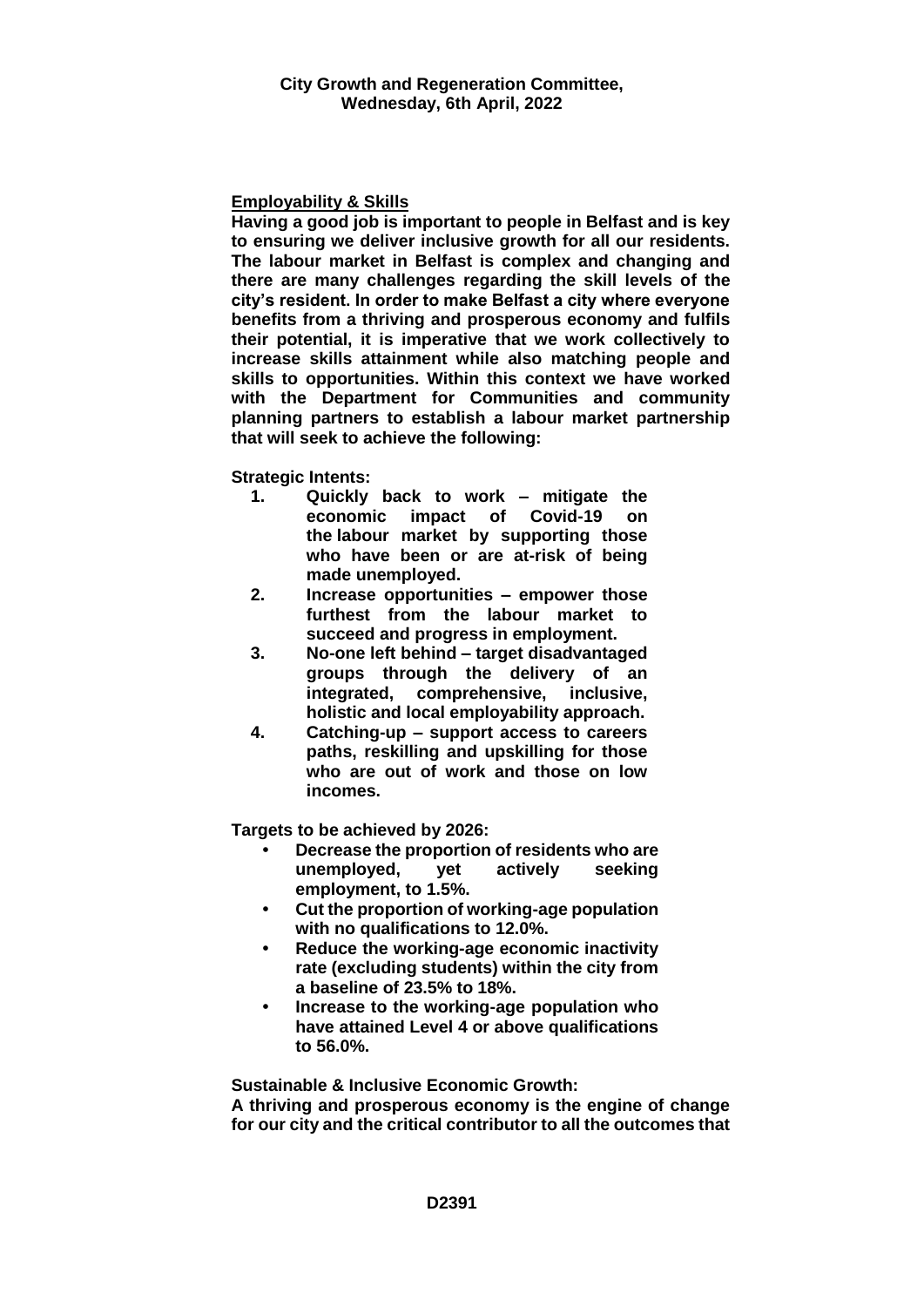**we wish to achieve. As the region's capital city, its major population centre and the hub for business and employment, Belfast is critical to Northern Ireland's economic future. Therefore, growing an inclusive and sustainable economy is one of our key priorities. Creating more and better jobs that are sustainable, rewarding, provide a career path and are financially rewarding has consistently been the major concern raised by residents and other stakeholders.**

**As a city, Belfast faces a number of economic challenges which affect our ability to achieve sustainable and inclusive economic growth, some of these challenges are deep rooted structural issues, which have been further exacerbated through COVID-19. Some of our challenges include lagging productivity, low levels of business start-up, innovation and export and ongoing issues with economic inactivity and high rates of unemployment.** 

**The next iteration of the Belfast Agenda will be informed by an economic strategy which will support sustainable and inclusive growth for the period 2022-30. The strategy will clearly articulate the role of Belfast in the regional economy and will identify a series of key propositions to build on areas of competitive advantage in a rapidly changing global business context while ensuring that structural and environmental challenges are considered in order to drive sustainable and inclusive economic growth. A number of strategic intents, which are subject to further consultation, are outlined below and will inform the strategic intent, targets and actions for this priority area within the Belfast Agenda.** 

**Strategic Intents:**

- **1. Foster growth of indigenous businesses in Belfast by improving innovation, scale up, growth and survival rates in sectors aligned with Northern Ireland's vision for a 10x Economy**
- **2. Create new and better jobs in the city by driving innovation and increasing value add of business activity**
- **3. Build and maintain a skills pipeline that addresses the skills gaps of Belfast's current and future businesses, with clear pathways for employee growth and development into priority sectors**
- **4. Improve socio-economic inclusion in the city by providing fair access to well paid jobs**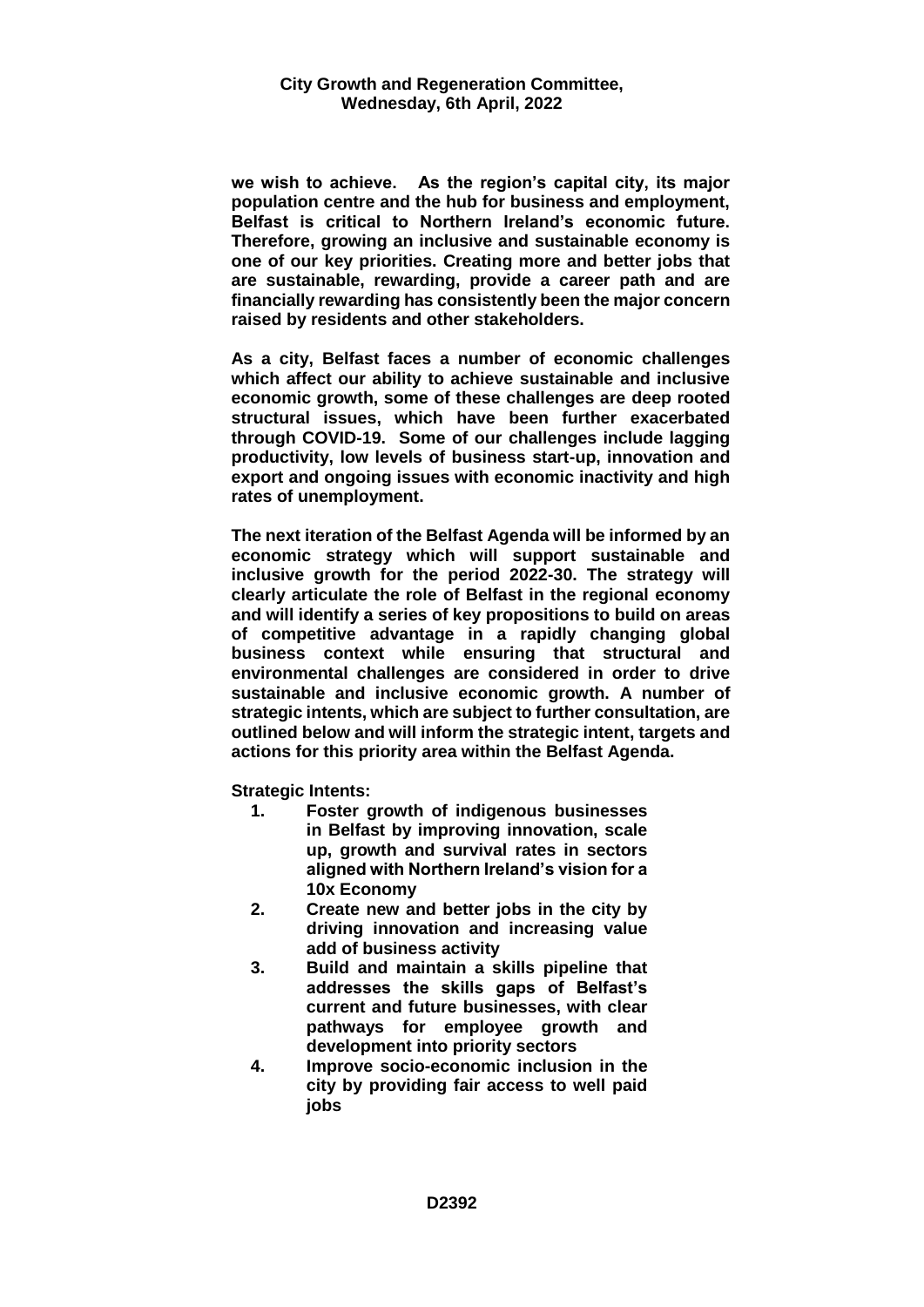- **5. Grow levels of exports and foreign direct investment in Belfast, supporting businesses to capitalise on Belfast's unique geographical opportunities**
- **6. Establish Belfast as a vibrant place to invest, live, work and play and attract a diverse and skilled workforce for the future**
- **7. Establish Belfast as a resilient, net-zero, circular economy and deliver business opportunities in green technology such as green hydrogen.**

**Targets to be achieved by 2026:**

**While targets are still to be agreed through the progression of the economic strategy, some initial thoughts for further consideration include the following:**

- **• Increase the number of new business startups and the survival rates of existing businesses**
- **• Increase the number of businesses in the city who are exporting and undertaking R&D activity**
- **• Decrease the proportion of residents who are unemployed, yet actively seeking employment, to xxx**
- **• Achieve an x% increase in our overall Inclusive Growth score (will depend on what framework we decide to go with)**
- **• Increase the GVA growth rate for Belfast and the surrounding region**
- **• Grow economic participation within priority sectors**
- **• Increase productivity of businesses and employees across sectors, focusing on skills required in priority sectors**
- **• Maintain improvements in 'quality of life' indices to maintain attractiveness of the city for current and future population**
- **• Reduce traffic congestion and improve transport links to areas of the city with potential for future growth**

**It is proposed that the timeline for developing the refreshed Belfast Agenda strategy document and underpinning delivery plans includes sufficient time for direct and genuine engagement with partners, communities/ communities of interest and specific**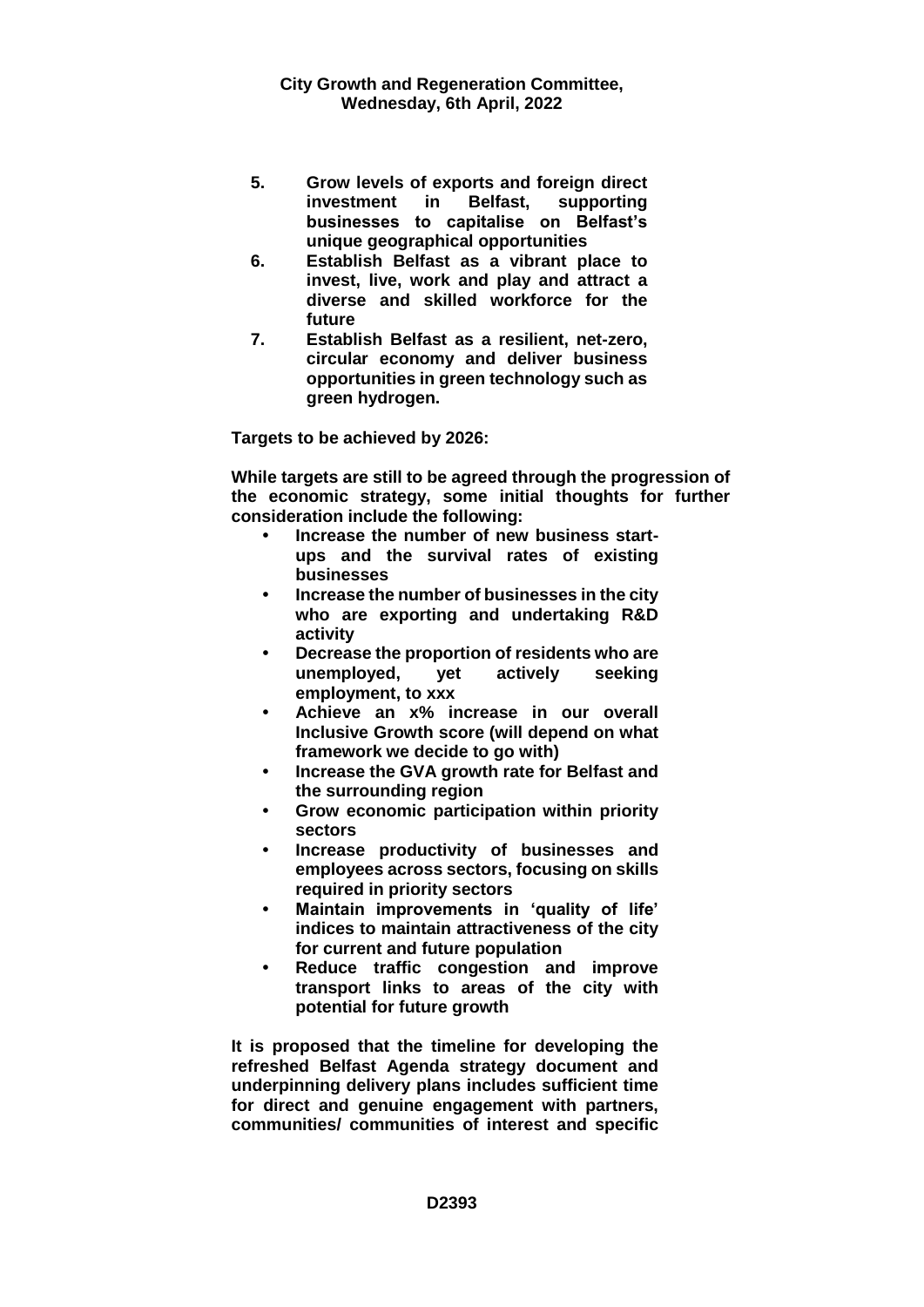**sectors including the business and private sector over April and May 2022. In addition, more formal and intensive consultation activities are planned on the strategy document as well as further engagement to co-design the action plans during May and June 2022. Slide 33 in Appendix 1 outlines the proposed next steps and timeline for this process. It is felt that the timeline will allow for greater input and enable valuable buy-in to the emerging plans.**

**Political engagement with elected members In is intended that regular updates will be brought to future meetings of Committee for consideration and input. The intention would be to bring a further iteration of the draft strategy and emerging action plans to Committee in May 2022 for further consideration, input, and refinement.**

**Members are asked to consider and provide feedback on the emerging frameworks outlined by 20 April 2022 to [communityplanning@belfastcity.gov.uk](mailto:communityplanning@belfastcity.gov.uk) . This feedback will then be reflected in future iterations and can be discussed further with members as the strategy is further refined.**

#### **Financial & Resource Implications**

**Any financial implications arising from this report will be covered from existing budgets. The review process will continue to involve the participation of all community planning partners, who will need to commit their resources to the review process and the agreed action plans.**

#### **Equality or Good Relations Implications/Rural Needs Assessment**

**It is recommended that the consultation and engagement activities to review the Belfast Agenda will take account of the draft Audit of Inequalities and include specific sessions with targeted harder to reach groups to ensure that equality implications are considered as part of the review process.**

The Committee:

 Noted that a report had been presented to the March Strategic Policy and Resources Committee, which outlined the progress of the development of the refreshed Belfast Agenda Strategy document and supporting four-year Delivery Action Plans;